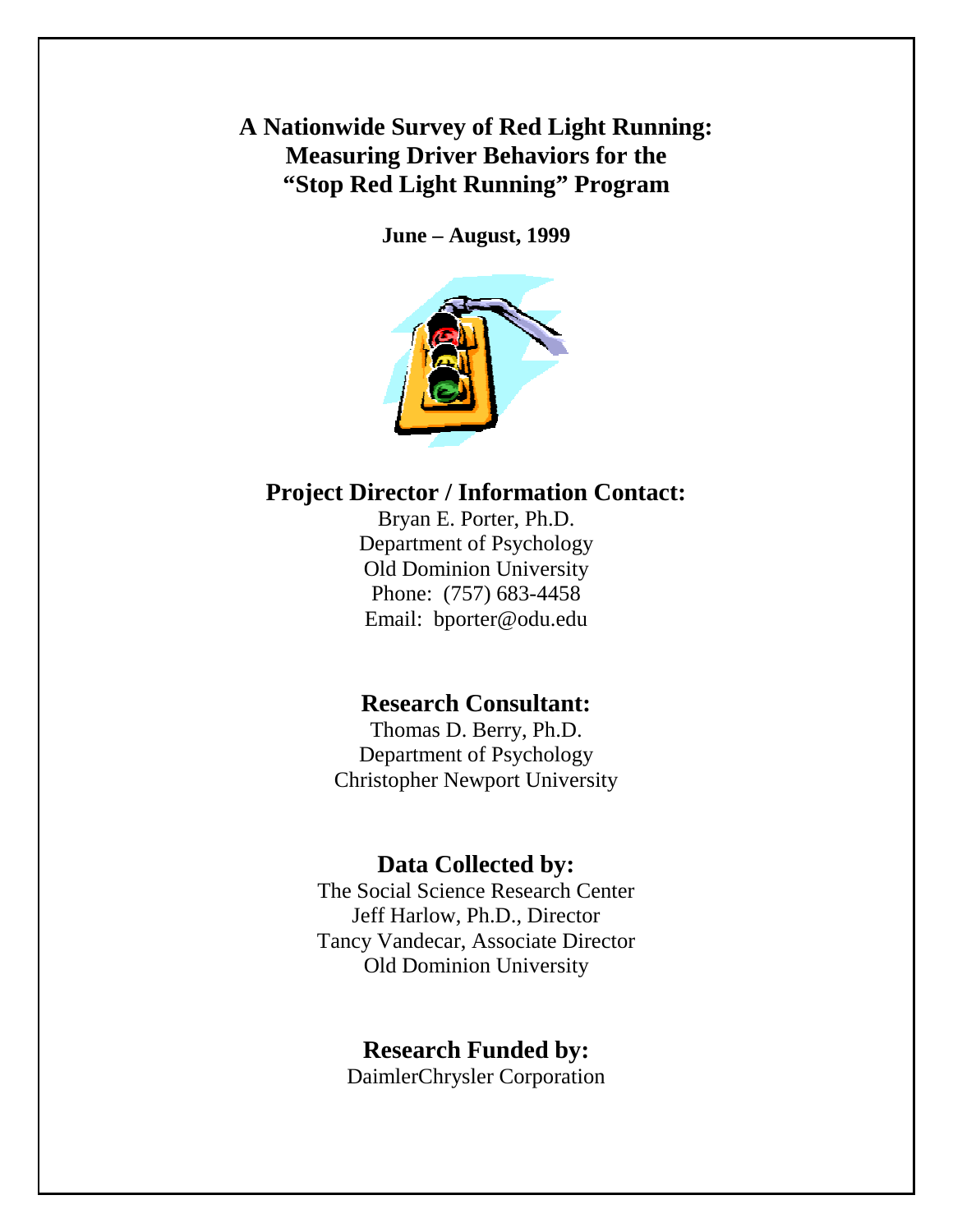#### **Executive Summary**

### <span id="page-1-0"></span>*Purpose of the Study*

 From June to August 1999, a 58-question telephone survey was administered to provide data for the national "Stop Red Light Running Week" in September. Data from the survey were also important to assess driving behaviors in 10 states of particular interest to DaimlerChrysler: Alabama, Arizona, Colorado, Florida, Michigan, New Jersey, New York, South Carolina, and Texas.

### *Sampling Strategies*

 Overall, 5,024 respondents completed the survey. Of these, 4,007 were concentrated in the 10 target states, leaving 1,017 from the remaining 40 states as a comparison group. Second, a "national" sample of 880 respondents was constructed from the overall sample, re-weighted to include a proportional number of respondents from each of the 50 states.

### *The Typical Red Light Runner*

 Red light running behavior generalized across state boundaries. Based on national data, the typical red light runner has the following *general* characteristics:

- Is younger, is driving alone, has no children, and is in a rush to work or school in the morning hours on weekdays. If a parent, most likely has children less than 20-years-old.
- Is employed in jobs requiring less education (i.e., blue collar, lower technology), or is unemployed.
- Is more than two miles from home and is more likely to have been ticketed for red light running (although, the rate of receiving tickets is low).
- Is *NOT* necessarily frustrated.

## *Future Research Considerations*

 Red light running research is still sparse compared to literature for other risky driving behaviors. This study was badly needed to provide a national perspective on what drivers perceive to be the red light running issue. Even so, many questions remain that are worthy of attention. These include, but are not limited to:

- How do perceptions change as a result of the "Stop Red Light Running" program?
- How does driver behavior actually change as a result of the program?
- Is red light running an aggressive driving act?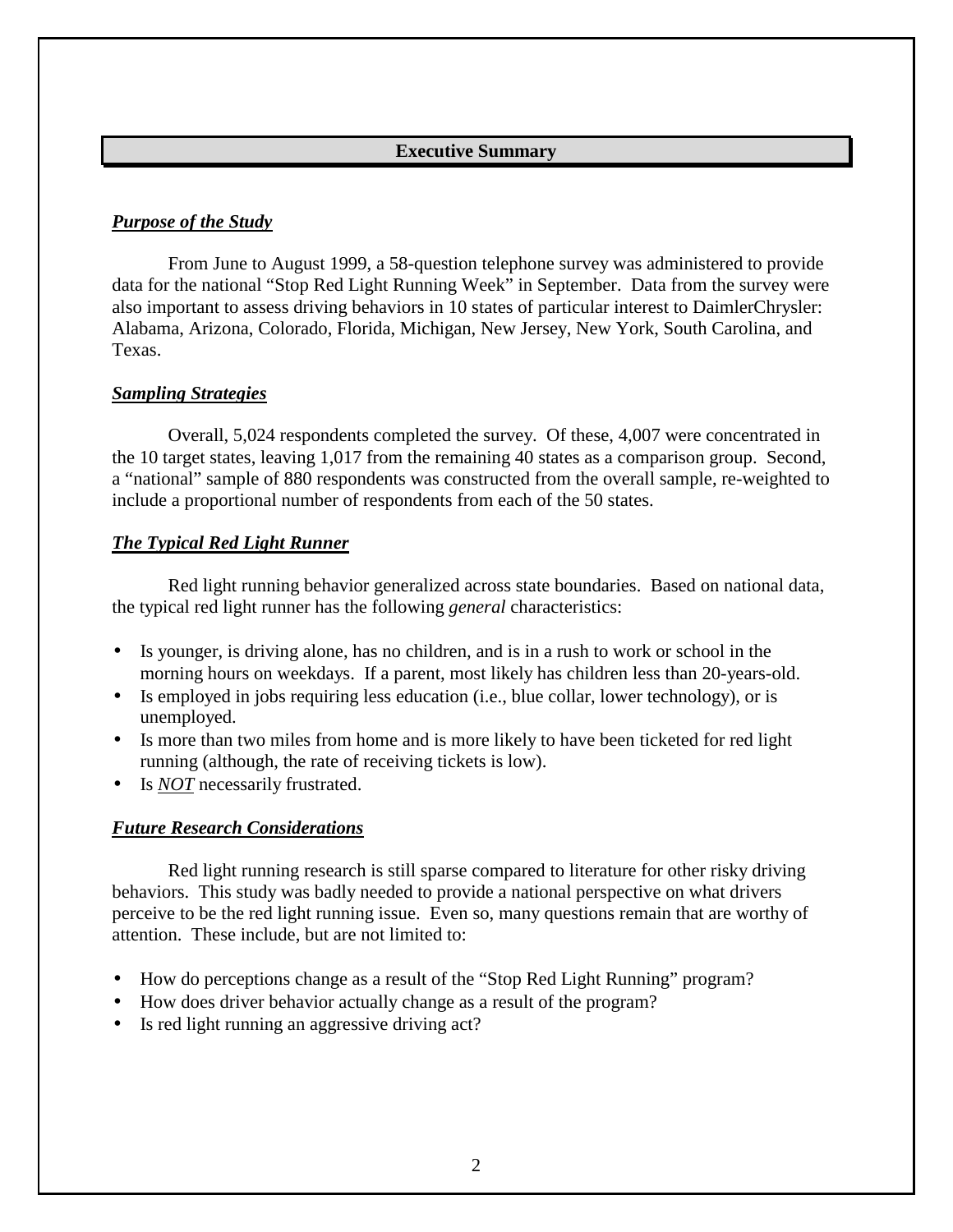#### **Acknowledgements**

<span id="page-2-0"></span> In addition to the individuals listed on the cover page, the following were significant contributors to this research:

- James Bernard of Golin/Harris International: James was a partner in all phases of the research, from hypothesis and survey development, to suggesting many lines of analysis. He was also the main client contact for the Project Director. Andrea Wood, Betsy Slemmons, Sarah May, and Akieva Harrell of Golin/Harris International were also significant collaborators.
- Kimberly Shults of Golin/Harris International: Kimberly became the main contact at Golin/Harris International after James Bernard accepted a new position with a different company. She was responsible for adapting data from this report for Stop Red Light Running 1999.
- Sonja Bultynck and Sheila Gruber McLean of DaimlerChrysler Corporation: Sonja worked with the Project Director and James Bernard to develop the initial ideas for the project. Sheila is the main DaimlerChrysler contact and was very helpful in suggesting questions for analysis.
- Kathy Krupa, Nicole Mazzarella, Glenda Rose, and Brooks Small with the Social Science Research Center at Old Dominion University: These graduate students were responsible for the day-to-day supervision of telephone interviewers. Kathy and Nicole also played large roles in providing feedback on the telephone survey and setting it up for computer administration.
- The 30 students of the Social Science Research Center who made the telephone calls and encouraged over 5,000 citizens to participate in an extended and complicated survey.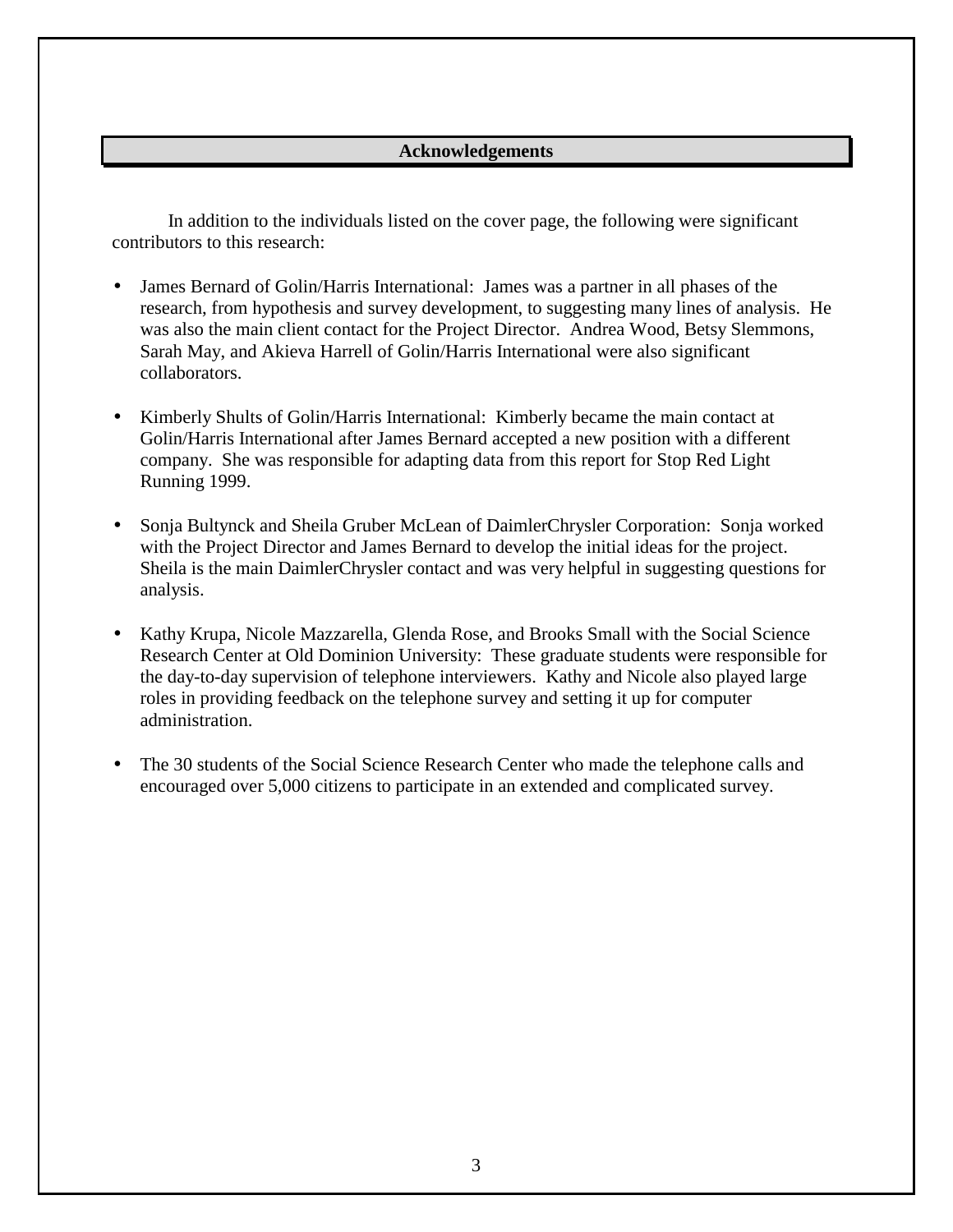# **Table of Contents**

| List of Tables $\qquad \qquad$ 5                                                           |    |
|--------------------------------------------------------------------------------------------|----|
|                                                                                            |    |
|                                                                                            |    |
|                                                                                            |    |
|                                                                                            |    |
| Hypotheses 7                                                                               |    |
|                                                                                            |    |
|                                                                                            |    |
|                                                                                            |    |
|                                                                                            |    |
| Hypothesis 1: Most Drivers Have Been Guilty of Red Light Running ________________________9 |    |
| Hypothesis 2: Predictors of Red Light Running Included Feeling Rushed,                     |    |
| Hypothesis 3: Drivers Were Cited for Red Light Running Within Two Miles                    |    |
|                                                                                            |    |
|                                                                                            |    |
|                                                                                            |    |
|                                                                                            |    |
|                                                                                            |    |
|                                                                                            |    |
| <b>References</b>                                                                          | 23 |
|                                                                                            | 24 |
|                                                                                            | 33 |
| Appendix C: Target States vs. Comparison 40                                                | 35 |
| Appendix D: Target States and Comparison 40 Miscellaneous Data                             | 40 |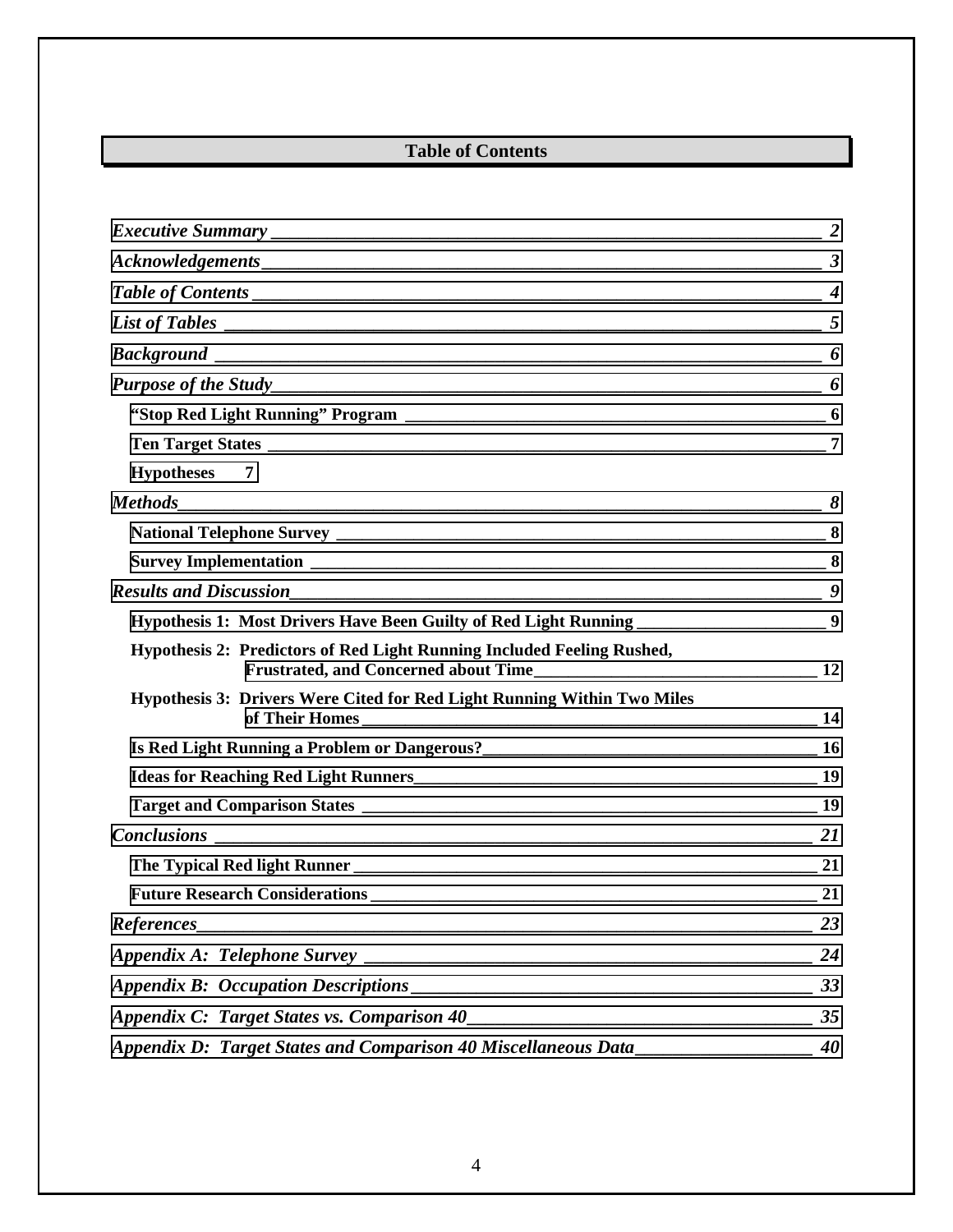# **List of Tables**

<span id="page-4-0"></span>

| 1.  | Sample sizes and margins of error for 95% confidence                                                                                                                                                                                                                                                                                             | 9  |
|-----|--------------------------------------------------------------------------------------------------------------------------------------------------------------------------------------------------------------------------------------------------------------------------------------------------------------------------------------------------|----|
| 2.  | Demographic comparisons of percent of red light runners in sample,<br>and percent of respondents reporting to have run at least one red light<br>in the last 10 intersections                                                                                                                                                                    | 10 |
| 3.  | Tendencies to run red lights (1 to 10 scale, with 10 being very likely)                                                                                                                                                                                                                                                                          |    |
|     | given various passenger conditions; data also categorized into the percent                                                                                                                                                                                                                                                                       |    |
|     | who would "be at least somewhat likely" to run red lights                                                                                                                                                                                                                                                                                        | 12 |
| 4.  | Respondents' choices for how time constraints and frustration affect<br>risky driving on urban roads                                                                                                                                                                                                                                             | 13 |
| 5.  | Extent of frustration on urban roads and the likelihood of various risky<br>driving acts when frustrated<br><u>and the company of the company of the company of the company of the company of the company of the company of the company of the company of the company of the company of the company of the company of the company of the com</u> | 14 |
| 6.  | Distance from home when running red lights or being ticketed for running                                                                                                                                                                                                                                                                         | 15 |
| 7.  | Percent of respondents reporting where and when they were most likely<br>to run lights                                                                                                                                                                                                                                                           | 15 |
| 8.  | Percent of respondents who believed red light running (RLR) was dangerous<br>or a problem, as well as the percent who had been involved in a RLR crash<br>or had been ticketed for RLR                                                                                                                                                           | 16 |
| 9.  | Average estimated red light runners out of 10 who run red intentionally<br>or who will be ticketed by police for their behavior                                                                                                                                                                                                                  | 18 |
| 10. | Percent of respondents offering various ideas for preventing red light<br>running<br><u> 1989 - Johann Stein, amerikansk politiker (</u>                                                                                                                                                                                                         | 19 |
| 11. | Percent of respondents from target states and the comparison group who                                                                                                                                                                                                                                                                           |    |
|     | have been involved in various types of red light running behaviors and                                                                                                                                                                                                                                                                           |    |
|     | consequences                                                                                                                                                                                                                                                                                                                                     | 20 |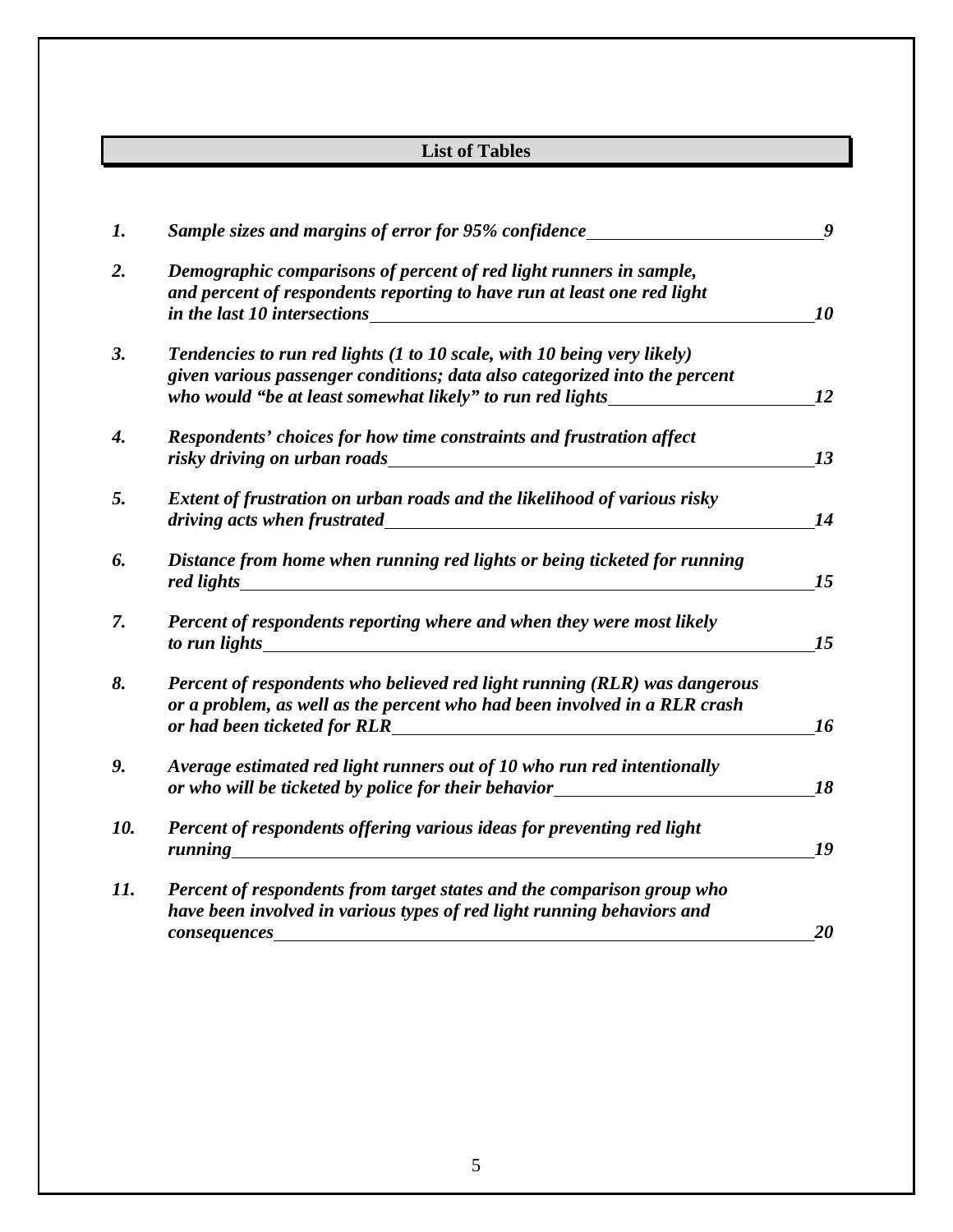#### **Background**

<span id="page-5-0"></span> The potential dangers of red light running are severe. With ever increasing frequency, drivers around the country do not stop at intersections when the light turns red. This careless and reckless behavior is responsible for a significant number of intersection crashes, particularly in urban areas (Retting, Williams, Preusser, & Weinstein, 1995). In recent years, the problem has led to an interest in understanding who red light runners are (Deutsch, Sameth, & Akinyemi, 1980; Porter & England, 1999; Retting & Williams, 1996), where and when red light running occurs (Retting et al., 1995; Wilson-John, 1999), and what interventions can be mobilized to reduce this risky driving behavior (Porter, England, Berry, & Hebert, 1999; Retting, Williams, Farmer, & Feldman, 1998).

 Our growing understanding of red light running suggests it is not an isolated risky driving phenomenon. Red light runners take other risks as well. They are less likely to wear safety belts (Deutsch et al., 1980; Porter & England, 1999) and tend to have more driving violations on their records (Retting & Williams, 1996). They also may be "typical" aggressive drivers. Williams (1997) suggested that red light running was one aggressive driving act that should be targeted by the safety community. More recently, Porter & Berry (1998) reported that safety officials in Virginia considered red light running as one of several typical aggressive driving acts. Others included tailgating, weaving in and out of traffic, speeding excessively, and gesturing angrily at other drivers. It may be likely that aggressive drivers are those more likely to run red lights and carry out these other behaviors as well.

 These previous studies have been helpful in understanding red light running behavior on local levels, but national-level information would be useful. Particularly, what do the nation's drivers think about red light running? Do they perceive red light running to be a problem and dangerous? How frequently do they think red light running occurs? What are the perceived consequences of this behavior? How many people have been in crashes involving a red light runner? What should we as public-safety experts do about solving this problem? This study attempted to address these questions by creating and implementing a nationwide telephone survey on red light running. The data found were useful for (a) understanding red light running, (b) designing programs to reduce red light running, and (c) designing public relations material for the "Stop Red Light Running" Program sponsored by DaimlerChrysler Corporation, the American Trauma Society, and the Federal Highway Administration.

#### **Purpose of the Study**

#### *"Stop Red Light Running" Program*

 The "Stop Red Light Running" Program is a nationwide effort to increase driver awareness of the dangers and consequences of running red lights. Sponsored by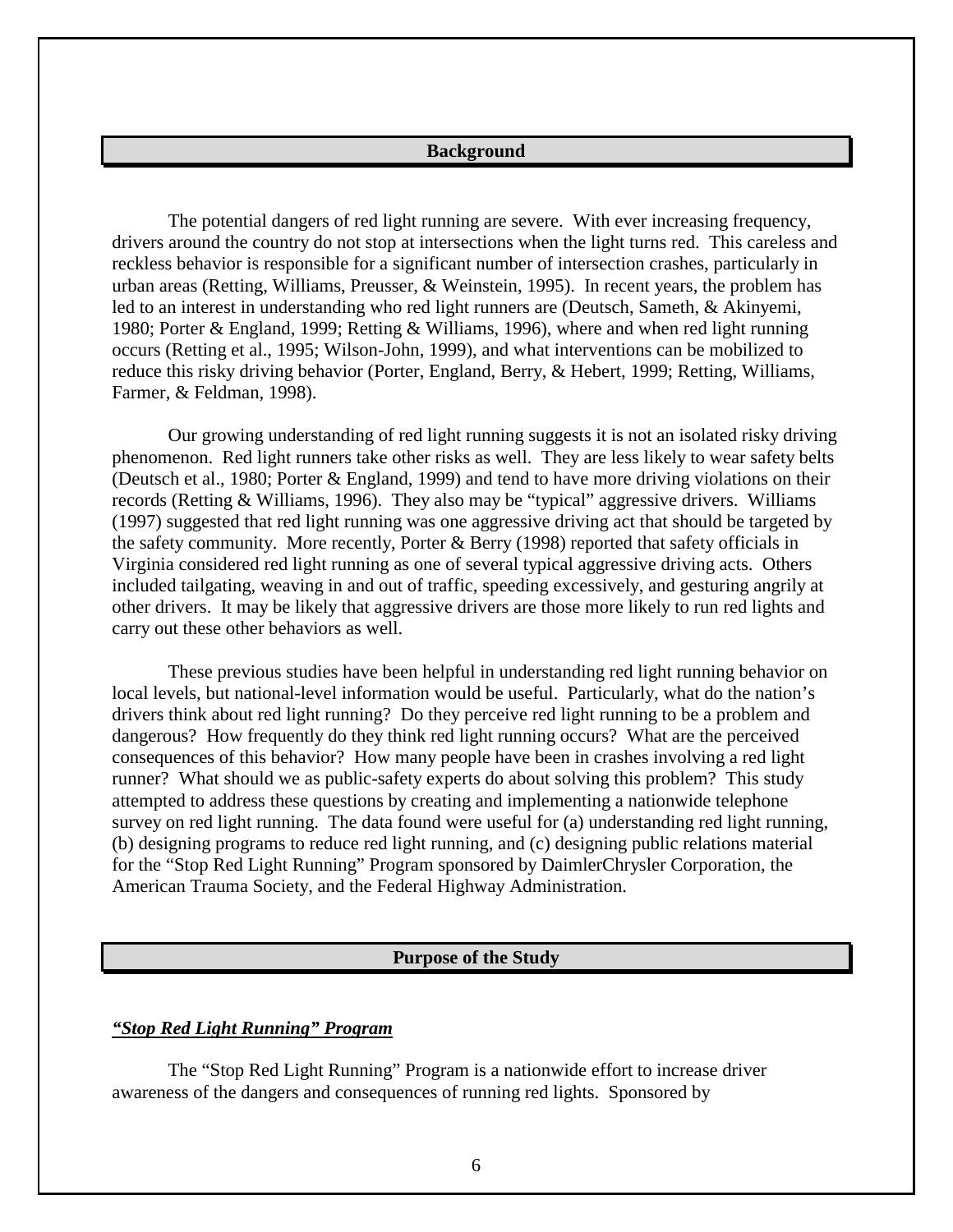<span id="page-6-0"></span>DaimlerChrysler Corporation, the American Trauma Society, and the Federal Highway Administration, the program was developed in 1995 and has been growing in influence since that time. Stop Red light Running Week 1999 will begin September 23. The nationwide telephone survey was developed to provide extensive data for this program and its messages.

## *Ten Target States*

 In addition to evaluating data from a national perspective, study leaders were asked to focus upon 10 states of particular interest to DaimlerChrysler. The corporation has recently spent much effort to increase driver safety in:

- 
- 
- California New York
- 
- Florida Texas
- Alabama Michigan
- Arizona New Jersey
	-
- Colorado South Carolina
	-

Therefore, these 10 states were sampled more heavily than the remaining 40 states.

#### *Hypotheses*

 There were three specific hypotheses that program leaders wished to test. Additional questions of an exploratory nature were directed toward to the 10 target states.

 Hypothesis 1: Most drivers have been guilty of red light running. It was expected that all types of drivers engage in red light running. There may be sub-groups (e.g., males) that were more likely than others to run red lights, but in general red light running was expected to be a problem for which most drivers could benefit from education and intervention. In evaluating this hypothesis, program leaders assessed the percentage of red light runners from various segments of the community (e.g., parents, different age groups, various occupations).

 Hypothesis 2: Predictors of red light running included feeling rushed, frustrated, and concerned about time. Some evidence has suggested that people may run red lights because they are in a hurry and feel stopping would prevent on-time arrival to jobs or other events. Frustration seems to play a role, too, particularly when traffic congestion is concerned or drivers perceive they are thwarted by too many red lights (and so decide to run them). It was therefore expected that red light runners would report running these lights because of their driving frustration and perceived shortage of time.

 Hypothesis 3: Drivers would be cited for red light running within two miles of their homes. It has been suggested that crashes occur close to home, so it seems logical that many risk-taking behaviors occur with great frequency near home. The project attempted to assess whether this assertion was true with red light running.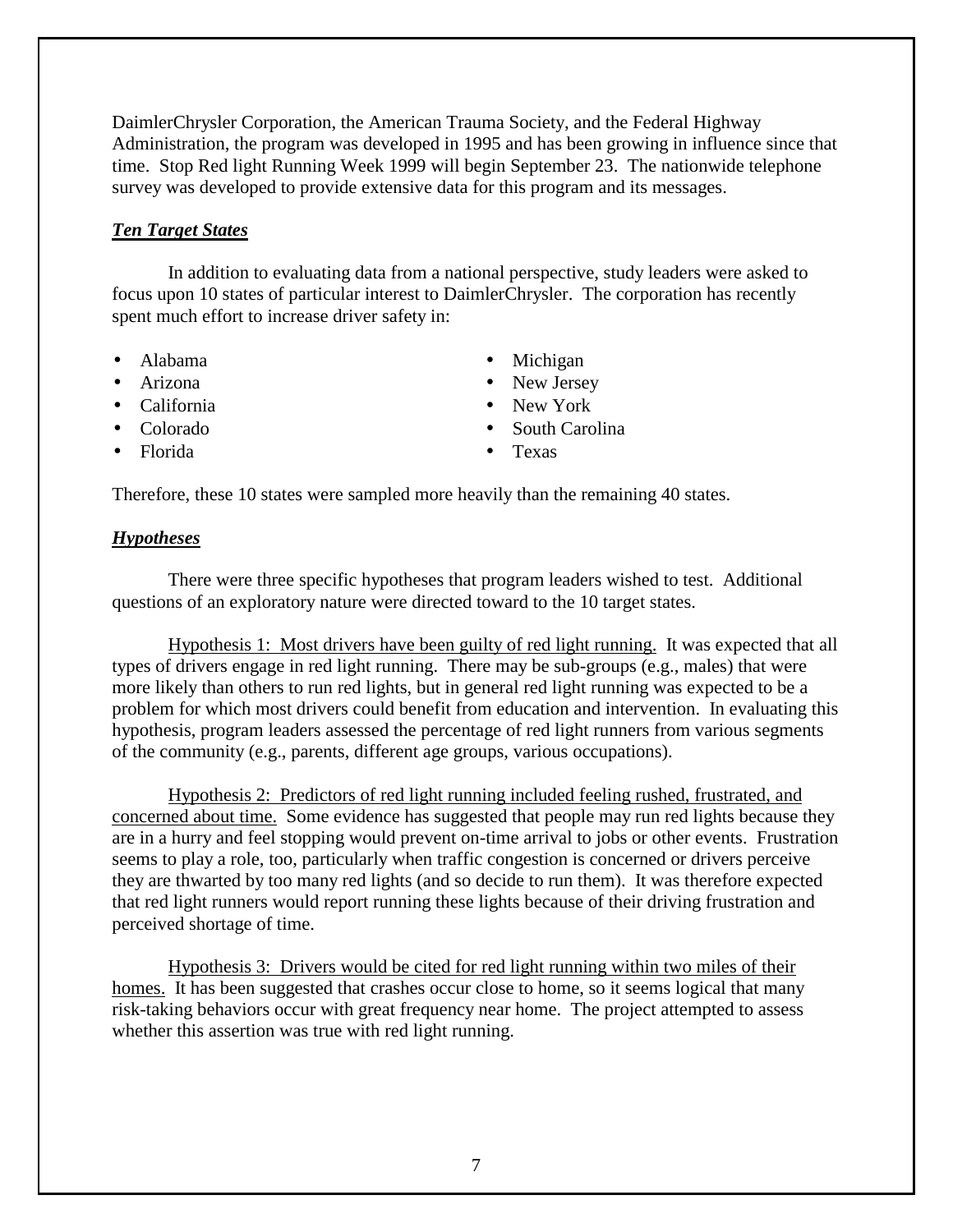#### **Methods**

<span id="page-7-0"></span> Based on the above objectives and hypotheses, and the understanding that program leaders were interested in obtaining data from all 50 states (with a concentration in 10 target states), a nationwide telephone survey was deemed the most appropriate and expeditious means for obtaining data. The survey focused on what drivers reported to be their red light running behaviors (as opposed to what they believed about red light running).

#### *National Telephone Survey*

 The survey (**see Appendix A**) consisted of 58 questions. It was developed throughout the month of May with the help of project leaders and contacts at Golin/Harris International and DaimlerChrysler. The survey was pilot-tested to determine any problems with questions and the length of time needed for completion. On average, the piloted survey took 15 minutes to complete; actual completion times were closer to 12 minutes.

#### *Survey Implementation*

 $\overline{a}$ 

 On June 16, 1999, the Social Science Research Center (SSRC) at Old Dominion University in Norfolk, Virginia began making calls with the survey. Between June 16 and August 23, 5,024 surveys were completed. These surveys were separated into two different samples: (a) the 10 target states ( $n = 4,007$ ; mean per state = 400.7) and (b) the remaining 40 non-emphasized states<sup>1</sup> ( $n = 1,017$ ), with each state's contribution weighted to reflect the population differences in 16-year-olds and older as of  $1997<sup>2</sup>$ .

 The sampling scheme was designed so that each target state could be compared with the remaining 40 states. For example, California could be compared with the remaining 40 to determine if red light running was uniquely different in California than in other parts of the country. California could also be compared to Arizona, or any other state from the 10 target group. In addition, a national sample was created from the 5,024 respondents by randomly selecting cases so that each state's contribution was weighted by population differences in 16 year-olds and older as of 1997. The resulting national sample included 880 respondents. This sample was necessary to answer questions such as "What percent of the nation runs red lights?"

 $1$  The District of Columbia was supposed to add to this group, but no respondent from DC agreed to participate.

<sup>&</sup>lt;sup>2</sup> In actuality, only respondents 18-years-old and older participated. Per research ethics younger respondents would have required parental or guardian permission to participate.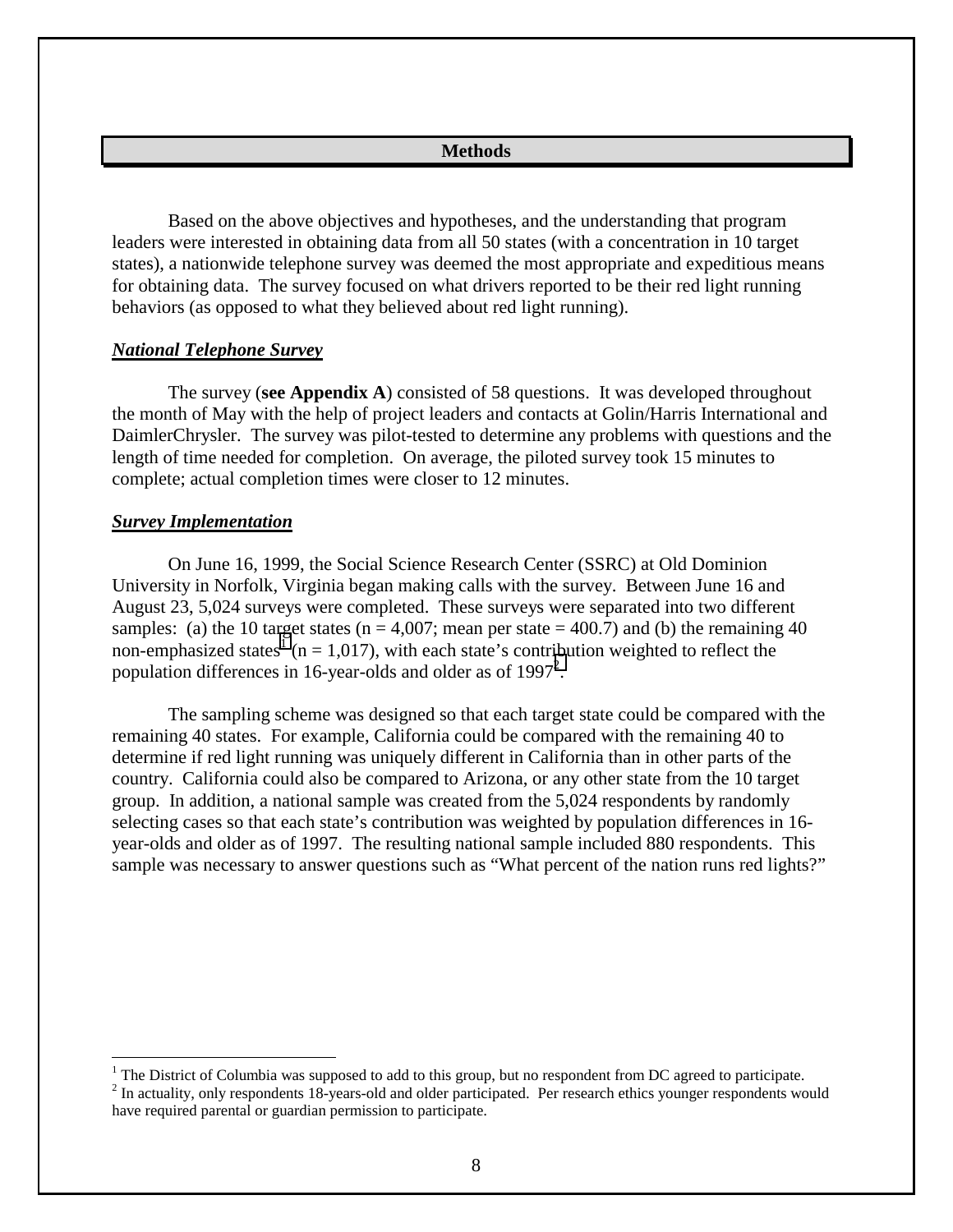#### **Results and Discussion**

<span id="page-8-0"></span> Individual sample sizes and margins of error are given in **Table 1**. Main analyses are organized by:

- hypotheses;
- other items interesting to the "Stop Red Light Running" program; and
- target and comparison state results.

| State/Group            |       | Margin of Error $(\%)$ |
|------------------------|-------|------------------------|
| Alabama                | 474   | 4.50                   |
| Arizona                | 410   | 4.80                   |
| California             | 353   | 5.20                   |
| Colorado               | 442   | 4.70                   |
| Florida                | 359   | 5.20                   |
| Michigan               | 460   | 4.60                   |
| New Jersey             | 348   | 5.30                   |
| New York               | 336   | 5.30                   |
| South Carolina         | 432   | 4.70                   |
| Texas                  | 393   | 4.90                   |
| Comparison 40          | 1,017 | 3.10                   |
|                        |       |                        |
| <b>National Sample</b> | 880   | 3.00                   |

**Table 1.** Sample sizes and margins of error for each group of interest for 95% confidence.

## *Hypothesis 1: Most Drivers Have Been Guilty of Red Light Running*

 To evaluate this hypothesis, the national sample was used. Specifically, **Table 2** gives the percent of respondents reporting running red lights and running at least one red light in the last 10 intersections they crossed. These data were broken down into different demographic categories.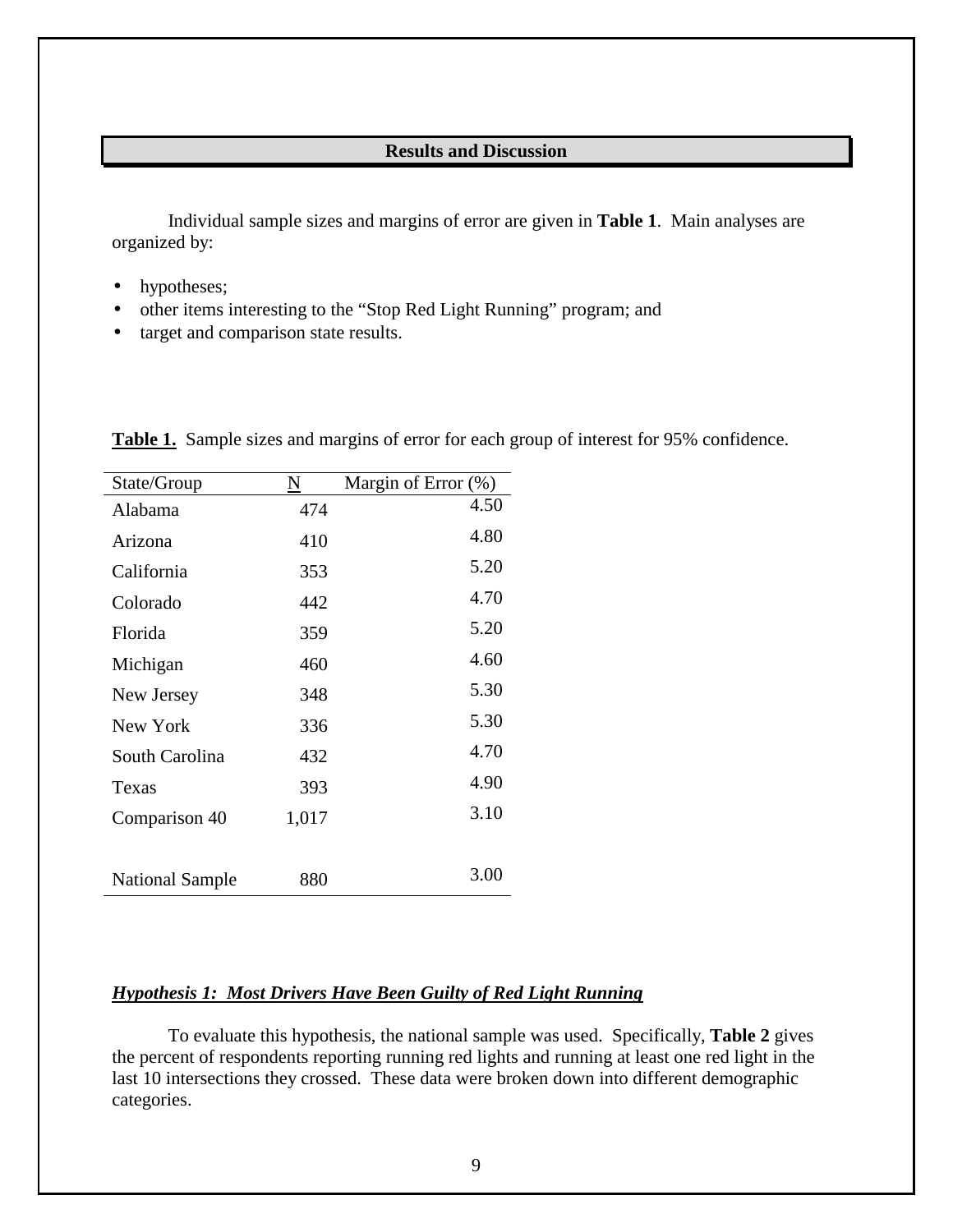Significance tests ( $\chi^2$  procedures) evaluated differences within each demographic category. For example, males and females were compared to determine if one group or the other was more likely to run red lights. Another test evaluated whether males or females were more likely to have run a red light within the last 10 intersections. Similar comparisons were made for the other categories, with significance results reported in footnotes.

 All categories of individuals run red lights. Overall, 55.8% of the respondents reported running red lights. There were some groups that reported significantly more red light running. Younger drivers, non-parents, and those in lower technology or blue collar jobs (or unemployed) tended to report more red light running. For parents, interestingly, those with children less than 20-years-old were more likely to run red lights than were parents of older children.

|                          |     | Red Light         | Recency: At Least 1 Red Light |
|--------------------------|-----|-------------------|-------------------------------|
| Comparisons              | N   | Runners (Percent) | Run in Last 10 (Percent)      |
| Gender <sup>3</sup> :    |     |                   |                               |
| Male                     | 335 | 65.1              | 21.2                          |
| Female                   | 545 | 50.1              | 18.3                          |
| Parent <sup>4</sup> :    |     |                   |                               |
| Yes                      | 663 | 52.8              | 16.4                          |
| Children $\leq$ 19 yr.   | 320 | 65.6              | 21.6                          |
| Children $>$ 20 yr.      | 343 | 40.8              | 11.7                          |
| N <sub>o</sub>           | 217 | 65.0              | 28.6                          |
| Age Group <sup>5</sup> : |     |                   |                               |
| 18-25                    | 99  | 74.7              | 32.3                          |
| $26 - 35$                | 132 | 72.7              | 29.5                          |
| $36 - 45$                | 194 | 62.9              | 20.6                          |
| $46 - 55$                | 186 | 55.9              | 14.0                          |
| Over 55                  | 269 | 35.3              | 12.6                          |
|                          |     |                   | (table continues)             |

**Table 2.** Demographic comparisons of percent of red light runners in sample, and percent of respondents reporting to have run at least one red light in the last 10 intersections.

 $\overline{a}$ 

<sup>&</sup>lt;sup>3</sup>  $\chi^2$  test for red light runners significant at  $p < .001$ .

<sup>&</sup>lt;sup>4</sup> For parents vs. non-parents,  $\chi^2$  tests for red light runners and recency significant at  $p < .01$  and  $p < .001$ , respectively; for within-parent comparisons,  $\chi^2$  tests for red light runners and recency significant at  $p < .001$  and  $p < .01$ , respectively.

<sup>&</sup>lt;sup>5</sup>  $\chi^2$  tests for red light runners and recency significant at <u>p</u> < .001.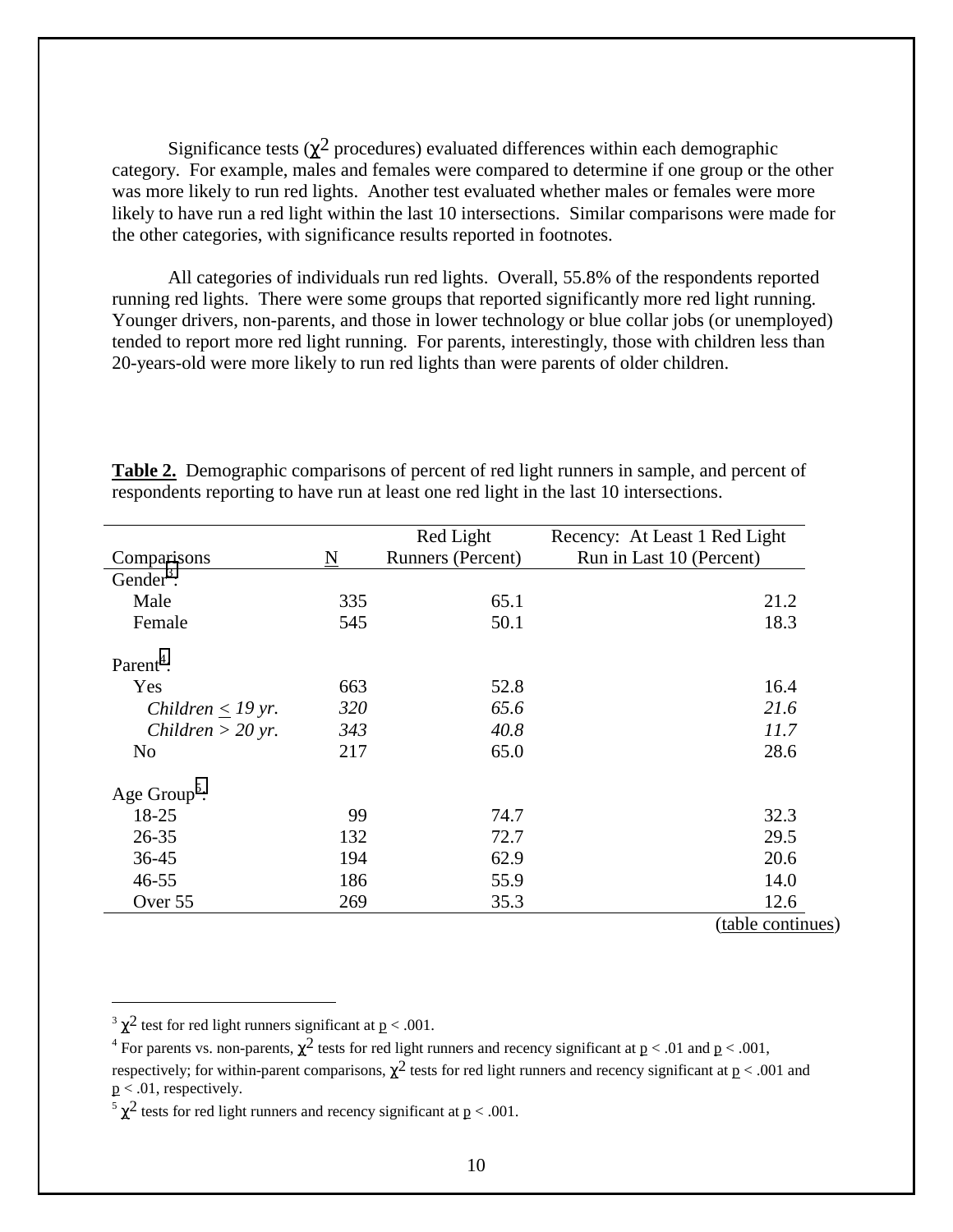|                           |     | Red Light         | Recency: At Least 1 Red Light |
|---------------------------|-----|-------------------|-------------------------------|
| Comparisons               | N   | Runners (Percent) | Run in Last 10 (Percent)      |
| Education <sup>6</sup> :  |     |                   |                               |
| Some H.S.                 | 36  | 44.4              | 30.6                          |
| H.S. Degree               | 202 | 50.5              | 15.8                          |
| Tech/Vocational           | 62  | 53.2              | 24.2                          |
| Some College              | 218 | 58.7              | 22.9                          |
| Associates Deg.           | 60  | 65.0              | 20.0                          |
| Bachelors Deg.            | 161 | 58.4              | 19.9                          |
| Post-graduate             | 141 | 56.0              | 13.5                          |
|                           |     |                   |                               |
| Occupation <sup>7</sup> : |     |                   |                               |
| Professional/Mgr.         | 273 | 59.7              | 17.2                          |
| Lower Tech/Mgr.           | 82  | 68.3              | 22.0                          |
| Clerical/Sales            | 70  | 58.6              | 24.3                          |
| Homemaker                 | 93  | 54.8              | 15.1                          |
| <b>Blue Collar</b>        | 103 | 61.2              | 30.1                          |
| Household/Service         | 23  | 56.5              | 17.4                          |
| Retired                   | 162 | 34.0              | 11.1                          |
| Unemployed                | 16  | 68.8              | 43.8                          |
| Other                     | 56  | 66.1              | 25.0                          |
|                           |     |                   |                               |
| Urban Size <sup>8</sup> : |     |                   |                               |
| $100K + population$       | 210 | 55.2              | 21.9                          |
| $<$ 100K population       | 670 | 56.0              | 18.7                          |
| <b>National Sample</b>    | 880 | 55.8              | 19.4                          |

#### **Table 2.** (continued)

 In **Table 3**, data are presented from questions asking respondents about their tendencies to run red lights given the presence of passengers. Red light running tendencies were higher when drivers were alone than when they were with passengers, particularly child passengers. This is interesting because red light running prediction and likelihood calculations may be linked to an easily observable factor (presence or absence of passengers).

 $\overline{a}$ 

 $6 \chi^2$  tests for red light runners and recency not significant.

<sup>&</sup>lt;sup>7</sup> See **Appendix B** for occupation descriptions. Two respondents did not provide occupation data; therefore, adding the n-sizes for occupation does not equal the total for the overall sample.  $\chi^2$  tests for red light runners and recency significant at  $p < .001$  and  $p < .01$ , respectively.

 $\frac{8 \gamma^2}{2}$  tests for red light runners and recency not significant. Size of respondents' cities derived from 1998 population estimates by the U.S. Census Bureau (1999).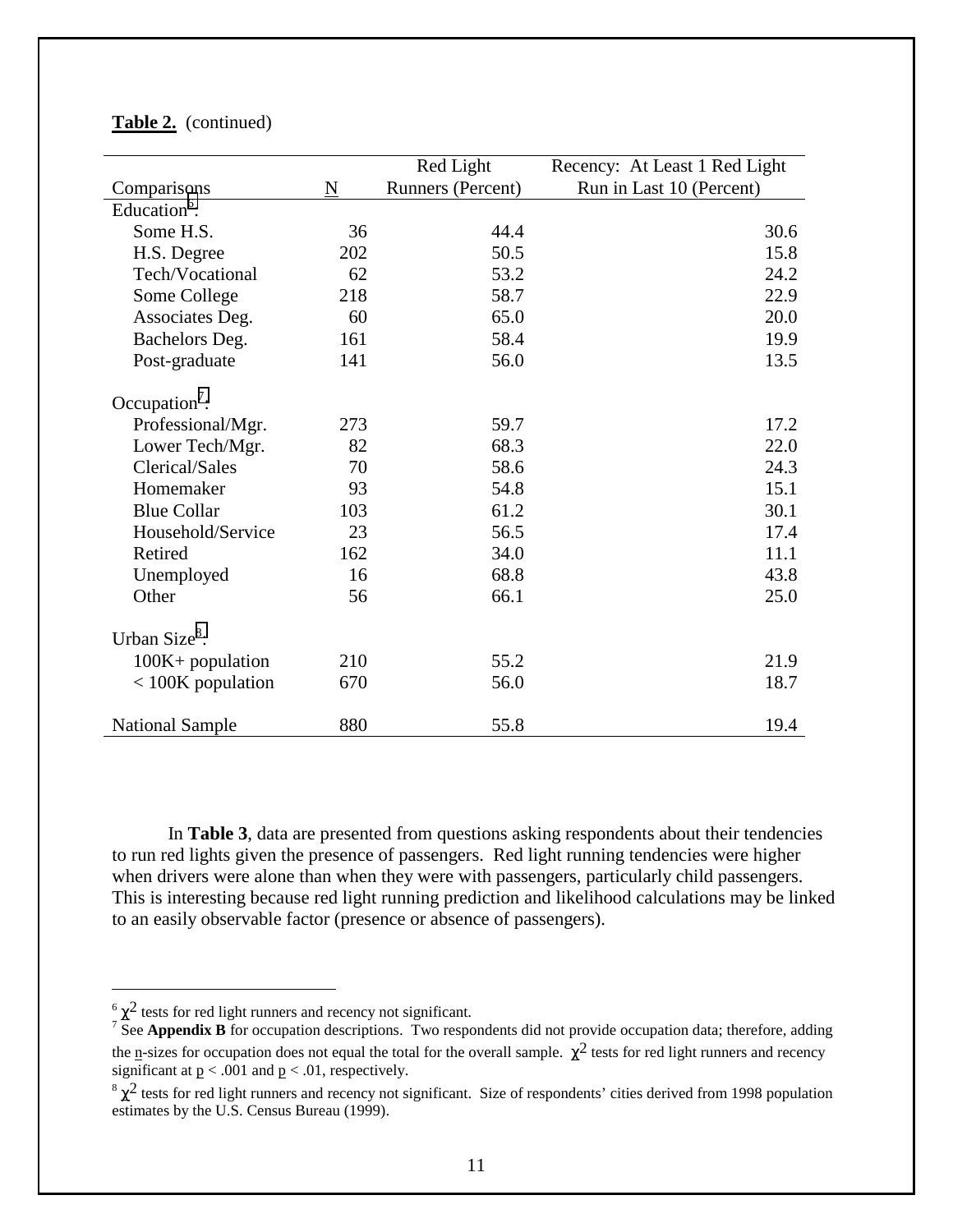<span id="page-11-0"></span>**Table 3.** Tendencies to run red lights (1 to 10 scale, with 10 being very likely) given various passenger conditions; data also categorized into the percent who would "be at least somewhat likely" to run red lights.

|                          | Percent At Least |      |      |
|--------------------------|------------------|------|------|
| Condition                | Somewhat Likely  | M    |      |
| When Alone               | 25.6             | 177  | 1.74 |
| When One Adult Passenger | 15.8             | 1.38 | 1.14 |
| When Child Passengers    | 4.8              |      | 0.66 |

## *Hypothesis 2: Predictors of Red Light Running Included Feeling Rushed, Frustrated, and Concerned about Time*

 Several survey questions assessed respondents' concerns about time and their frustration on urban roads. **Table 4** shows some of these results, demonstrating most notably that a large number of drivers, although not a majority, are willing to speed up to beat a red light that is oncoming. When asked why they would speed up, the most common responses were to save time and being in a rush. Drivers who slowed down typically did so for safety reasons.

 One of the more interesting findings in the study involved urban frustrations. The majority of drivers were more frustrated with *discourtesy* on the roads than they were with any other problem, including congestion.

*This finding was surprising given the general assumptions among safety experts that congestion is a leading and perhaps most important factor in predicting risky driving actions such as red light running or aggressive driving.*

 So, if drivers are frustrated, what will they be more likely to do as a result of that frustration? **Table 5** first shows that an overwhelming majority of drivers were at least somewhat frustrated (80.5%). What they reported being more likely to do, however, were other behaviors *besides* red light running. This, too, was a surprising finding. Respondents reported that they would be more likely to weave in and out of traffic, tailgate, speed, and gesture angrily than run red lights. This finding is explored more thoroughly in the section immediately following results for Hypothesis 3 (see text relevant to Figure 1).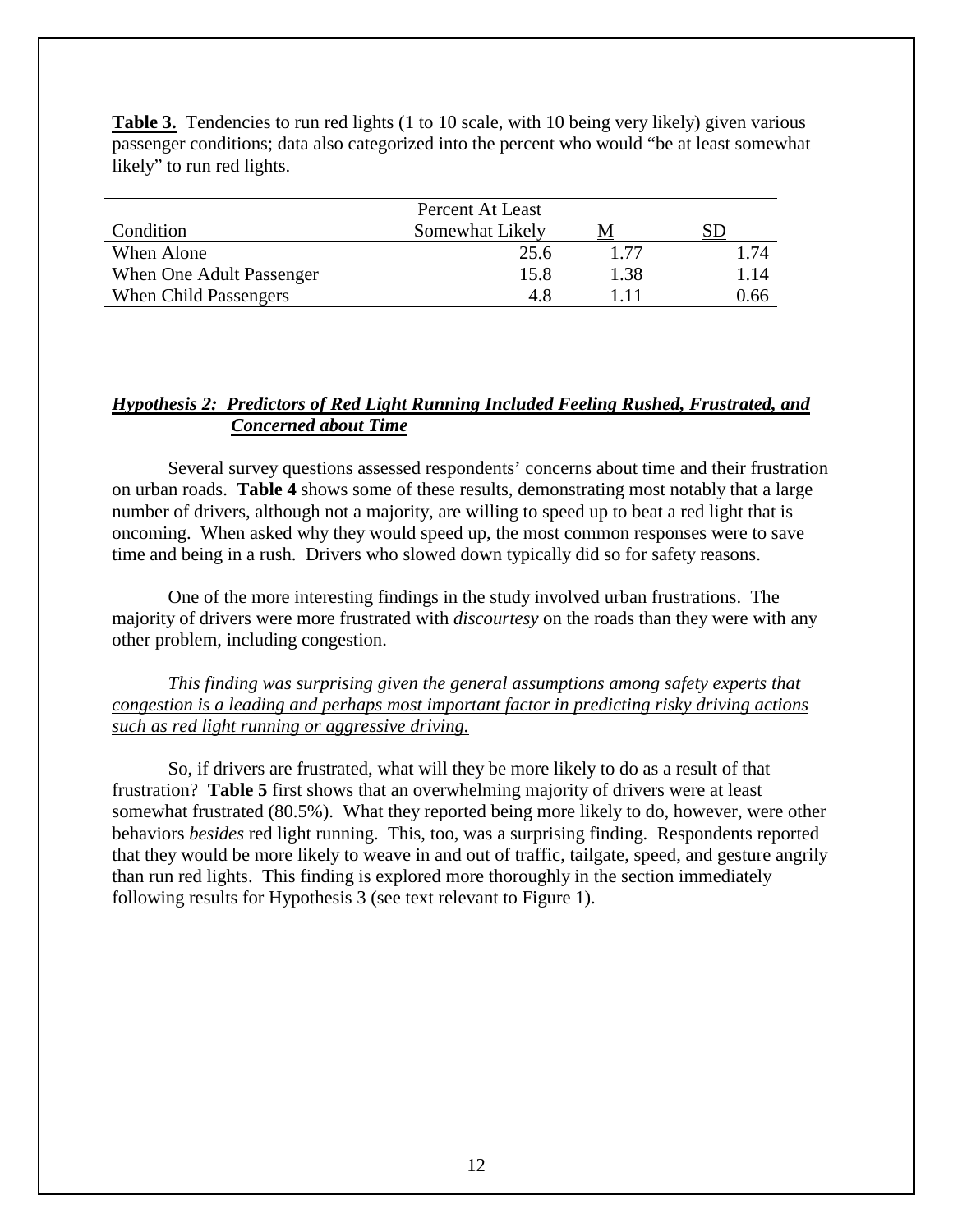| Comparisons <sup>9</sup>                                            | N   | Percent |
|---------------------------------------------------------------------|-----|---------|
| Late and approaching intersection that is about to have a           |     |         |
| red light: What do you do?                                          |     |         |
| Slow down and prepare to stop                                       | 628 | 71.4    |
| Speed up to beat light                                              | 252 | 28.6    |
| If slowed down: Reason? (for $n = 628$ )                            |     |         |
| Safe thing to do                                                    | 364 | 58.0    |
| Afraid of getting hurt in crash                                     | 71  | 11.3    |
| Following the law                                                   | 97  | 15.4    |
| My responsibility to stop                                           | 49  | 7.8     |
| Other                                                               | 47  | 7.5     |
| If sped up to beat the light: Reason? (for $n = 252$ )              |     |         |
| In a rush                                                           | 89  | 34.9    |
| To save time                                                        | 87  | 34.1    |
| Frustrated with having to stop again                                | 30  | 11.8    |
| Enjoy the thrill of beating the light                               | 7   | 2.7     |
| Other                                                               | 42  | 16.5    |
| What makes you frustrated on urban roads? (for $\mathbf{n} = 708$ , |     |         |
| those who were frustrated)                                          |     |         |
| Discourteous drivers                                                | 308 | 43.5    |
| Congestion                                                          | 147 | 20.8    |
| Drivers not following the law                                       | 90  | 12.7    |
| Too many stop lights                                                | 28  | 4.0     |
| Long commute                                                        | 7   | 1.0     |
| Other                                                               | 128 | 18.1    |

**Table 4.** Respondents' choices for how time constraints and frustration affect risky driving on urban roads.

<sup>&</sup>lt;sup>9</sup> In response to the slow down or speed up question, respondents were allowed to select more than one response for why they slowed down or sped up. Similarly, respondents were allowed to select more than one urban frustration. However, for simplicity the percentages listed reflect the percent of respondents choosing each reason or frustration as their first reaction.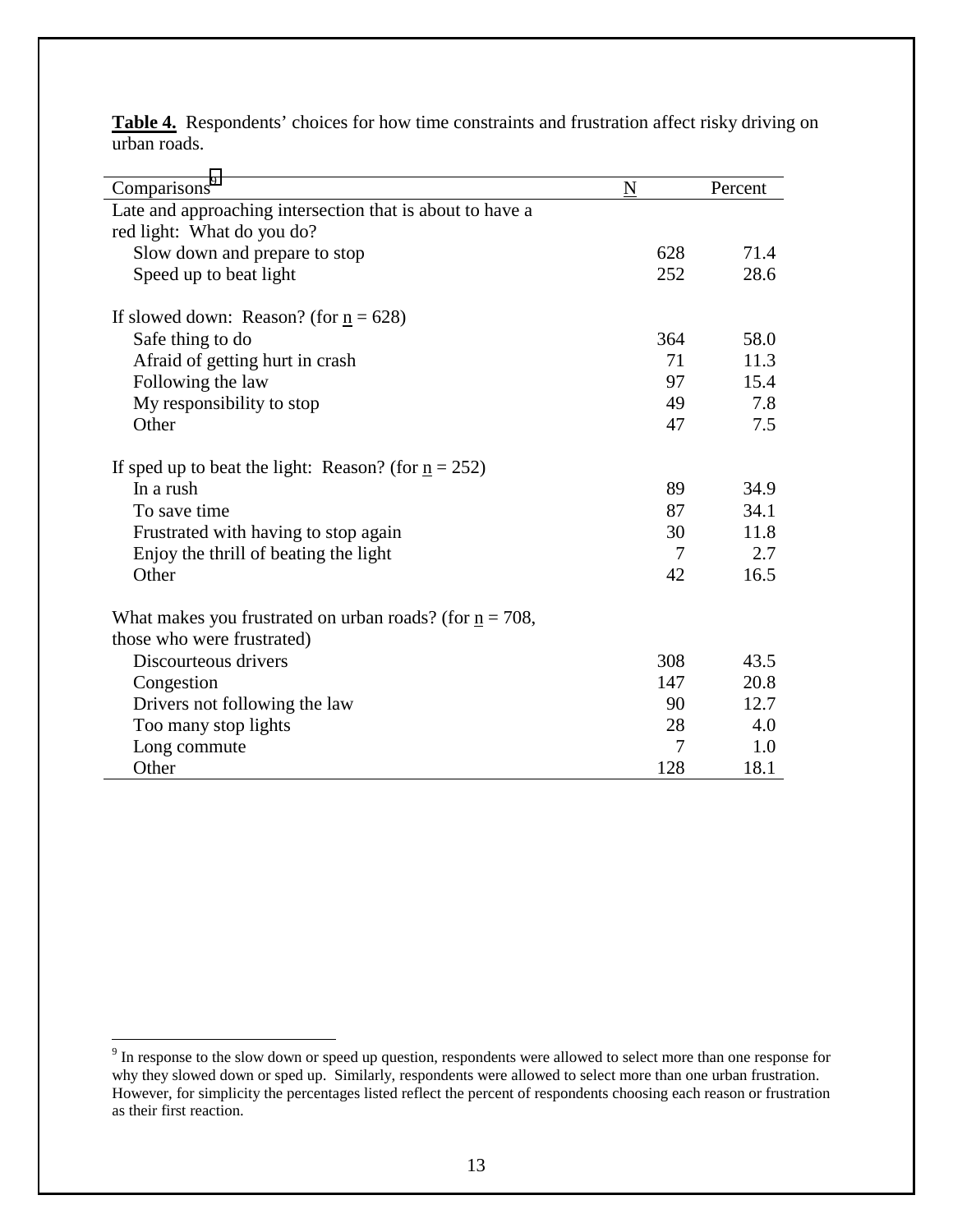|                                     | Percent At Least |      |           |
|-------------------------------------|------------------|------|-----------|
| Condition                           | Somewhat Likely  | M    | <b>SD</b> |
| Frustrated on urban roads: 1 to 10, | 80.5             | 4.32 | 2.63      |
| with 10 being very frustrated       |                  |      |           |
|                                     |                  |      |           |
| Likelihood of doing the following   |                  |      |           |
| when frustrated: $1$ to 10, with 10 |                  |      |           |
| being very likely                   |                  |      |           |
| Weaving                             | 43.2             | 2.36 | 2.14      |
| Tailgating                          | 36.5             | 2.06 | 1.89      |
| Speeding                            | 32.7             | 1.98 | 1.93      |
| <b>Gesturing Angrily</b>            | 28.0             | 1.88 | 1.92      |
| <b>Running Red Lights</b>           | 22.8             | 1.49 | 1.19      |

<span id="page-13-0"></span>Table 5. Extent of frustration on urban roads and the likelihood of various risky driving acts when frustrated.

#### *Hypothesis 3: Drivers Were Cited for Red Light Running Within Two Miles of Their Homes*

 The last hypothesis received less support than the other two. Specifically, as seen in Table 6, respondents who remembered and did not refuse to answer said they were more likely to run red lights and receive tickets for doing so when they were at least two miles away from home. Almost half reported they were more than five miles from home.

 As an addendum to these findings, analyses were conducted to determine when red light running was most likely to occur, where drivers were most likely going, and whether weekdays or weekends were most likely involved. Perhaps distance from home was not as important as these other variables. In fact, this was the case.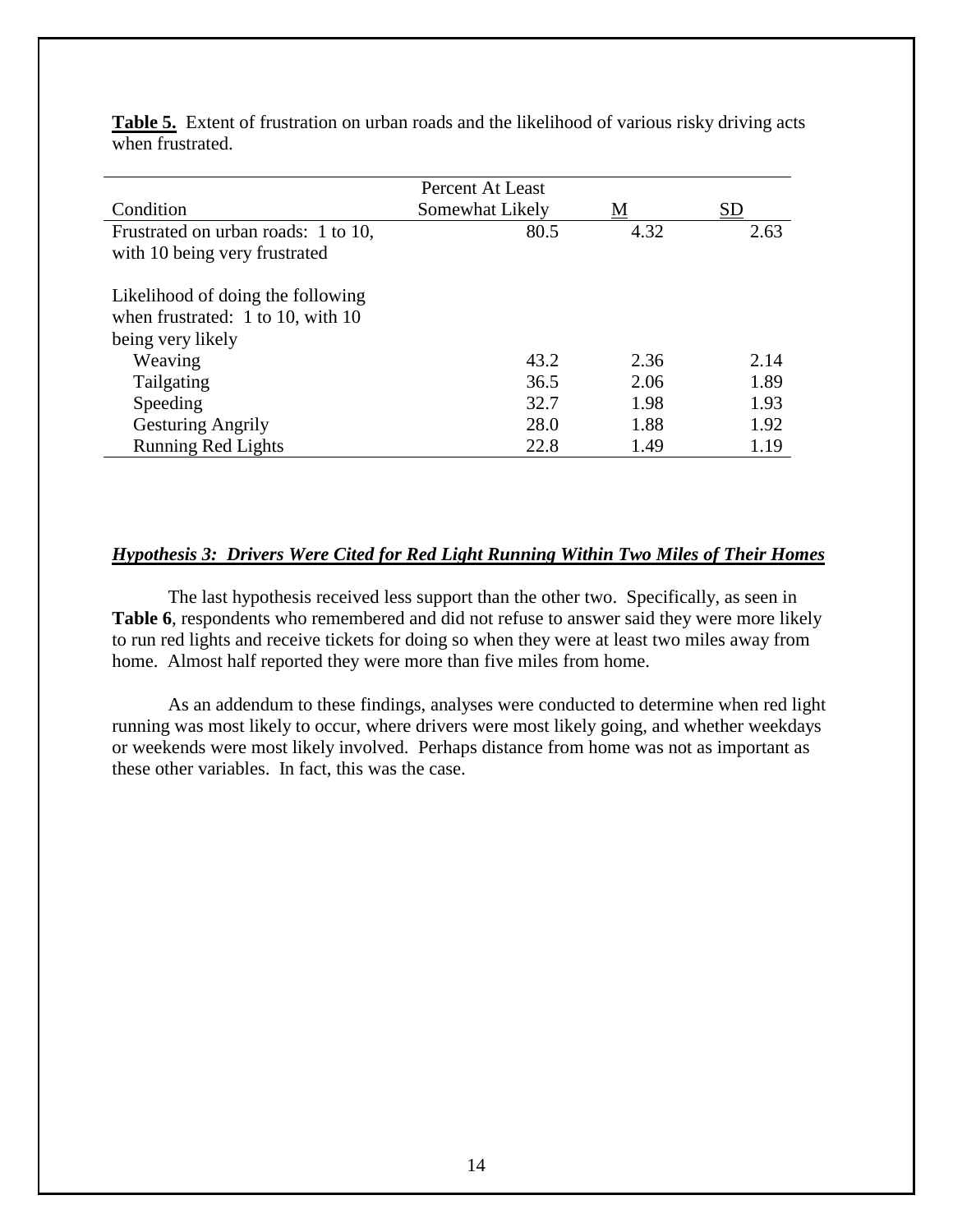| Distance from Home:        | Percent Where Running Red | Percent Where Ticketed |
|----------------------------|---------------------------|------------------------|
| (miles)                    | $n = 460$                 | $n = 50$               |
| Up to $1$                  | 11.5                      | 12.0                   |
| More than $1$ , up to $2$  | 14.1                      | 12.0                   |
| More than 2, up to $5$     | 27.0                      | 28.0                   |
| More than $5$ , up to $20$ | 33.5                      | 36.0                   |
| More than 20               | 13.9                      | 12.0                   |

**Table 6.** Distance from home when running red lights or being ticketed for running red lights (only for respondents who reported that they ran red lights).

**Table 7** shows that drivers were most likely to run red lights on weekday mornings while going to work or school. Given previous findings that being in a rush predicted their behavior, it makes sense that these times of day and destinations would predict red light running. We are in a hurry to get to work or school on time, but we are not on a deadline to get home (or if we are late, there are different consequences than getting fired or professionally reprimanded).

**Table 7.** Percent of respondents reporting where and when they were most likely to run red lights (only for respondents who reported that they ran red lights).

| Category                                               | Percent |
|--------------------------------------------------------|---------|
| Where going most of the time when running a red light: |         |
| To work or school in the morning                       | 40.8    |
| To shops or running errands in the middle of the day   | 24.4    |
| Home in the afternoon                                  | 13.3    |
| Recreation activities on weekends                      | 9.3     |
| Other                                                  | 12.1    |
| Time of day when most red light running occurs:        |         |
| 12:01 a.m. $-6:00$ a.m.                                | 8.7     |
| 6:01 a.m. $-12:00$ p.m.                                | 34.3    |
| 12:01 p.m. $-6:00$ p.m.                                | 46.9    |
| 6:01 p.m. $-12:00$ a.m.                                | 10.1    |
| What type of day is red light running occurring?       |         |
| Weekday                                                | 83.8    |
| Weekend                                                | 16.2    |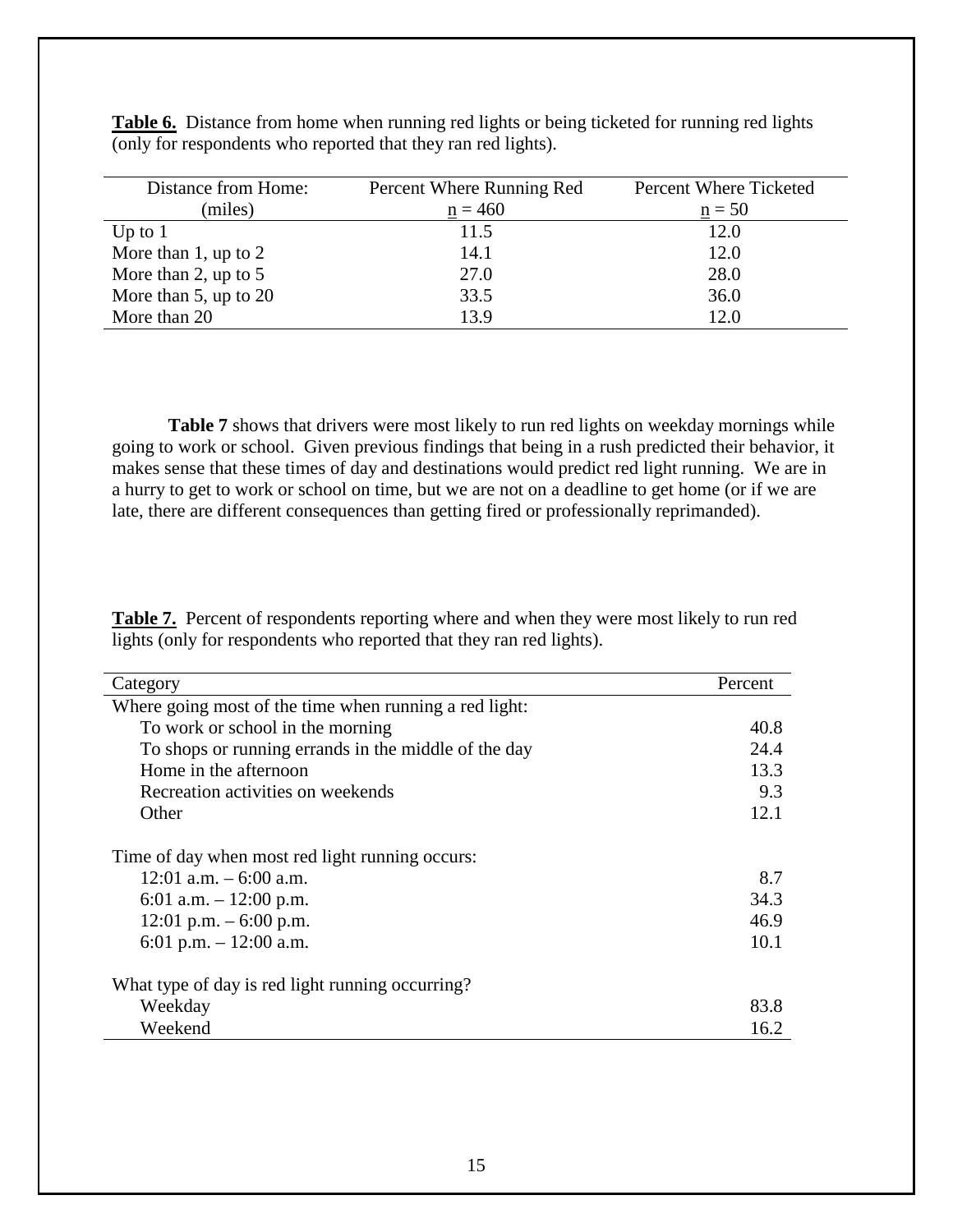<span id="page-15-0"></span> An interesting comparison for these data, particularly with time of day, is to consider when fatal crashes at intersections are most likely to occur. According to NHTSA's Fatality Analysis Reporting System (1999), 59.1% of fatal intersection crashes occur between 6:00 a.m. and 6:00 p.m., the same interval when most respondents report being likely to run red lights. However, the FARS data also indicate more fatalities at intersections in the 6-hour period after the evening rush hour than they do for the 6-hour period before noon. This was contrary to the respondents' reports of their red light running.

#### *Is Red Light Running a Problem or Dangerous?*

 Two interesting questions involved asking respondents whether they believed red light running was a problem or dangerous. After all, what may be most important for any publiceducation effort such as the "Stop Red Light Running" program is whether people believe there is a problem worthy of a program. **Table 8** provides the percent of respondents reporting that red light running was a problem or dangerous. Notice that there were no significant differences between red light runners and those reporting never to have run red lights, but a majority of respondents believed red light running was a problem and dangerous. Interestingly, respondents believed that red light running was more dangerous than it was a problem.

**Table 8** also provides information on the percentage of respondents who had been involved in red light running crashes or had been ticketed for red light running. A significant number of respondents had been involved in red light running crashes, while fewer had actually been ticketed for the behavior. As one would expect, more red light runners had been ticketed than people responding that they had never run red lights. However, note that 3.3% of the respondents who reported to have never run red lights *had been ticketed* for doing do. These and other findings highlighted the fact that many people claimed early in the survey to have never run red lights, but later admitted to having done so in their past.

Table 8. Percent of respondents who believed red light running (RLR) was dangerous or a problem, as well as the percent who had been involved in a RLR crash or had been ticketed for RLR.

|                          | Believe RLR a | <b>Believe RLR</b>      | Involved in               | <b>Received RLR</b>  |
|--------------------------|---------------|-------------------------|---------------------------|----------------------|
| Category                 | Problem $10$  | Dangerous <sup>11</sup> | $RLR$ Crash <sup>12</sup> | Ticket <sup>13</sup> |
| <b>Red light Runners</b> | 81.3          | 98.6                    | 9.6                       | 7.7                  |
| Never Run Red Light      | 77.9          | 99.0                    | 12.6                      | 3.3                  |
| Overall                  | 79.8          | 98.8                    | 10.9                      | 5.8                  |

<sup>10</sup>  $\chi^2$  test between two red light running categories was not significant.<br><sup>11</sup>  $\chi^2$  test between two red light running categories was not significant.

 $\overline{a}$ 

 $12 \gamma^2$  test between two red light running categories was not significant.

<sup>&</sup>lt;sup>13</sup>  $\gamma^2$  test between two red light running categories was significant at p < .01. Notice that 3.3% of the respondents reporting they had never run red lights received a ticket for doing so.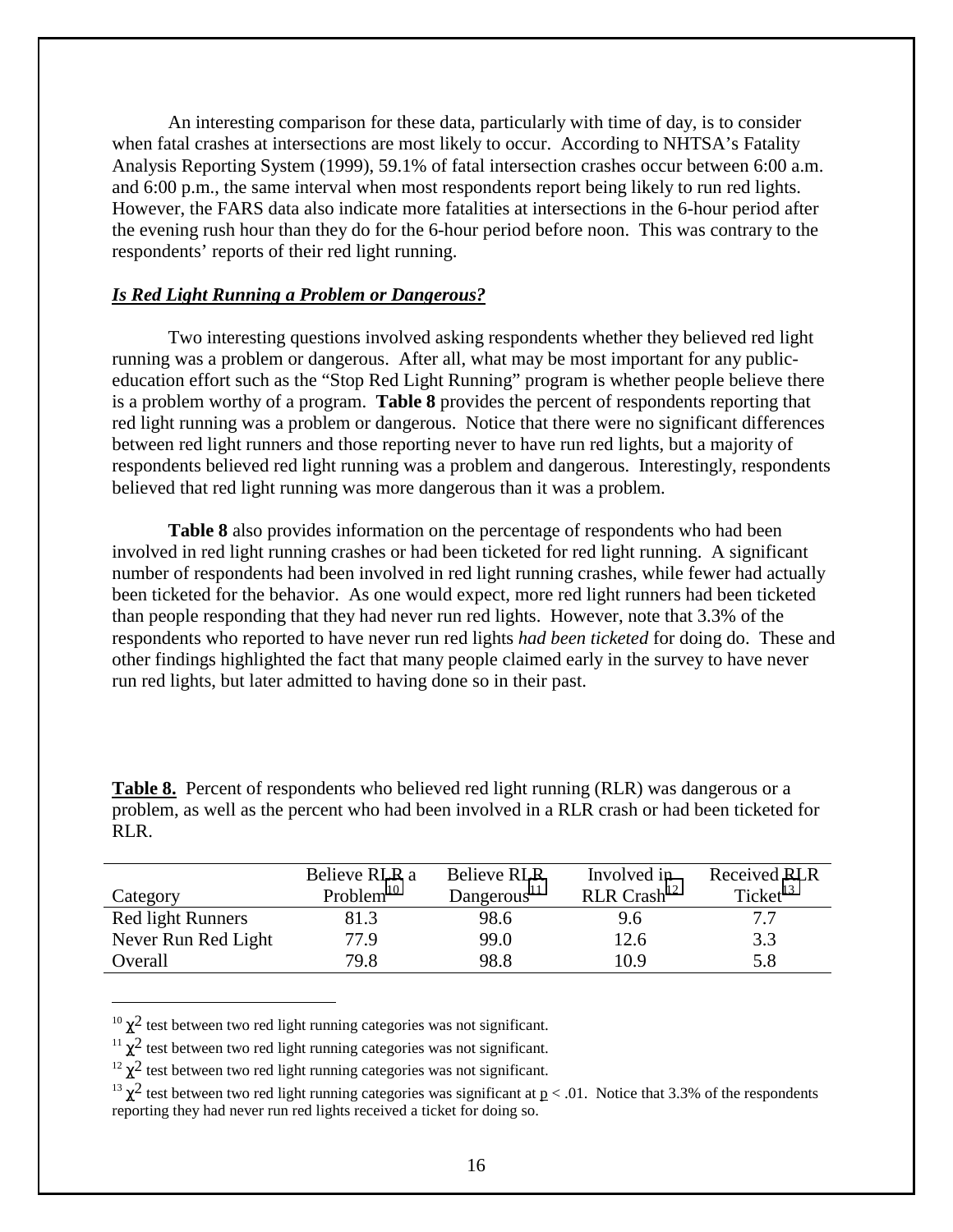**Table 9** shows additional data providing insight into respondents' perceptions of the red light running problem. Particularly, respondents were given the opportunity to report how many red light runners they thought ran red lights on purpose and how many would actually be ticketed. Out of 10 red light runners, respondents believed more than half ran red intentionally. That is, these drivers *planned* to run the red. Most discouragingly, of these 10 drivers running red, respondents believed that no more than two would be stopped and ticketed by police. There were no differences between red light running and non-red light running respondents in these estimates. Clearly, drivers believed red light running was often a choice with few legal consequences.

 Another means of investigating whether red light running was a problem was to look beyond questions that directly assessed respondents' perceptions. Recall from Table 5 respondents' measures of urban frustration and likelihood of performing various acts when frustrated. We created a new variable called the "Aggressive Driving Composite" which combined the likelihoods of performing each of the five behaviors (weaving, tailgating, speeding, gesturing angrily, and red light running) into one likelihood scaled 1 to 10, with 1 being "not at all likely" and 10 being "very likely." Then, as seen in **Figure 1**, we plotted the average Aggressive Driving Composite for each level of reported urban frustration. For example, respondents who reported that they were "not at all frustrated" on urban roads (a score of 1) had an average Aggressive Driving Composite score of 1.43, or a low likelihood of driving aggressively. Notice that as urban frustration increased toward a score of 10, the likelihood of performing aggressive driving behaviors increased. The likelihood particularly increased once a score of 6 on urban frustration was reached. These data may be helpful in identifying individuals needing additional coping interventions to deal with stress on the roadway.

 The second set of bars plotted in **Figure 1** represent the separate likelihood of running red lights when frustrated. Notice that for every level of urban frustration red light running likelihoods were less than the Aggressive Driving Composite. Put directly, respondents reported being more likely to engage in other risky driving acts when frustrated than red light running. Red light running, unlike aggressive driving at-large, may not be so much a function of frustration as a function of other factors. If so, then interventions designed to change red light running behaviors need to consider what the most likely function is. More research is likely needed in this endeavor.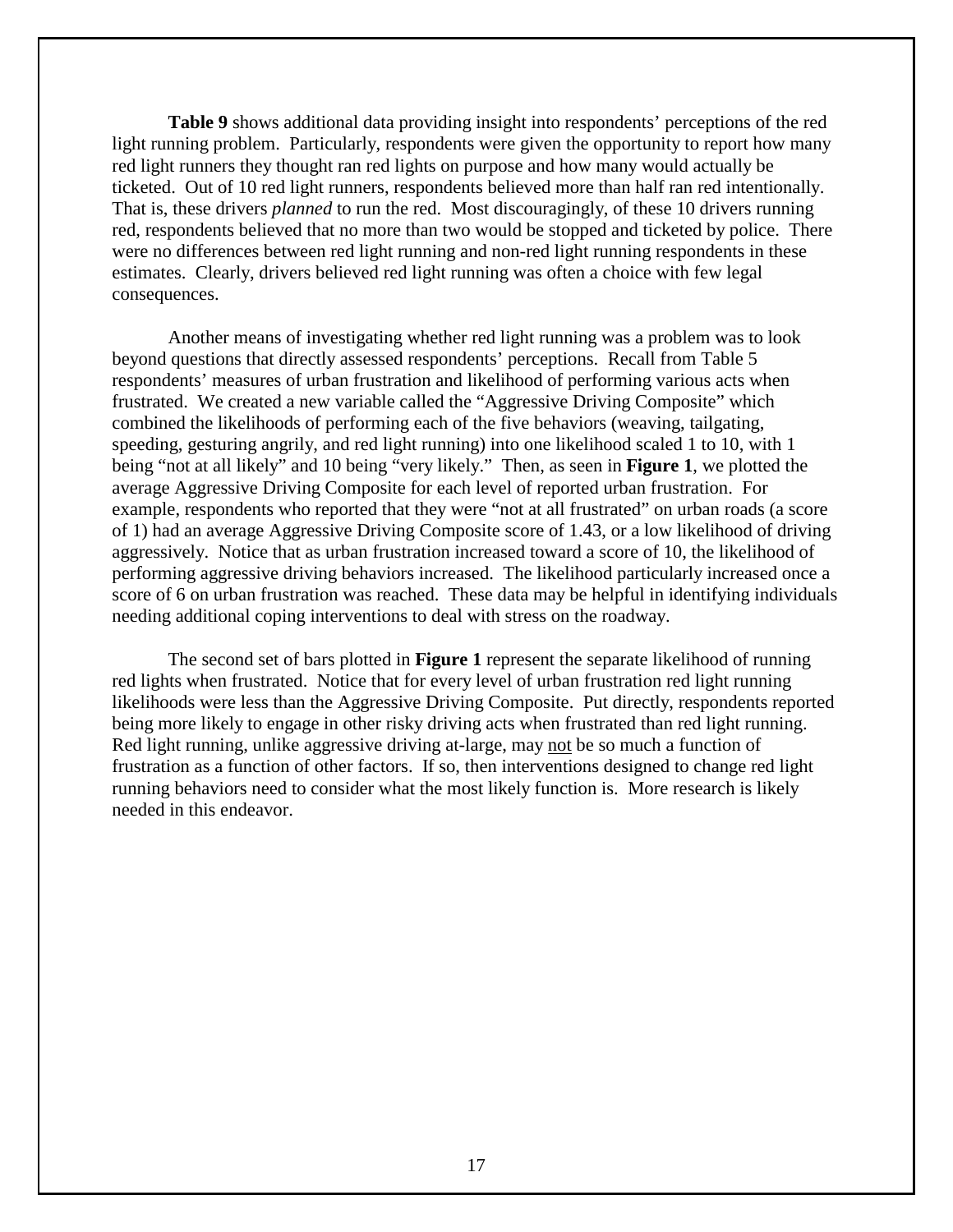|                          | Number of Intentional<br>Red light Runners Out of 10 |      | Number of Red Light Runners<br>Out of 10 Who Will Be Ticketed |      |
|--------------------------|------------------------------------------------------|------|---------------------------------------------------------------|------|
| Category <sup>14</sup>   | <u>M</u><br>SD                                       |      | M                                                             | SD   |
| <b>Red light Runners</b> | 5.64                                                 | 2.65 | 1.92                                                          | 1.78 |
| Never Run Red Light      | 5.69                                                 | 2.91 | 1.92                                                          | 1.89 |
| Overall                  | 5.66                                                 | 2.77 | 1.92                                                          | 1.83 |





Figure 1. The average likelihood of performing "aggressive driving behaviors" (a composite of weaving, tailgating, speeding, gesturing angrily, and red light running) when frustrated, compared to the separate likelihood of running red lights.

 $\overline{a}$ 

 $14$  t-tests comparing red light running categories for each variable were not significant.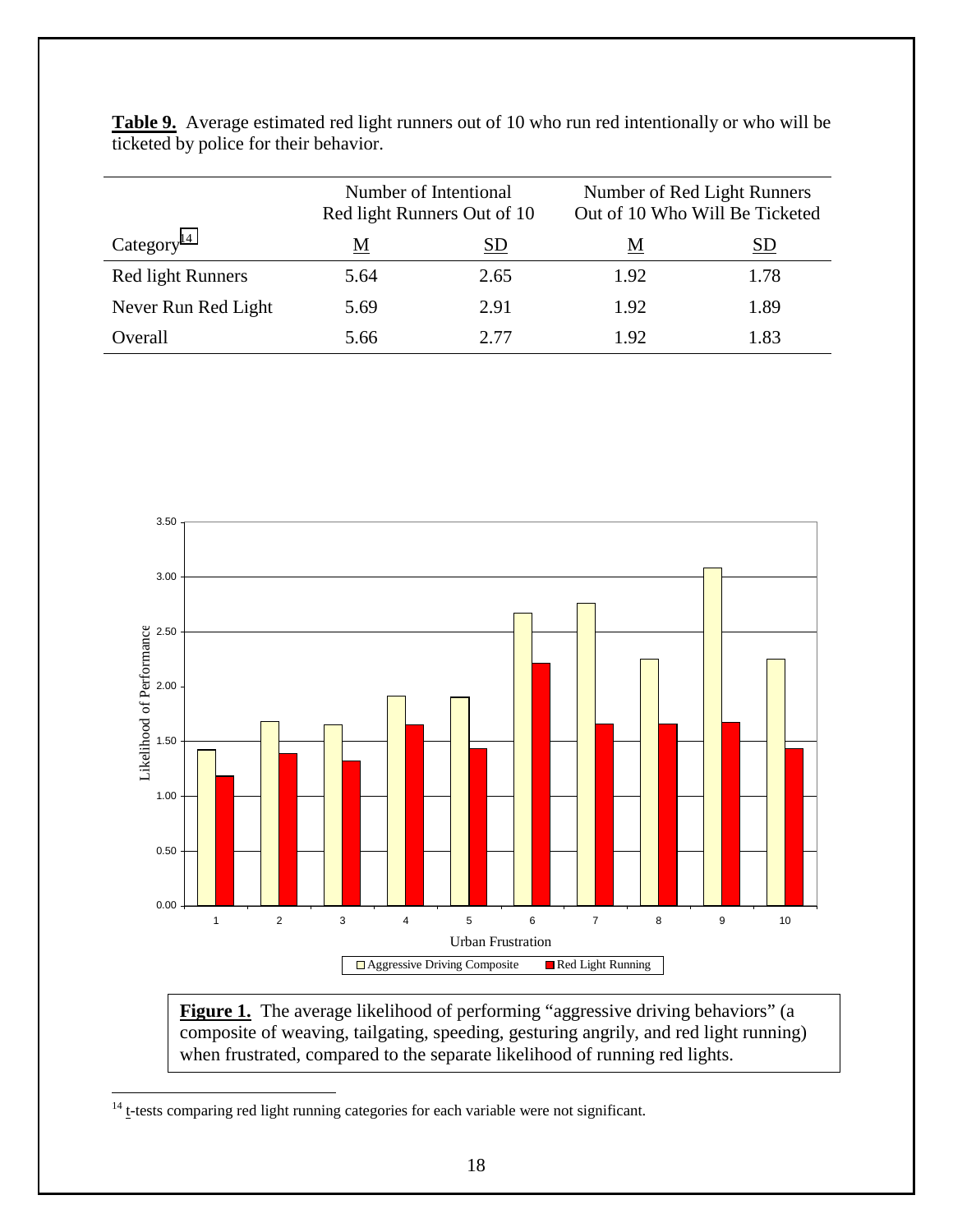#### <span id="page-18-0"></span>*Ideas for Reaching Red Light Runners*

 Near the survey's conclusion, respondents were asked to suggest ideas for changing red light runners' behavior, particularly the behavior of such drivers who may not change easily. **Table 10** provides information on offered ideas. To simplify the analysis and interpretation, the first idea offered by a respondent was considered the main contribution of that person. **Table 10** breaks the suggestions down into those offered by red light runners and non-red light runners, and those from big city drivers and drivers from smaller cities. However, neither of these comparisons yielded significant differences. Therefore, inspecting the overall percentages for each idea, it was clear that the largest solution type was legal. Combining police enforcement, increased fines, and photo enforcement strategies, 38.1% suggested greater legal consequences for red light runners. Education was the second most-mentioned solution type, with 16.7% of the respondents suggesting either more education or driver improvement clinics as their first ideas. Discouragingly, more than 1 in 5 respondents claimed to have no ideas to prevent red light running.

|                              | Red Light      | Never   | Small              | <b>Big</b> |         |
|------------------------------|----------------|---------|--------------------|------------|---------|
| First Idea <sup>15</sup>     | <b>Runners</b> | Run Red | City <sup>16</sup> | City       | Overall |
| None                         | 21.2           | 25.4    | 24.6               | 18.1       | 23.1    |
| Education                    | 16.1           | 14.1    | 15.5               | 14.3       | 15.2    |
| Police Enforcement           | 14.5           | 13.9    | 14.3               | 13.8       | 14.2    |
| <b>Increase Fines</b>        | 13.4           | 12.6    | 12.2               | 15.7       | 13.1    |
| <b>Photo Enforcement</b>     | 12.6           | 10.0    | 10.4               | 14.8       | 11.5    |
| <b>Change Signal Timings</b> | 2.6            | 3.1     | 2.4                | 4.3        | 2.8     |
| <b>Driver Clinics</b>        | 1.4            | 1.5     | 1.2                | 2.4        | 1.5     |
| Other                        | 18.1           | 19.3    | 19.3               | 16.7       | 18.6    |

**Table 10.** Percent of respondents offering various ideas for preventing red light running.

#### *Target and Comparison States*

 $\overline{a}$ 

 Turning to the larger sample that was collected, particularly the sample that allowed statements to be made about each individual target state versus other target states and the remaining 40 states, no differences were found in the percent of respondents reporting that they ran red lights. Specifically, as **Table 11** shows, each of the 10 states and Comparison 40 states had roughly the same percentage of red light runners (between 50% and 60%). Likewise, there

<sup>&</sup>lt;sup>15</sup>  $\chi^2$  tests comparing first ideas with red light runner status and first ideas with city size were not significant. <sup>16</sup> Small cities had less than 100,000 occupants as of 1998 Census estimates; big cities had 100,0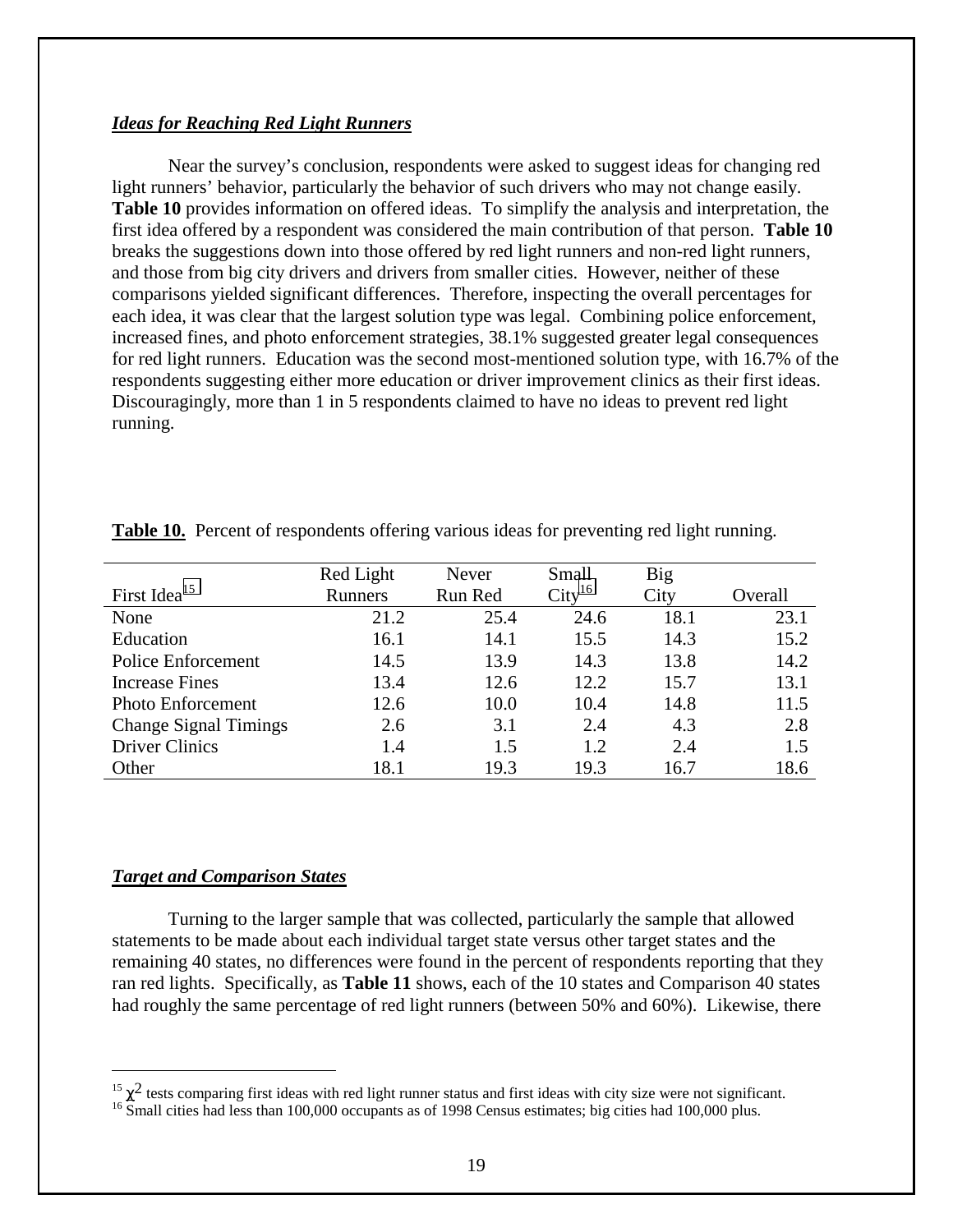were no differences in the percent of respondents receiving red light running tickets (approximate range: 4% to 8%).

 There were, however, significant differences for percent reporting to have (a) run at least one red light in the last 10 intersections and (b) been in a crash involving a red light runner. Inspection of the data show that drivers in Texas and Alabama had higher rates of running recent red lights. Texas also had the highest rate of involvement with red light running crashes, followed by Colorado. Further, it should be noted the group of Comparison 40 states had a lower crash rate than all target states. Additional data for the target states are provided in the **Appendices**.

| State/Group    | $\underline{\mathbf{N}}$ | Red light<br>Runners <sup>17</sup> | $\geq$ 1 Red Light Run in<br>Last 10 Intersections <sup>18</sup> | Red light<br>Run Crash <sup>19</sup> | Red light<br>Run Ticket $^{20}$ |
|----------------|--------------------------|------------------------------------|------------------------------------------------------------------|--------------------------------------|---------------------------------|
| Alabama        | 474                      | 58.4                               | 26.2                                                             | 15.2                                 | 5.9                             |
| Arizona        | 410                      | 52.0                               | 12.9                                                             | 14.1                                 | 7.1                             |
| California     | 353                      | 52.7                               | 14.2                                                             | 14.2                                 | 7.9                             |
| Colorado       | 442                      | 60.2                               | 17.6                                                             | 16.7                                 | 5.0                             |
| Florida        | 359                      | 52.6                               | 18.9                                                             | 14.2                                 | 5.8                             |
| Michigan       | 460                      | 50.2                               | 16.3                                                             | 13.7                                 | 6.1                             |
| New Jersey     | 348                      | 51.1                               | 21.0                                                             | 13.5                                 | 6.6                             |
| New York       | 336                      | 56.0                               | 22.0                                                             | 14.3                                 | 7.1                             |
| South Carolina | 432                      | 56.7                               | 23.1                                                             | 11.1                                 | 5.8                             |
| Texas          | 393                      | 57.5                               | 28.5                                                             | 17.8                                 | 7.4                             |
| Comparison 40  | 1017                     | 55.5                               | 20.6                                                             | 10.3                                 | 4.6                             |
| National       | 880                      | 55.8                               | 19.4                                                             | 10.9                                 | 5.8                             |

**Table 11.** Percent of respondents from target states and the comparison group who have been involved in various types of red light running behaviors and consequences.

 $\overline{a}$ 

 $17 \chi^2$  test of 10 targets with comparison 40 was not significant.

<sup>&</sup>lt;sup>18</sup>  $\chi^2$  test of 10 targets with comparison 40 was significant at p < .001.<br><sup>19</sup>  $\gamma^2$  test of 10 targets with comparison 40 was significant at p < .05.

 $\frac{20}{\chi^2}$  test of 10 targets with comparison 40 was not significant.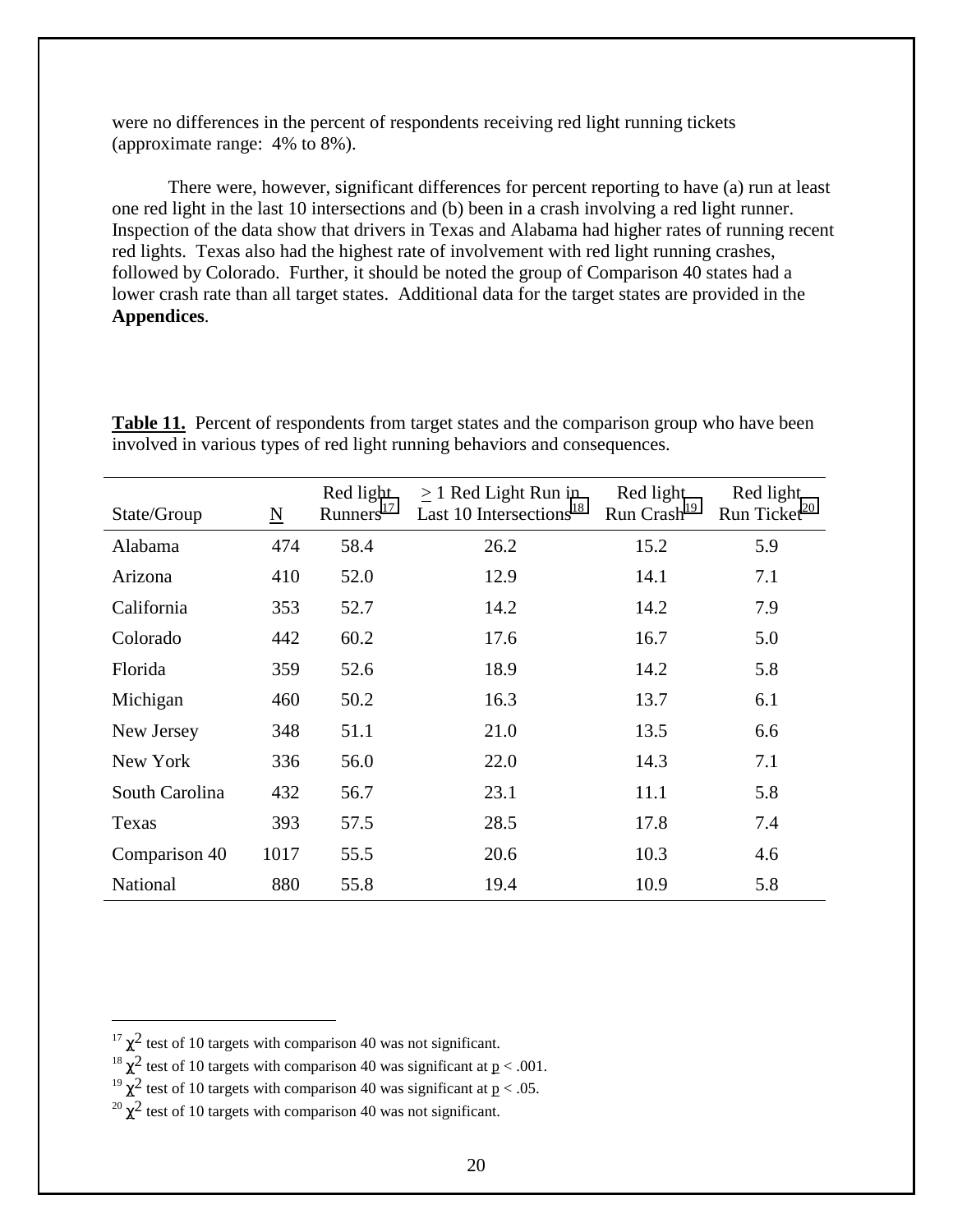## **Conclusions**

## <span id="page-20-0"></span>*The Typical Red light Runner*

 The national telephone survey has added to our understanding of who runs red lights. Based on all data collected and analyzed, the typical red light runner has the following *general* characteristics:

- Is a younger driver.
- Is a person without children; but, if the person has children less than 20 years old he/she is more likely to run red lights than parents of older children.
- Is driving alone; passengers decrease red light running likelihood, particularly child passengers.
- Is employed in jobs requiring less education (i.e., blue collar, lower technology), or is unemployed.
- Is in a rush to work or school in the morning hours on weekdays.
- Is driving more than two miles from home.
- Is more likely to have been ticketed for red light running, but the overall rate of tickets is low (7.7% for red light runners, 5.8% for all respondents).
- Is *NOT* necessarily frustrated (recall data indicating urban frustration more likely leads to other aggressive driving actions).

## *Future Research Considerations*

 Red light running research is still sparse compared to the literature for other risky driving behaviors. This study was needed badly to provide a national perspective on the red light running issue. Even so, many questions remain that are worthy of attention by traffic-safety psychologists. These include, but are not limited to:

How do perceptions change as a result of the "Stop Red Light Running" Program?

- The data collected this year provided only a "pretest" for the 1999 September program. If program leaders want to evaluate the impact of this year's program on driver perceptions, then the survey should be re-administered shortly after its conclusion, but no later than January or February.
- The re-administration of the survey would act as a "posttest" evaluating change that may result from September's efforts.
- Such an effort would be useful for the program's Y2K implementation, giving suggestions for how to alter messages and initiatives to make a greater impact on driver perceptions.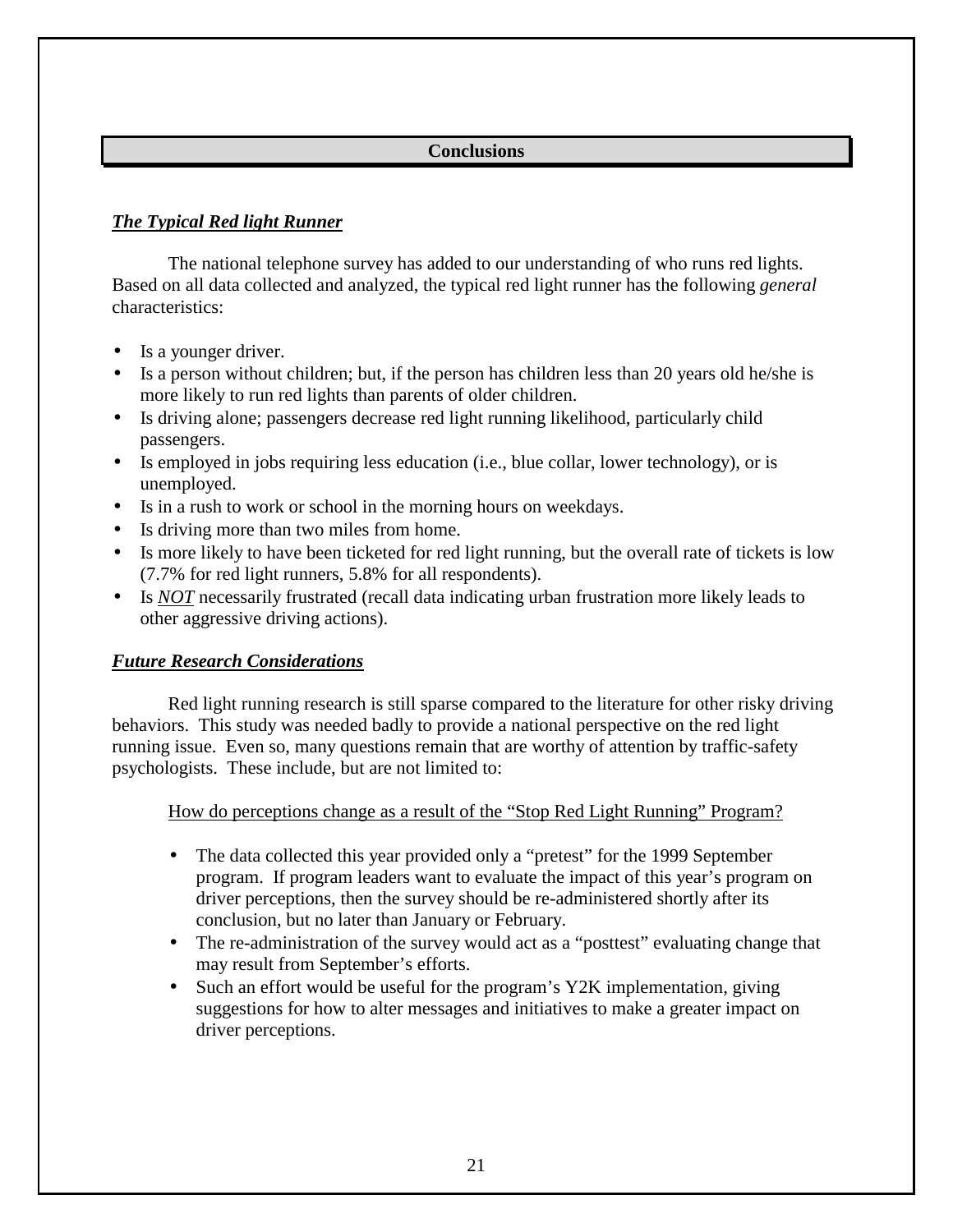#### How does driver behavior actually change as a result of the program?

- Like all surveys, the data reported here were self-reported. Survey respondents do not necessarily "lie" intentionally, but psychologists and other researchers have known for some time that the truth is often stretched. Specifically, respondents are sensitive to presenting themselves in the best light possible.
- Self-report data, although useful in many contexts, is only a proxy for actual driver behaviors. It is very likely that red light running is more frequent than reported here.
- Program leaders should consider conducting naturalistic observations of drivers at intersections in key cities across the country, both *before* and *after* the "Stop Red Light Running" program's implementation. The cities chosen should be those most targeted by, or of particular interest to, program leaders.

### Is red light running an aggressive driving act?

- This study questioned the similarity of red light running with other traditionallyconsidered aggressive driving behaviors. Frustration, considered an integral component of aggressive driving, did not play as large a role with red light running.
- If red light running is a not a function of frustration, is it still "aggressive?" Or, perhaps, red light running is simply a "selfish" act on the part of a driver who feels he/she must run red lights to save time. Additional studies to address this issue would be useful and interesting.

 We look forward to discussing these questions with leaders of the "Stop Red Light Running" program. As the program continues and grows in the future, research support from DaimlerChrysler Corporation, the American Trauma Society, and the Federal Highway Administration will be well-invested if we are to continue reducing red light running and its consequences on our roadways.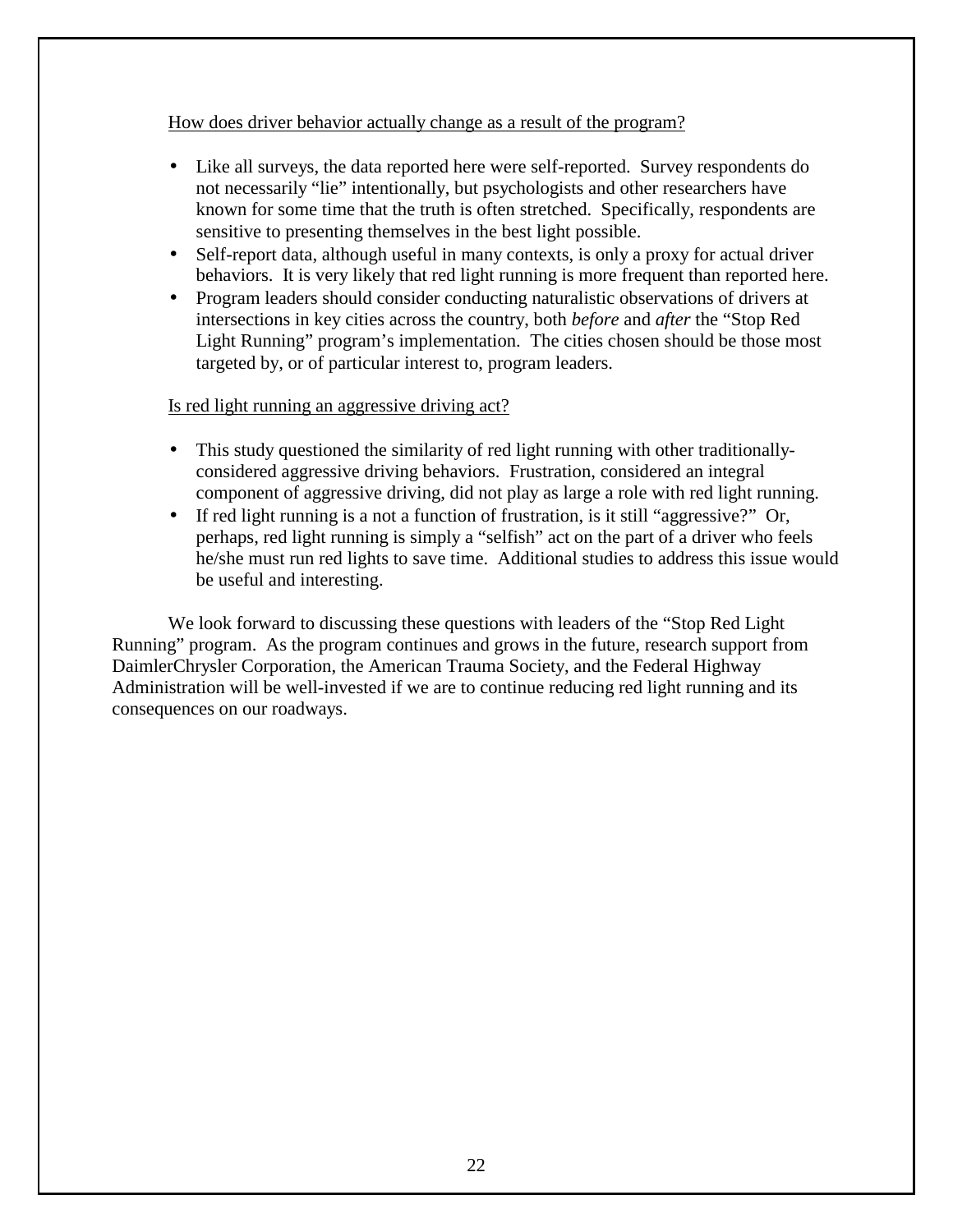#### **References**

<span id="page-22-0"></span> Deutsch, D., Sameth, S., & Akinyemi, J. (1980, October). Seat belt usage and risk-taking behavior at two major traffic intersections. Proceedings of the Twenty-Fourth Conference of the American Association for Automotive Medicine.

 National Highway Traffic Safety Administration (NHTSA). (1999). Fatality Analysis Reporting System [On-line]. Available: http://www-fars.nhtsa.dot.gov.

 Porter, B. E., & Berry, T. D. (1998). An action report for understanding and reducing aggressive driving and boating (from the "Rage Behind the Wheel on Land and Water" conference). Norfolk, VA: DRIVE SMART Hampton Roads. (No project number; three appendices; 32 pages; 13 references.)

 Porter, B.E., & England, K. J. (1999). Predicting red light running behavior: A traffic safety study in three urban settings. Manuscript accepted for publication pending final revisions.

 Porter, B. E., England, K. J., Berry, T. D., & Hebert, K. (1999). The Intersection Connection Red light Running Behavioral Database. Unpublished database.

 Retting, R. A., & Williams, A. F. (1996). Characteristics of red light violators: Results of a field investigation. Journal of Safety Research, 27, 9-15.

 Retting, R. A., Williams, A. F., Farmer, C. M., & Feldman, A. (1998, October). Evaluation of red light camera enforcement in Fairfax, Virginia. Arlington, VA: Insurance Institute for Highway Safety.

 Retting, R. A., Williams, A. F., Preusser, D. F., & Weinstein, H. B. (1995). Classifying urban crashes for countermeasure development. Accident Analysis and Prevention, 27, 283-294.

 U.S. Census Bureau. (1999). Place and county subdivision population estimates [Online]. Available: http://www.census.gov/population/www/estimates/citypop.html

 Williams, A. F. (1997, July). Causes and dangers of aggressive driving. Arlington, VA: Insurance Institute for Highway Safety.

 Wilson-John, W. M. (1999). Examining aggressive driving: The effect of roadway congestion on red-light running. Unpublished master's thesis, Towson University, Baltimore County, Maryland.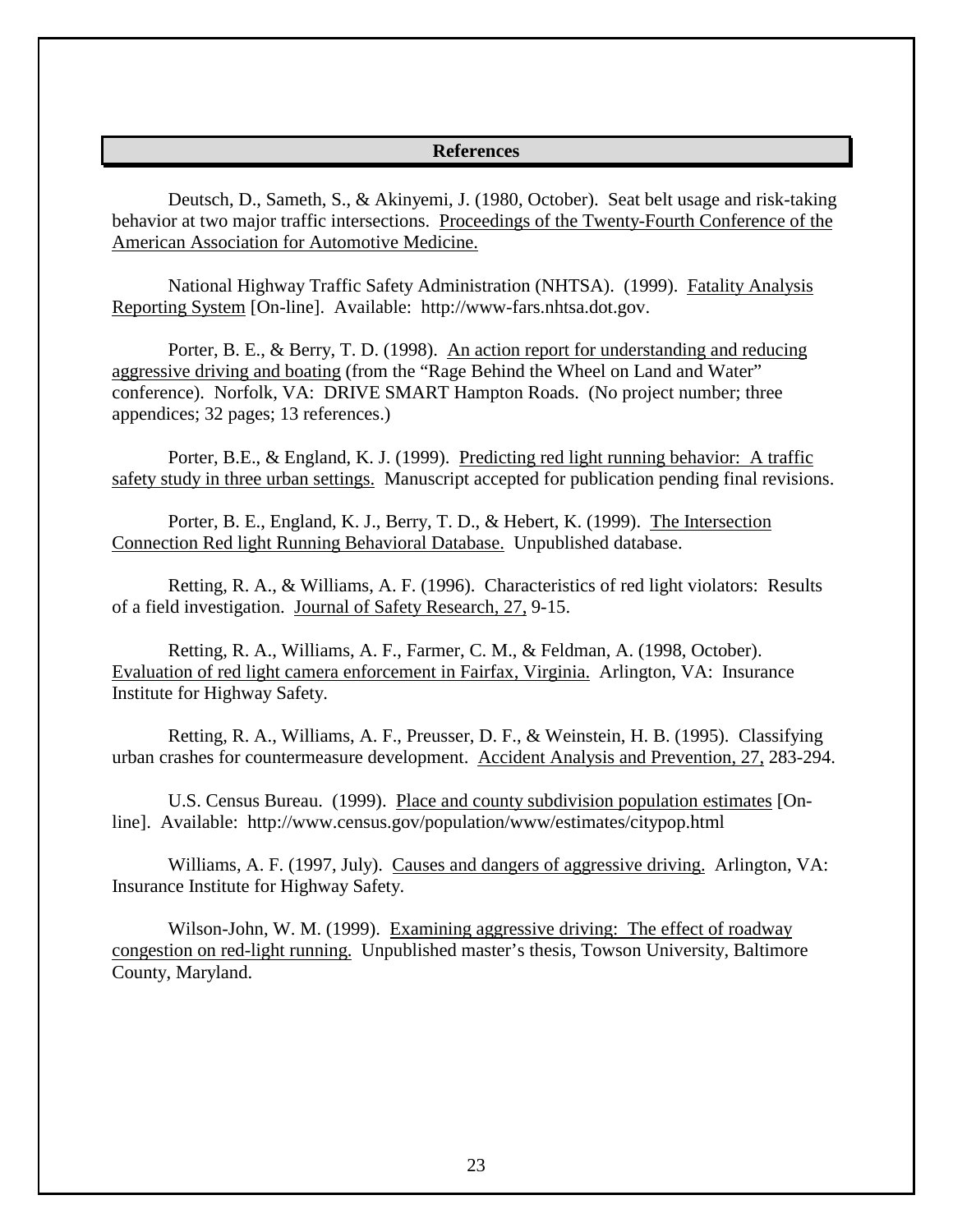<span id="page-23-0"></span>**Appendix A:** 

**Telephone Survey**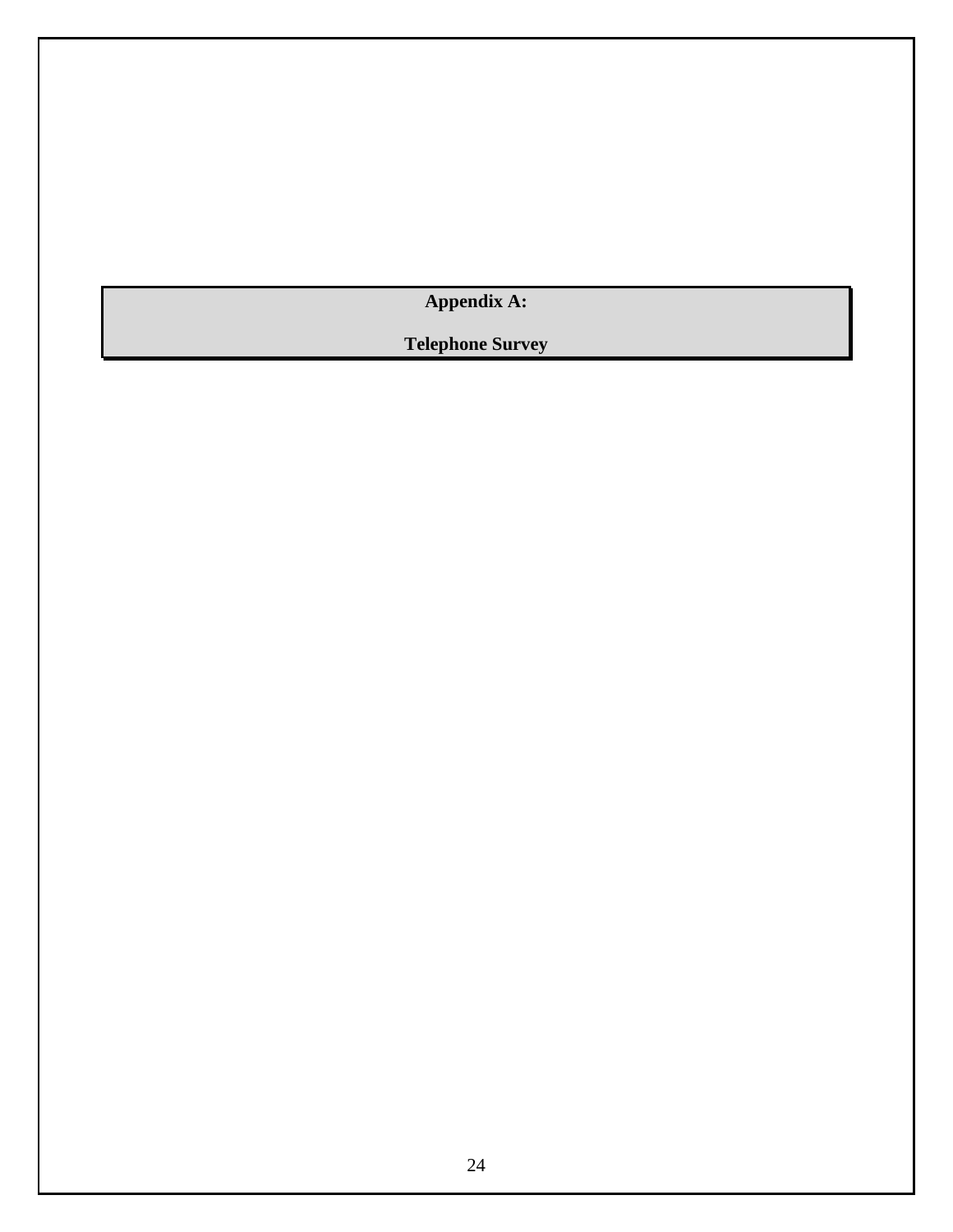## **SURVEY QUESTIONNAIRE**  "STOP RED LIGHT RUNNING" PROGRAM<sup>21</sup> **SUMMER 1999**

#### *Automatically Entered Variables*

Time Zone **City** State Date Time

#### *Introduction*

#1. Hello. My name is \_\_\_\_\_\_\_\_\_\_(INSERT FULL NAME). I am conducting a brief survey for the Social Science Research Center at Old Dominion University on behalf of traffic-safety educators. Your responses to this survey are confidential. Can you or someone else in your household who has a driver's license, drives a motor vehicle, and is at least 18 years old spare a few minutes? (IF NO, THANK AND TERMINATE.)

#2. (ONCE SUCH A RESPONDENT IS ON THE PHONE AND IS WILLING TO PARTICIPATE): Thank you for agreeing to participate in our survey. Let's begin.

Questions

 $\overline{a}$ 

1. Are you concerned about safety on the roads? Yes/No

For the next few questions, various driving scenarios will be considered. Think about how you would act in each.

(COMPUTERIZED VERSION NOTE: #s 7 AND 8 WERE GIVEN IN A RANDOMIZED ORDER TO PREVENT FATIGUE AND PRIMING EFFECTS DURING THESE MORE COMPLEX QUESTIONS).

7. You are approaching an intersection at 3:00 in the morning. The traffic light has just turned red. At this time you notice that there is no traffic near you. Which of the following would you likely do?

a) Stop at the red, and wait until the light turns green.

b) Stop at the red, but then proceed through the red light.

c) Slow down, but proceed directly through the red light.

 $21$  Missing question numbers reflect items that were deleted from the final survey.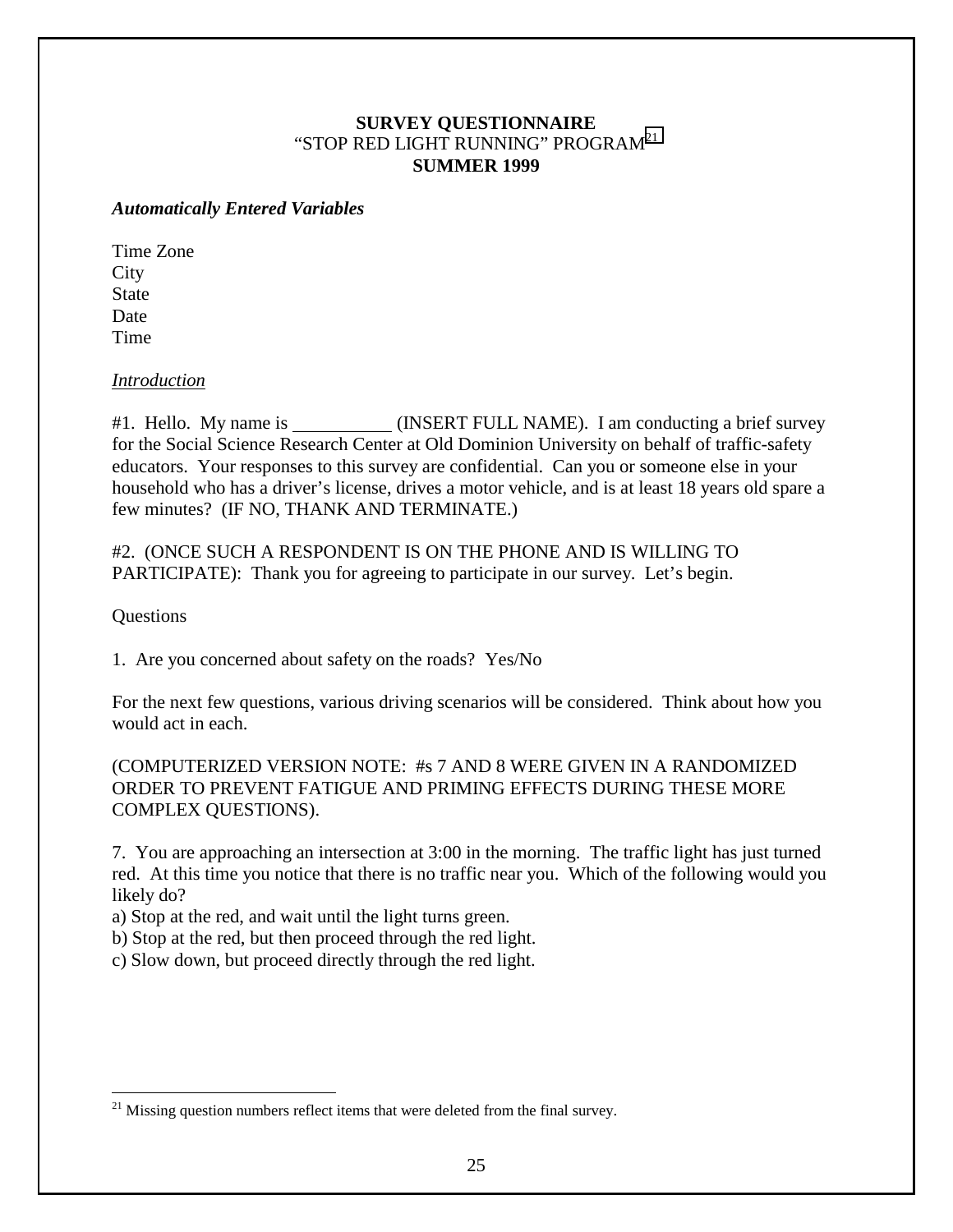8. You are approaching an intersection at 5:00 in the afternoon. The traffic light has just turned red. At this time you notice that there is no traffic near you. Which of the following would you likely do?

a) Stop at the red, and wait until the light turns green.

b) Stop at the red, but then proceed through the red light.

c) Slow down, but proceed directly through the red light.

9. You are late for work, school, or an appointment and have been stopped by several red lights in a row. You are approaching another intersection that has had a yellow light for several seconds, but you know it is about to turn red. Which of the following would you likely do? a) Slow down and prepare to stop at the red light.

b) Speed up to beat the red light.

### 10a. (IF RESPONDENT SAYS HE/SHE SLOWS DOWN AND STOPS):

Why would you slow down and prepare to stop? (DO NOT READ LIST, BUT MARK ALL THAT APPLY)

- a) Safe thing to do/too risky to run the red
- b) It is my responsibility to stop
- c) I was following the law
- d) I was afraid of getting hurt in a crash
- e) other:

10b. (IF RESPONDENT SAYS HE/SHE SPEEDS UP TO BEAT THE LIGHT): Why would you speed up to beat the red light? (DO NOT READ LIST, BUT MARK ALL THAT APPLY)

a) To save time

- b) I was in a rush
- c) I was frustrated with having to stop again
- d) I enjoy the thrill of beating the light
- e) other:

11. Recalling the last 10 traffic lights you drove through, how many of them were red when you entered the intersections?

12. How many of these 10 were yellow?

13. Choose ONE of the following that best describes your feelings the last time you ran a red light whether by accident or choice. (READ LIST EXCEPT FOR "E")

- a) I was lucky
- b) I demonstrated that I was a good driver
- c) Next time I'll speed through on the yellow light before it turns red
- d) I'm angry that the light timings did not permit crossing prior to the red light
- e) DO NOT READ: I have never run a red light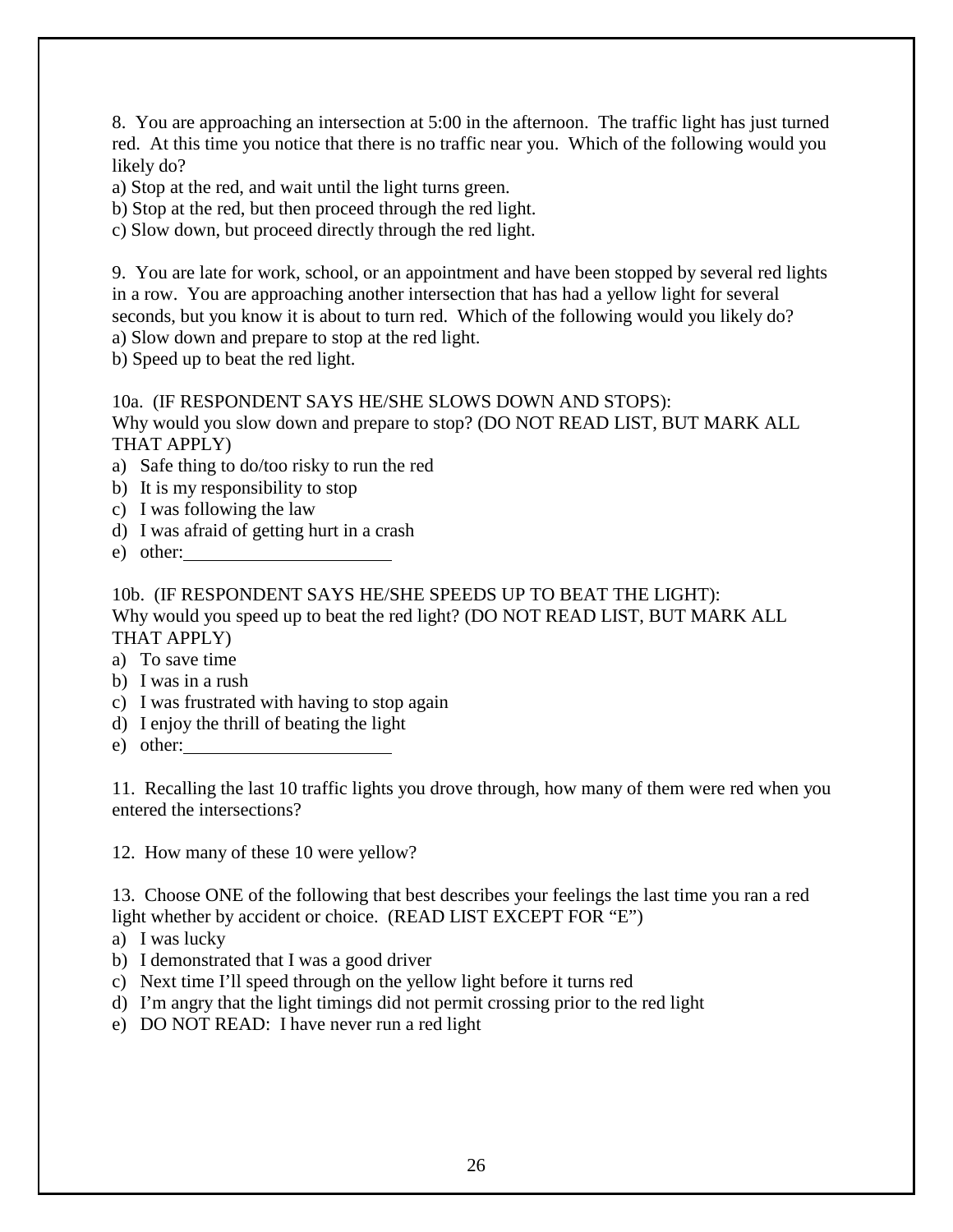### ASK ONLY IF #13 WAS NOT "E".

14. We are interested to learn about reasons people have for running red lights whether by accident or choice. Particularly, we are interested to learn both good and bad reasons. Therefore, using your best guess, of the last 10 red lights that you ran, how many would you consider to have been for good reasons?

- a) Number:
- b) Refuse to answer

### IF RESPONDENT GAVE A NUMBER OUT OF 10, AND #13 WAS NOT "E", PROCEED WITH #s 15 & 16:

15. What are some of the "good" reasons for which you have run red lights? (DO NOT READ LIST, BUT MARK ALL THAT APPLY)

a) In a hurry

- b) Not paying attention
- c) No traffic around me
- d) The red light is too long to wait for
- e) Other:

16. What are some of the "bad" reasons for which you have run red lights? (DO NOT READ LIST, BUT MARK ALL THAT APPLY)

- a) In a hurry
- b) Not paying attention
- c) No traffic around me
- d) The red light is too long to wait for
- e) Other:

#### ASK ONLY IF #13 WAS NOT "E".

17. Choose one of the following that best describes where you are going most of the time when you run a red light whether by accident or choice. (READ LIST EXCEPT FOR "E", CHOOSE ONE)

- a) Driving to work or school in the morning
- b) Driving home in the afternoon
- c) Driving to shops or running errands in the middle of the day
- d) Driving for recreation on weekends
- e) DO NOT READ: other (IF NONE OF THE ABOVE APPLIES):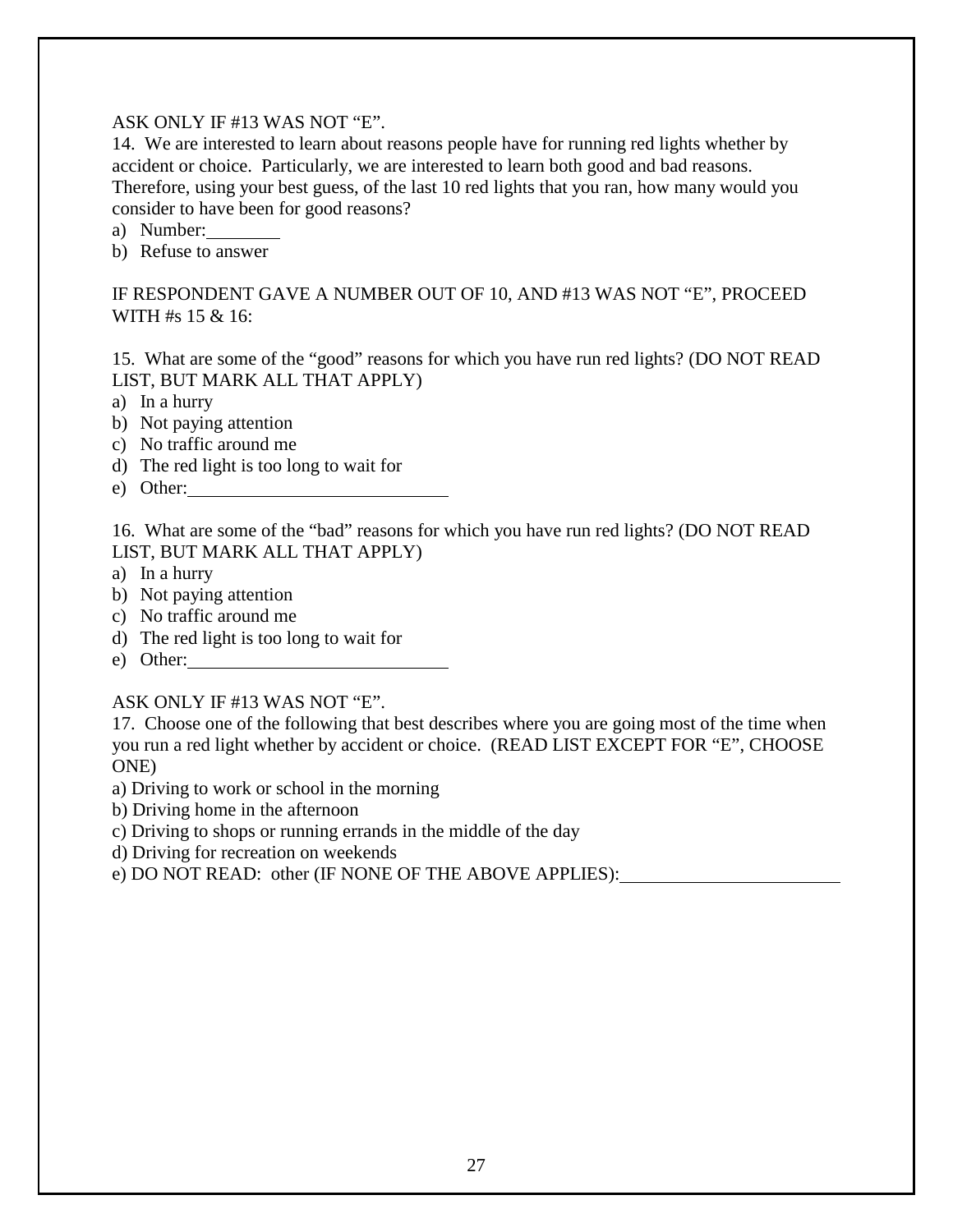### ASK ONLY IF #13 WAS NOT "E".

17A. How close to home are you most of the time when you run a red light, whether by accident or choice? (DO NOT READ LIST, CONVERT TO CLOSEST RESPONSE.)

- a) One mile or less
- b) More than one mile, up to two miles
- c) More than two miles, up to five miles
- d) More than five miles, up to 20 miles
- e) More than 20 miles
- f) Don't know
- g) Refuse to answer

### ASK ONLY IF #13 WAS NOT "E".

18. What time of day are you most likely to run a red light whether by accident or choice? Please give a specific time that represents your answer, for example, "3:00 p.m." instead of midafternoon. (DO NOT READ LIST; CONVERT THE RESPONSE TO ONE OF CATEGORIES)

- a) 12:01 a.m. 6:00 a.m.
- b) 6:01 a.m.  $-12:00$  p.m.
- c)  $12:01 \text{ p.m.} 6:00 \text{ p.m.}$
- d) 6:01 p.m.  $-12:00$  a.m.

## ASK ONLY IF #13 WAS NOT "E".

19. Are you most likely to run a red light, whether by accident or choice, on a weekday or weekend? (DO NOT READ LIST; CONVERT RESPONSE TO ONE OF CATEGORIES)

- a) Weekday
- b) Weekend

20. Out of every 10 red light runners, how many do you believe run red lights intentionally?

21. How frustrated do you get on average when driving on urban roads? Please give your answer on a scale of 1 to 10, with 1 being "not at all frustrated" and 10 being "very frustrated."

## ASK ONLY IF #21 WAS NOT "1".

22. What makes you frustrated when driving on urban roads? (DO NOT READ; MARK ALL THAT APPLY.)

- a) Congestion
- b) Too many stop lights
- c) Discourteous drivers
- d) Long commute to work/school/shops
- e) Drivers not following traffic laws
- f) Other: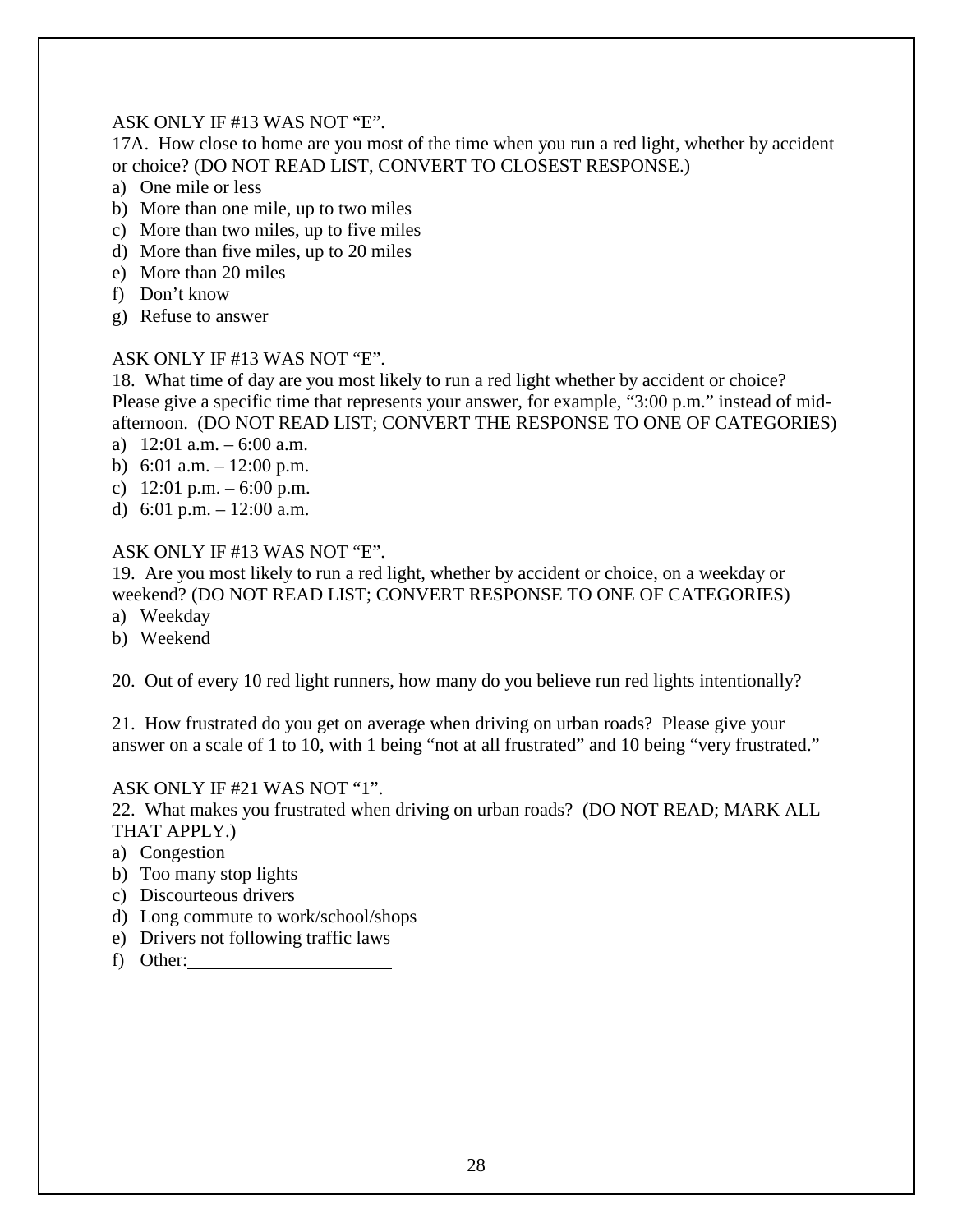23. Which ONE of the following best describes when you are MOST likely to get frustrated when driving? READ LIST EXCEPT FOR "E", CHOOSE ONE

- a) Driving to work or school in the morning
- b) Driving home in the afternoon
- c) Driving to shops or running errands in the middle of the day
- d) Driving for recreation on weekends

e) DO NOT READ: other (IF NONE OF THE ABOVE APPLIES):

Think about times during which you were frustrated when driving. Now, please rate your likelihood of doing the following acts when frustrated on a scale of 1 being "not at all likely" to 10 being "very likely":

- 24. Weave in and out of traffic:
- 25. Speed more than 20 mph over the limit:
- 26. Run a red light:
- 27. Tailgate traffic in front of you:
- 28. Make an angry gesture at other drivers or pedestrians:

29. If you could run a red light without any negative consequences, how much time do you think you would save? Please estimate. (CONVERT TO MINUTES)

On a scale of 1 to 10, with 1 being "not at all likely" and 10 being "very likely," rate your tendency to consider running red lights under the following situations (READ IN ORDER):

30. When you are alone in the car:

31. When you have one adult passenger:

32. When you have child passengers:

33. Do you believe red light running is a problem? Yes/No

34a. (IF YES) Why do you think it is a problem? (DON'T READ, BUT CHECK ALL THAT APPLY)

a) Causes crashes, injuries, deaths

- b) Everyone is doing it
- c) Afraid of getting hit at intersections
- d) Other:

34b. (IF NO) Why do you think it is not a problem? (DON'T READ, BUT CHECK ALL THAT APPLY)

a) Does not lead to many crashes, injuries, deaths

b) Do it all the time and nothing bad happens

c) Light cycles have time built in to allow red light running to occur safely

d) Police don't care because they have more important crimes to deal with

e) Other:

35. Do you consider red light running to be a dangerous act? Yes/No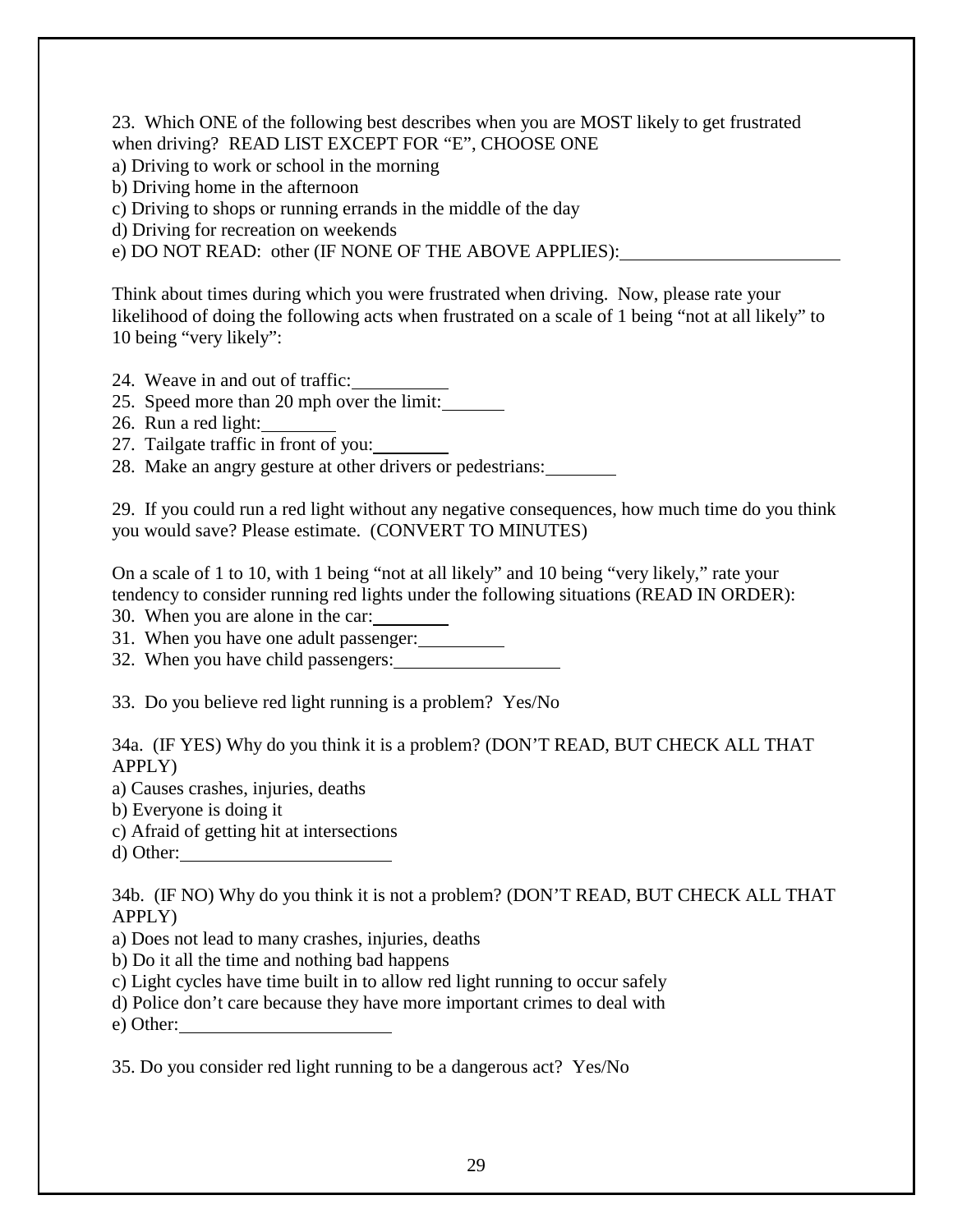#### (IF YES TO #35, COMPLETE #s 36-39):

Please compare red light running with these other driving behaviors.

- 36. Is red light running more dangerous than speeding over 20 mph above the limit? Yes/No
- 37. More dangerous than drinking and driving? Yes/No
- 38. More dangerous than tailgating? Yes/No
- 39. More dangerous than weaving in and out of traffic? Yes/No
- 40. Have you been given a ticket for running a red light? Yes/No

ASK IF YES TO #40:

41. How many tickets have you received for red light running? Number: Refuse to answer

#### ASK IF YES TO #40:

42. How long ago did you receive the last ticket for red light running? (DO NOT READ, CONVERT TO CLOSEST RESPONSE)

- a) In the past week
- b) More than a week, up to a month
- c) More than a month, up to six months
- d) More than six months, up to one year
- e) More than a year, up to three years
- f) More than three years ago
- g) Don't know
- h) Refuse to answer

## ASK IF YES TO #40:

43. Did you receive the ticket on a weekday or weekend?

- a) Weekday
- b) Weekend
- c) Don't remember
- d) Refuse to answer

## ASK IF YES TO #40:

44. What time of day was it when you received the most recent red light running ticket? Please estimate a time of day that best represents your answer, for example, "3:00 p.m." instead of midafternoon. (DO NOT READ LIST; CONVERT THE RESPONSE TO ONE OF CATEGORIES)

- a)  $12:01$  a.m.  $-6:00$  a.m.
- b) 6:01 a.m.  $-12:00$  p.m.
- c)  $12:01 \text{ p.m.} 6:00 \text{ p.m.}$
- d) 6:01 p.m.  $-12:00$  a.m.
- e) Don't know
- f) Refuse to answer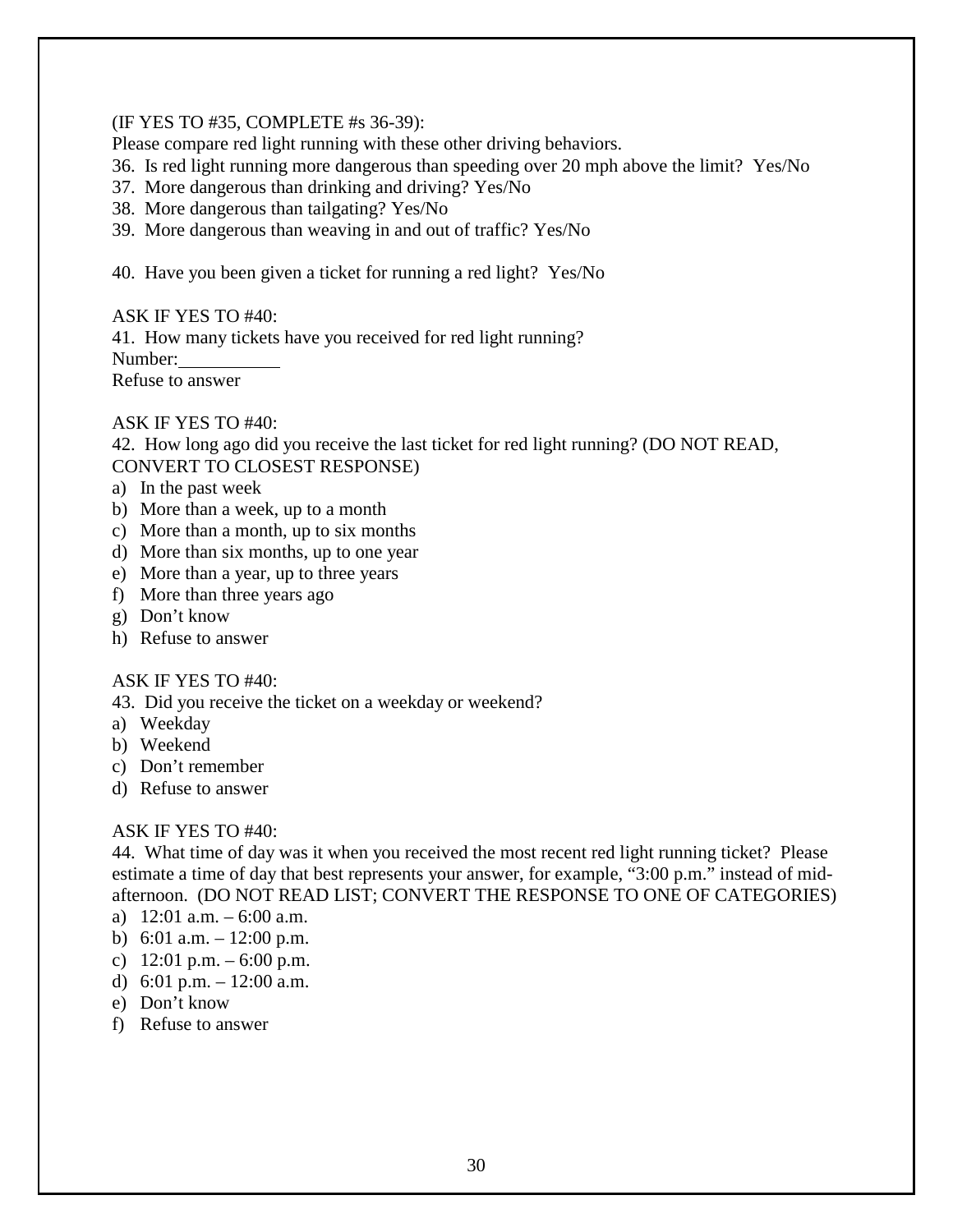ASK IF YES TO #40:

45. How close to home were you when you received the most recent red light running ticket? (DO NOT READ LIST, CONVERT TO CLOSEST RESPONSE.)

- a) One mile or less
- b) More than one mile, up to two miles
- c) More than two miles, up to five miles
- d) More than five miles, up to 20 miles
- e) More than 20 miles
- f) Don't know
- g) Refuse to answer

46. Out of 10 drivers who run a red light, how many do you think will actually be stopped and ticketed by police?

46A. Have you ever been in a crash involving a red light runner? Yes/No

48. We are particularly interested in reaching risky drivers who may not change their red light running behaviors easily. Therefore, what would you do to encourage such drivers to begin slowing down when they see a yellow light so that they can stop at the red? (MARK ALL THAT APPLY, BUT DO NOT READ LIST)

- a) I have no ideas (MARK THIS ONLY IF RESPONDENT HAS OFFERED NOTHING ELSE)
- b) Give more education to the public
- c) Change signal timings
- d) Implement photo enforcement cameras
- e) Increase fines for red light running
- f) Require attendance at driver improvement clinics
- g) Have police regularly enforce intersections
- h) Other:

49.. (DO NOT ASK UNLESS NECESSARY) Check the respondent's gender:

- a) Male
- b) Female

Now I'd like to ask just a few questions about you. (READ LISTS WHEN PROVIDED UNLESS STATED OTHERWISE):

50. What age group are you in?

- a) 18-25
- b) 26-35
- c) 36-45
- d) 46-55
- e) Over 55

51. What is your occupation? (USE ESTABLISHED LIST FOR CODING.)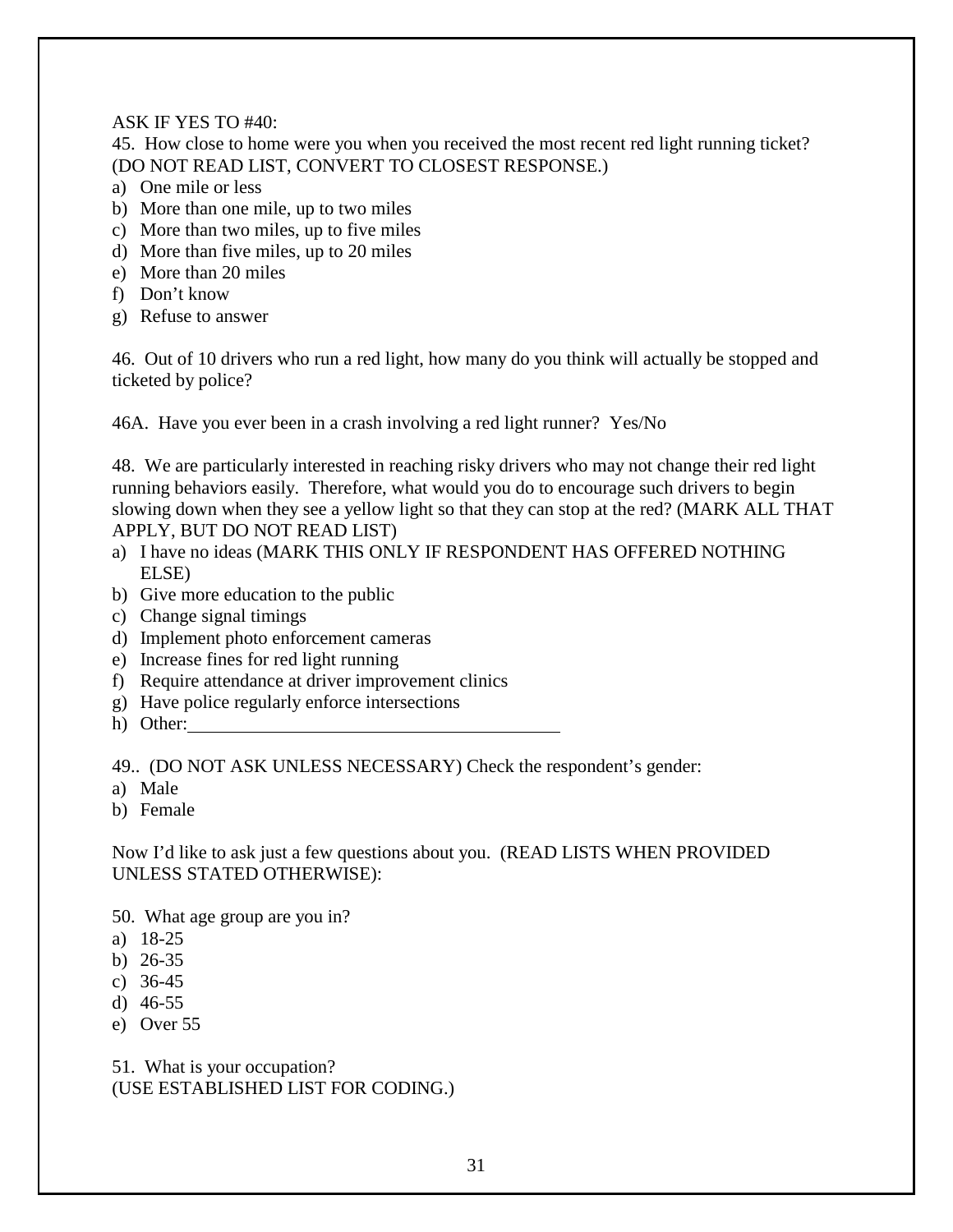52. I am going to read a list of levels of education. Please indicate which level of education you have completed.

- a) Some high school
- b) Graduated high school
- c) Technical school degree or vocational tech
- d) Some college
- e) Associates degree
- f) Bachelors degree
- g) Post-graduate

54. About how many miles per year do you drive? Please estimate. (DO NOT READ LIST.)

- a) Less than 10,000
- b) 10,000 15, 000
- c)  $15,001 20,000$
- d) More than 20,000

55. Are you a parent? Yes/No

IF YES TO #55:

- 56. Do you have at least one child under four years old? Yes/No
- 57. Do you have at least one child between 4 and 7 years old? Yes/No
- 58. Do you have at least one child between 8 and 11 years old? Yes/No
- 59. Do you have at least one child between 12 and 15 years old? Yes/No
- 60. Do you have at least one child between 16 and 19 years old? Yes/No

# **Thank you for your time and for contributing to our survey. Have a nice day/evening.**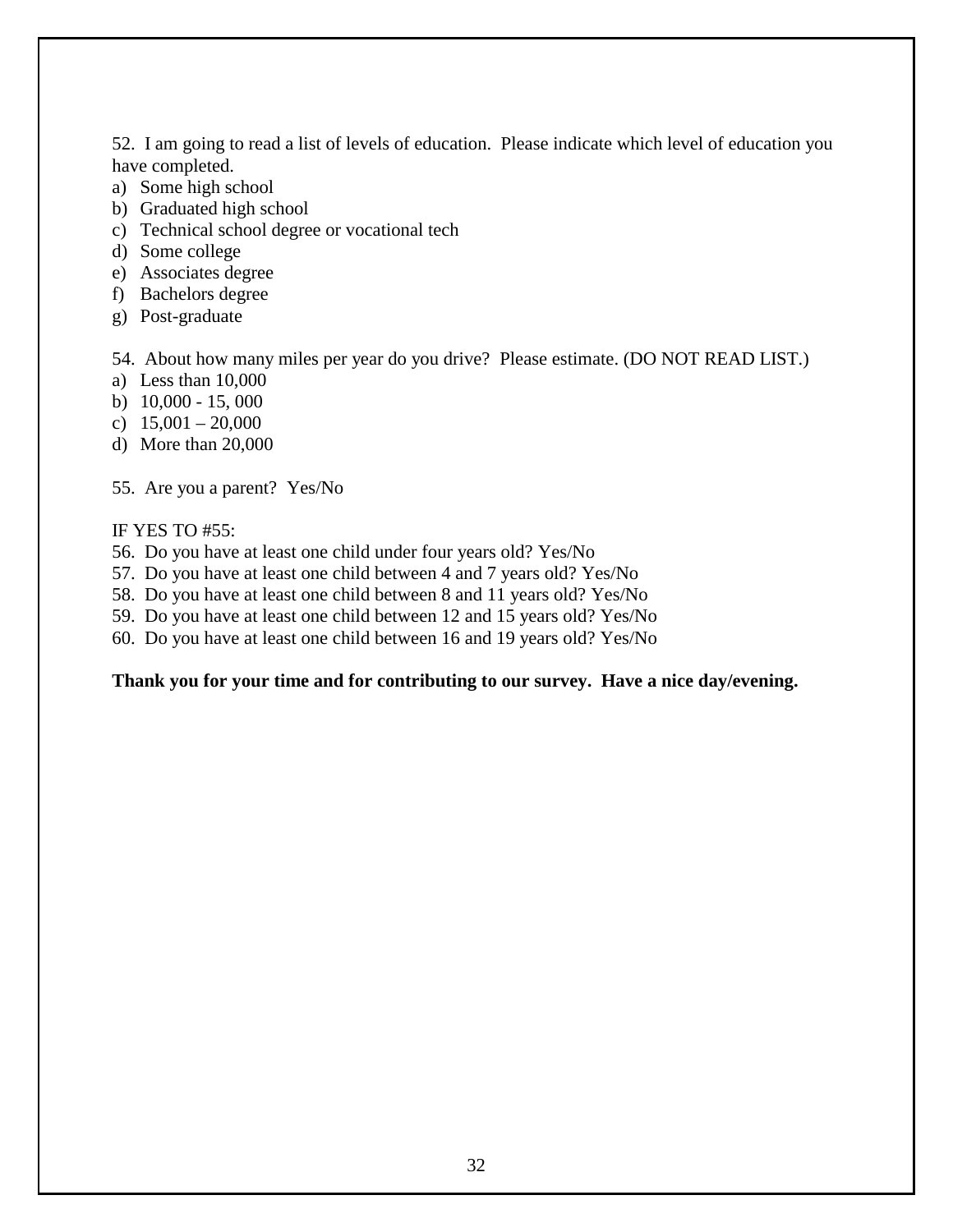**Appendix B:** 

<span id="page-32-0"></span>**Occupation Descriptions**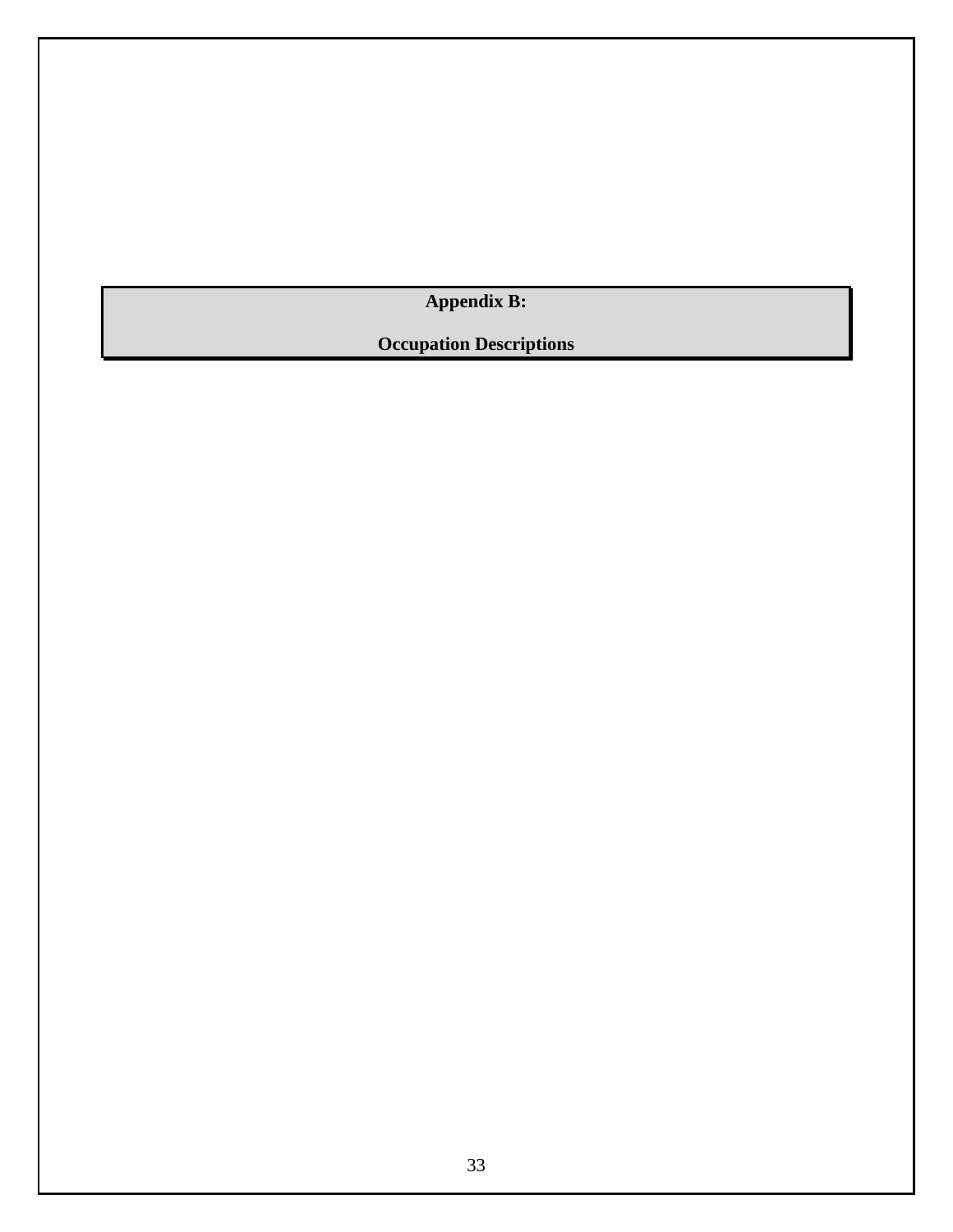### **Occupation Descriptions**

#### 1. Professional, Managerial

Doctors, lawyers, bankers, accountants

- Managers, consultants
- Farm owners, managers (high income)
- Artists, teachers, nurses, ministers
- Computer programmers, real estate, insurance agents
- Owners, proprietors
- Coaches, producer, chef, counselor
- Stockbroker, pilot
- School administration, social worker
- 2. Lower Level Technical, Managerial
- Lab technician, lower level civil service, dental assistant
- LPN, police, computer operator, teacher aid, fireman, government employee, military

#### 3. Clerical, Sales

- Clerical (bookkeeper, mailman, etc.)
- Sales (grocery clerk, retail clerk, etc.)
- Secretary, bank teller, telemarketer
- Customer service representative, receptionist
- 4. Homemaker
- 5. Blue Collar
- Craftsman (building contractor, electrician, plumber—high income)
- Foreman
- Operative machinist (anyone who operates or runs a machine)
- Mechanic, skilled maintenance (repairs machinery, cars, appliances, etc.)
- Truck driver, other delivery
- Other skilled (miner, printer, photographer, housepainter, etc.)
- Unskilled, except farm
- Farm laborers
- 6. Household, Service
- Private household (although homemaker considered separately)
- Other service, unskilled (waitress, gardener, janitor, nurse's aid, beautician)
- Cosmetologist, maintenance worker, bar tender
- 7. Retired
- 8. Unemployed
- 9. Other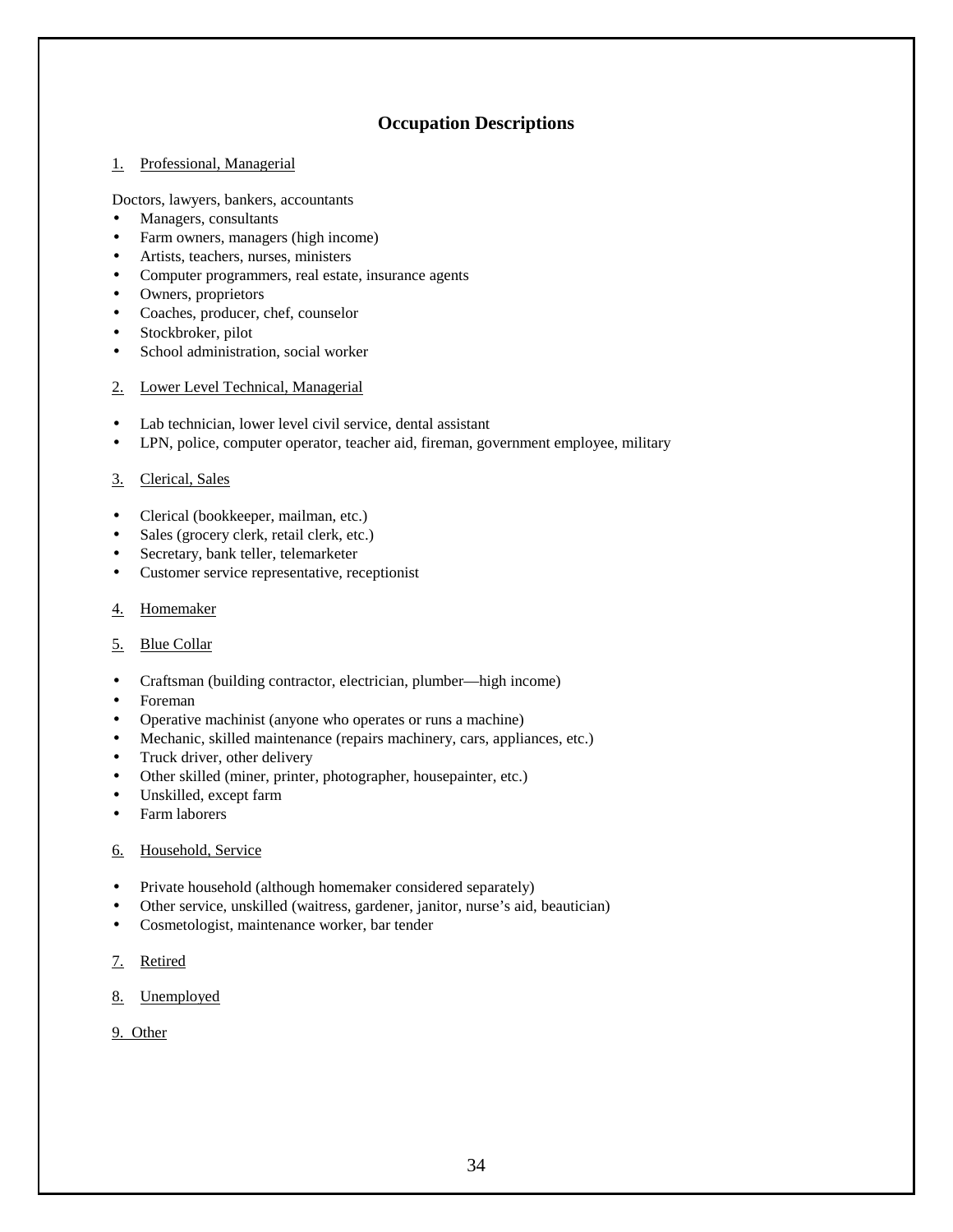**Appendix C:** 

<span id="page-34-0"></span>**Target States vs. Comparison 40**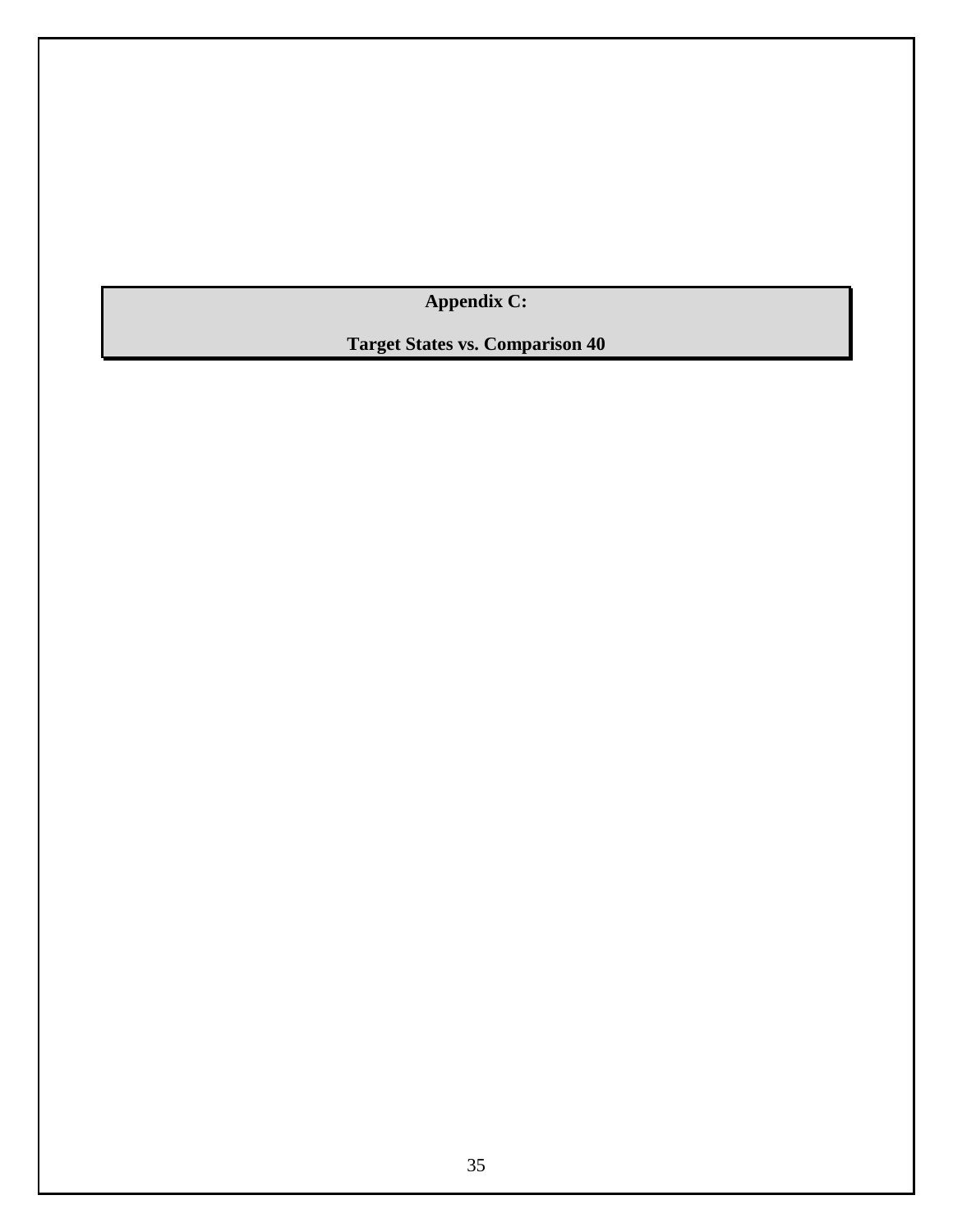#### **Target States vs. Comparison 40**

 The following provides direct comparisons between each target state and the remaining 40 as the comparison group. Each table lists the percent of red light runners and percent running at least 1 red light in the last 10 intersections for each category that we found to produce significant differences between the target and comparison group. For example, given the Alabama table, more females in Alabama (58.9%) reported running red lights than females in the Comparison 40 (51.7%). Similarly, Alabama females were more likely to have run one red light in the last 10 intersections (26.8%) than females in the Comparison 40 (19.6%).

Alabama versus the Comparison 40.

| Category                                                      | <b>Alabama</b> | <b>Comparison 40</b> |  |  |
|---------------------------------------------------------------|----------------|----------------------|--|--|
| <b>Percent Running Red Lights</b>                             |                |                      |  |  |
| Females                                                       | 58.9           | 51.7                 |  |  |
| <b>High School Degree</b>                                     | 58.5           | 44.7                 |  |  |
| Percent Running At Least 1 Red Light in Last 10 Intersections |                |                      |  |  |
| Females                                                       | 26.8           | 19.6                 |  |  |
| <b>High School Degree</b>                                     | 36.8           | 18.2                 |  |  |
| Home-makers                                                   | 26.9           | 14.1                 |  |  |
| <b>Blue Collar workers</b>                                    | 49.0           | 29.4                 |  |  |
| Parents (all)                                                 | 25.1           | 18.8                 |  |  |

#### Arizona versus the Comparison 40.

| Category                                                      | <b>Arizona</b> | <b>Comparison 40</b> |
|---------------------------------------------------------------|----------------|----------------------|
| <b>Percent Running Red Lights</b>                             |                |                      |
| Some College                                                  | 40.7           | 59.4                 |
|                                                               |                |                      |
| Percent Running At Least 1 Red Light in Last 10 Intersections |                |                      |
| Males                                                         | 11.2           | 22.3                 |
| Ages 26-35                                                    | 11.5           | 28.1                 |
| Some College                                                  | 10.6           | 23.8                 |
| Bachelor's Degree                                             | 9.8            | 19.6                 |
| <b>Blue Collar workers</b>                                    | 11.4           | 29.4                 |
| Parents (all)                                                 | 10.0           | 18.8                 |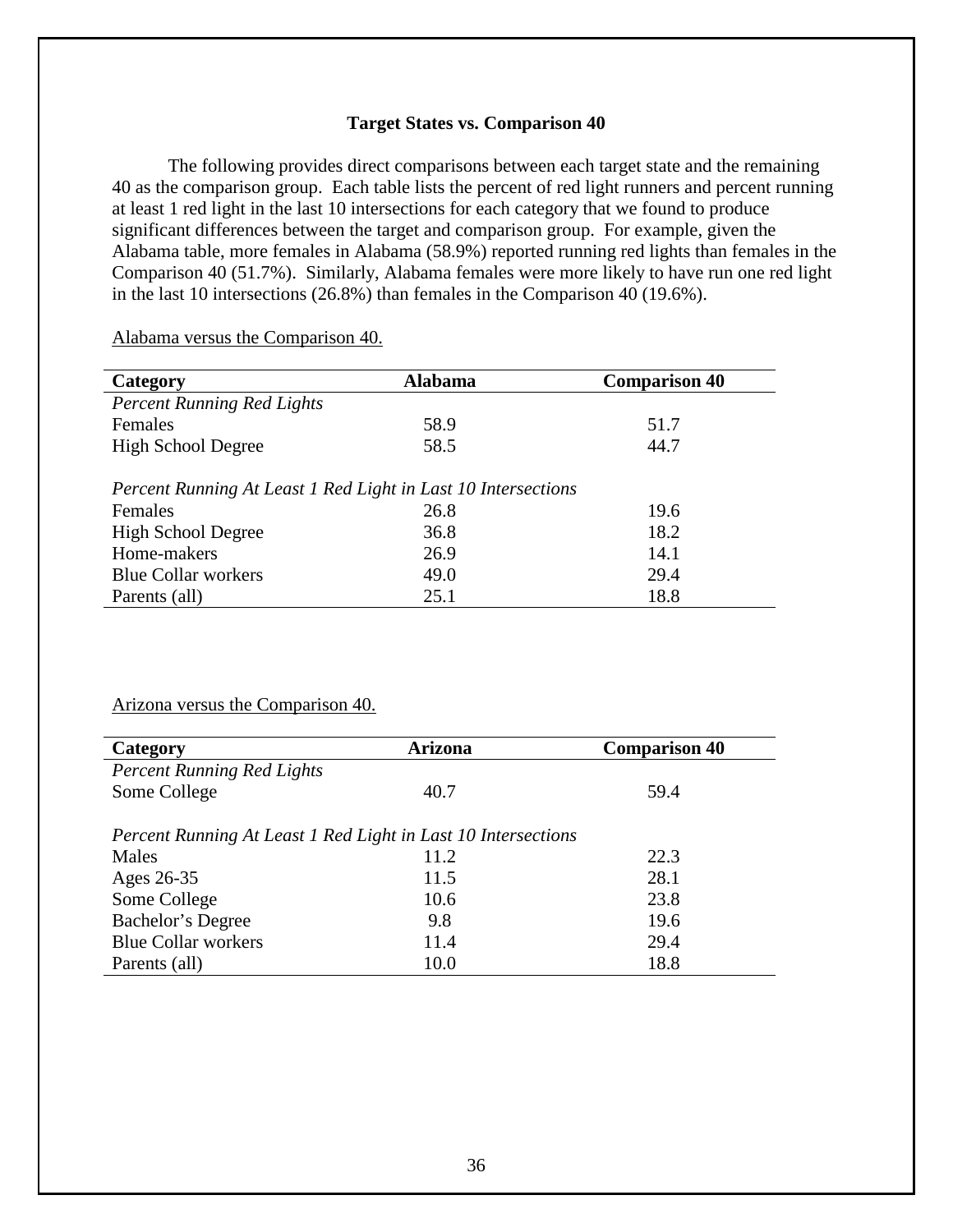# California versus the Comparison 40.

| Category                                                      | <b>California</b> | <b>Comparison 40</b> |  |  |
|---------------------------------------------------------------|-------------------|----------------------|--|--|
| <b>Percent Running Red Lights</b>                             |                   |                      |  |  |
| <b>Associates Degree</b>                                      | 51.7              | 76.3                 |  |  |
| Post-Graduates                                                | 49.2              | 64.9                 |  |  |
| Percent Running At Least 1 Red Light in Last 10 Intersections |                   |                      |  |  |
| Females                                                       | 12.1              | 19.6                 |  |  |
| Ages $56+$                                                    | 7.6               | 15.7                 |  |  |
| Post-Graduates                                                | 3.4               | 17.6                 |  |  |
| Professionals/Managers                                        | 10.3              | 21.7                 |  |  |
| Retirees                                                      | 6.3               | 16.3                 |  |  |
| Parents (all)                                                 | 10.5              | 18.8                 |  |  |

# Colorado versus the Comparison 40.

| Category                                                      | <b>Colorado</b> | <b>Comparison 40</b> |
|---------------------------------------------------------------|-----------------|----------------------|
| <b>Percent Running Red Lights</b>                             |                 |                      |
| Bachelor's Degree                                             | 70.6            | 58.2                 |
|                                                               |                 |                      |
| Percent Running At Least 1 Red Light in Last 10 Intersections |                 |                      |
| Some College                                                  | 14.0            | 23.8                 |

# Florida versus the Comparison 40.

| Category                                                      | <b>Florida</b> | <b>Comparison 40</b> |
|---------------------------------------------------------------|----------------|----------------------|
| <b>Percent Running Red Lights</b>                             |                |                      |
| Clerical/Sales                                                | 35.7           | 58.1                 |
| <b>High School Graduate</b>                                   | 61.3           | 44.7                 |
| <b>Associates Degree</b>                                      | 50.0           | 76.3                 |
| Post-Graduates                                                | 32.7           | 64.9                 |
| Percent Running At Least 1 Red Light in Last 10 Intersections |                |                      |
| Retired                                                       | 6.9            | 16.3                 |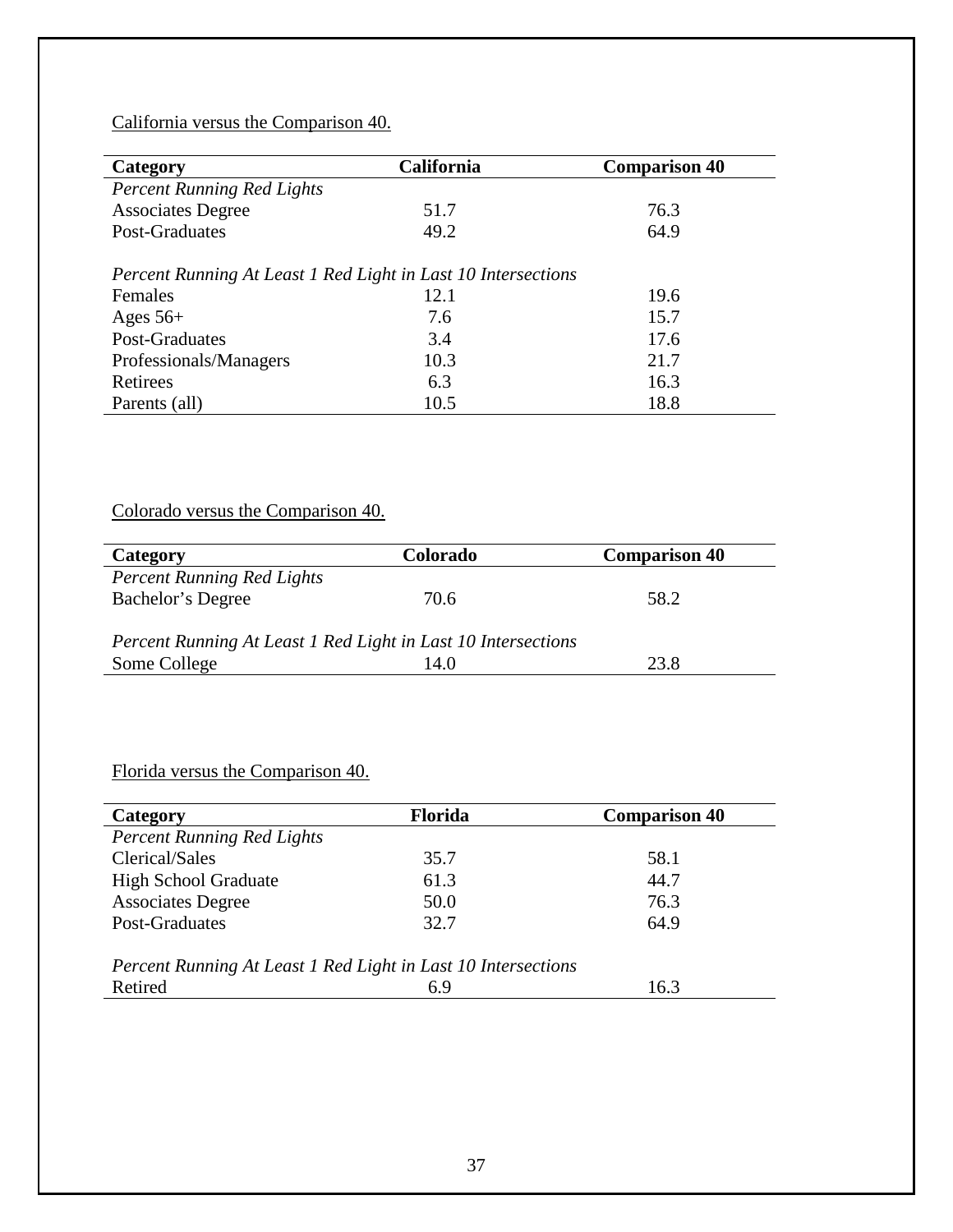## Michigan versus the Comparison 40.

| Category                                                      | <b>Michigan</b> | <b>Comparison 40</b> |
|---------------------------------------------------------------|-----------------|----------------------|
| <b>Percent Running Red Lights</b>                             |                 |                      |
| Ages 36-45                                                    | 54.0            | 66.1                 |
| <b>Homemakers</b>                                             | 36.4            | 51.9                 |
| Some college                                                  | 47.7            | 59.4                 |
| <b>Associates Degree</b>                                      | 40.0            | 76.3                 |
| Parents                                                       | 44.4            | 52.8                 |
| Percent Running At Least 1 Red Light in Last 10 Intersections |                 |                      |
| <b>Lower Level Managers</b>                                   | 4.7             | 19.0                 |
| Some College                                                  | 12.6            | 23.8                 |
| <b>Associates Degree</b>                                      | 4.4             | 22.0                 |

# New Jersey versus the Comparison 40.

| Category                          | <b>New Jersey</b> | <b>Comparison 40</b> |
|-----------------------------------|-------------------|----------------------|
| <b>Percent Running Red Lights</b> |                   |                      |
| <b>Blue Collar Workers</b>        | 79 3              | 56.3                 |

*Percent Running At Least 1 Red Light in Last 10 Intersections*  No Differences

# New York versus the Comparison 40.

| Category                                                      | <b>New York</b> | <b>Comparison 40</b> |
|---------------------------------------------------------------|-----------------|----------------------|
| <b>Percent Running Red Lights</b>                             |                 |                      |
| No Differences                                                |                 |                      |
|                                                               |                 |                      |
| Percent Running At Least 1 Red Light in Last 10 Intersections |                 |                      |
| Homemakers                                                    | 32.3            | 14.1                 |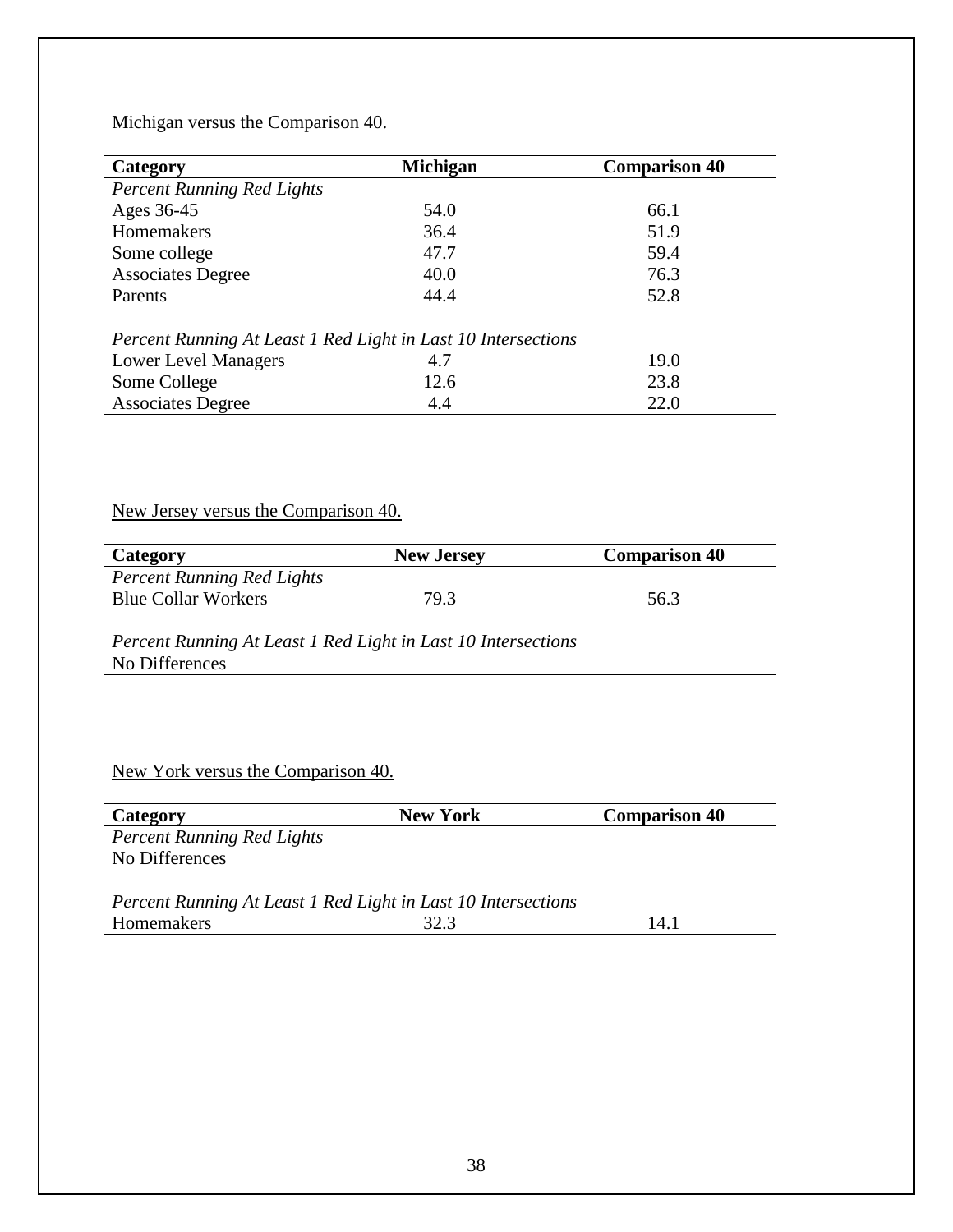South Carolina versus the Comparison 40.

| Category                                                      | <b>South Carolina</b> | <b>Comparison 40</b> |
|---------------------------------------------------------------|-----------------------|----------------------|
| <b>Percent Running Red Lights</b>                             |                       |                      |
| No Differences                                                |                       |                      |
|                                                               |                       |                      |
| Percent Running At Least 1 Red Light in Last 10 Intersections |                       |                      |
| <b>High School Degree</b>                                     | 32.5                  | 18.2                 |
| Homemakers                                                    | 27.9                  | 14.1                 |

# Texas versus the Comparison 40.

| Category                                                      | <b>Texas</b> | <b>Comparison 40</b> |
|---------------------------------------------------------------|--------------|----------------------|
| <b>Percent Running Red Lights</b>                             |              |                      |
| <b>Associates Degree</b>                                      | 53.6         | 76.3                 |
| Percent Running At Least 1 Red Light in Last 10 Intersections |              |                      |
| Females                                                       | 29.7         | 19.6                 |
| Ages 18-25                                                    | 46.9         | 29.7                 |
| Clerical/Sales                                                | 42.1         | 20.3                 |
| Vo-Tech/Vocational                                            | 50.0         | 22.9                 |
| Parents (all)                                                 | 25.1         | 18.8                 |
| Non-parents                                                   | 40.0         | 26.9                 |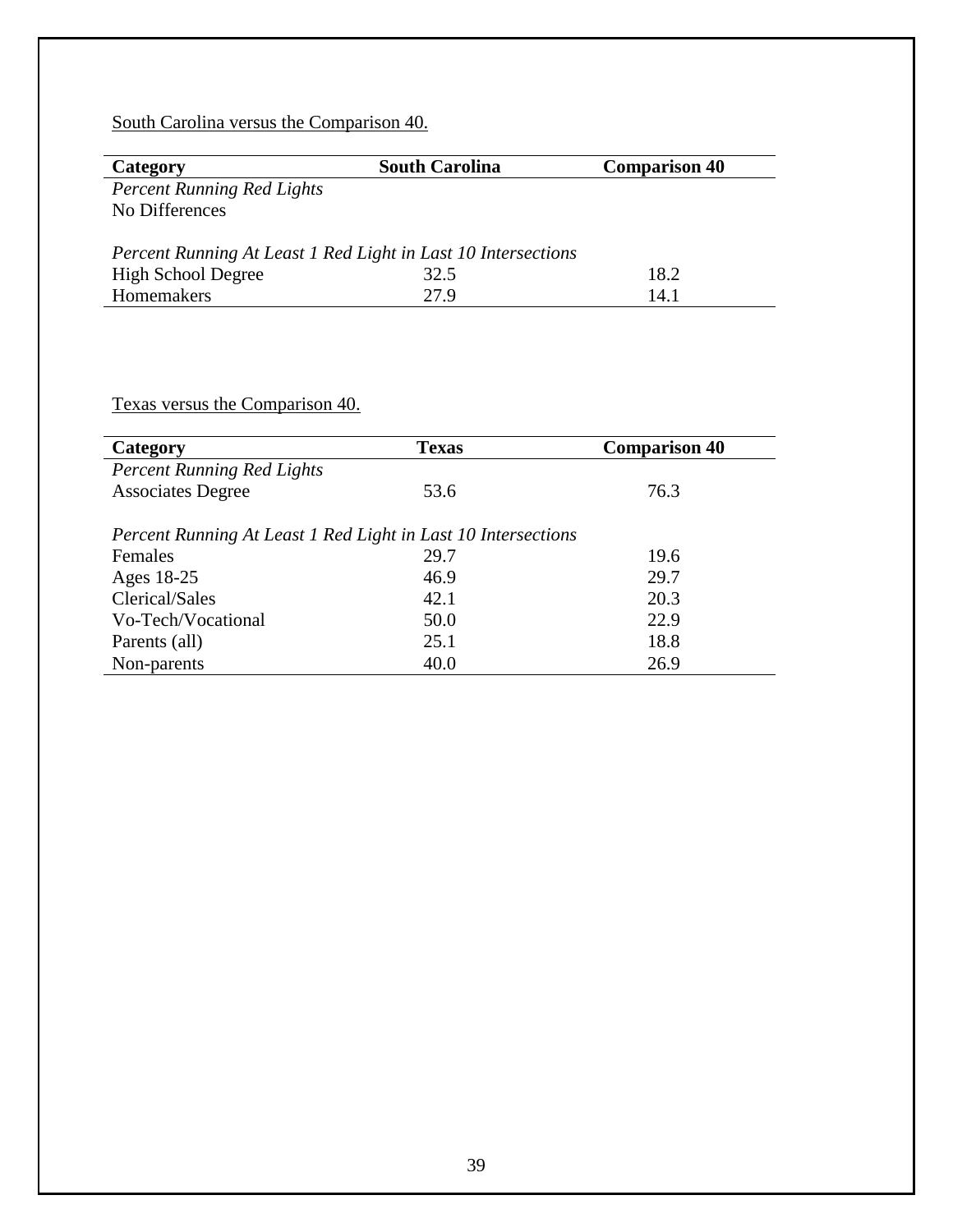**Appendix D:** 

<span id="page-39-0"></span>**Target States and Comparison 40 Miscellaneous Data**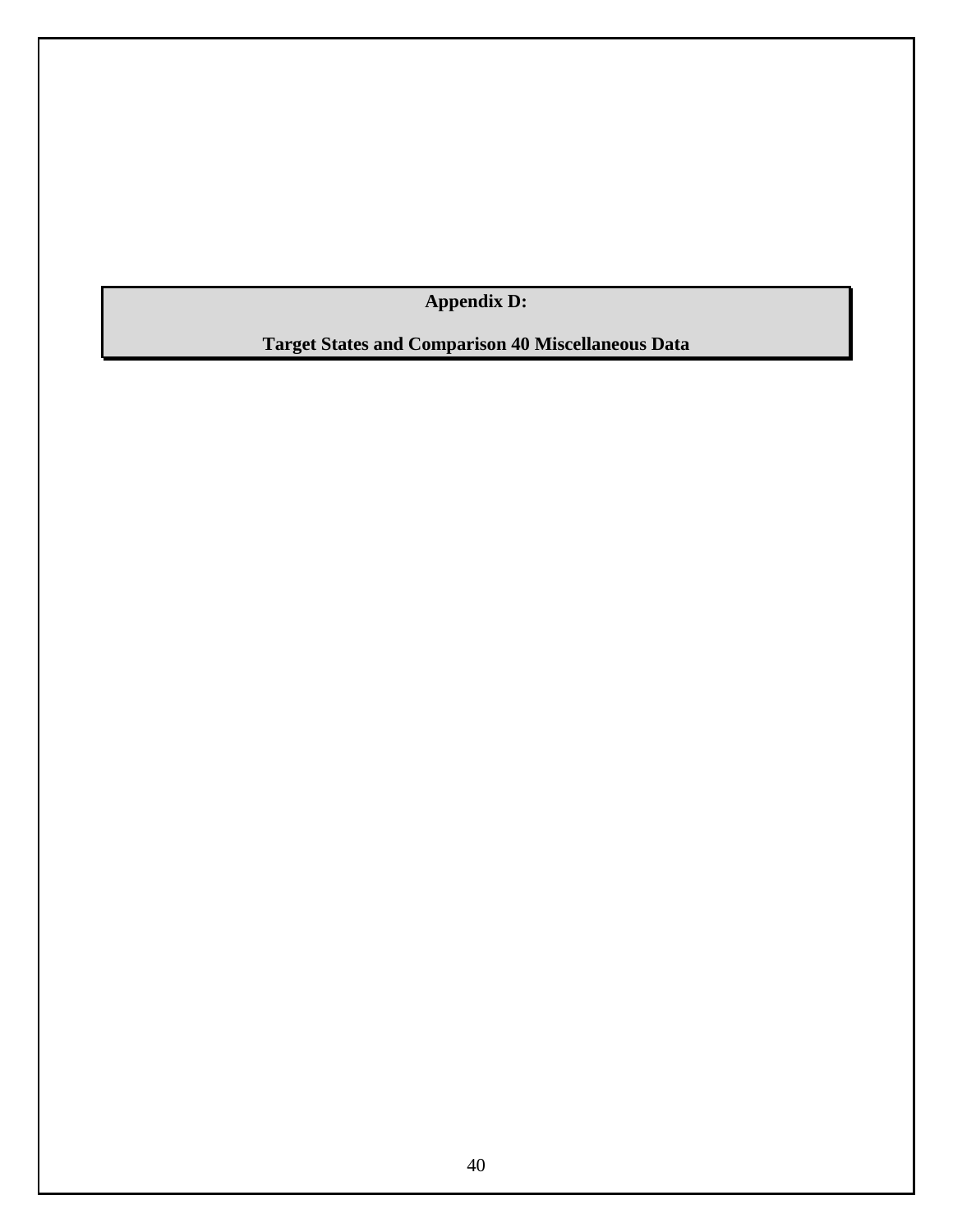# **Gender and Age Information:**

|                |                          | Gender (%) |         |       | Age Group <sup>22</sup> $(\%)$ |           |           |       |  |
|----------------|--------------------------|------------|---------|-------|--------------------------------|-----------|-----------|-------|--|
| State/Group    | $\underline{\mathbf{N}}$ | Males      | Females | 18-25 | $26 - 35$                      | $36 - 45$ | $46 - 55$ | $55+$ |  |
| Alabama        | 474                      | 39.5       | 60.5    | 7.6   | 16.5                           | 22.4      | 20.9      | 32.7  |  |
| Arizona        | 410                      | 39.3       | 60.7    | 8.0   | 14.9                           | 17.8      | 17.8      | 41.5  |  |
| California     | 353                      | 41.6       | 58.4    | 11.3  | 11.0                           | 18.7      | 21.5      | 37.4  |  |
| Colorado       | 442                      | 39.6       | 60.4    | 9.7   | 17.0                           | 25.8      | 20.4      | 26.9  |  |
| Florida        | 359                      | 42.1       | 57.9    | 5.3   | 15.9                           | 25.1      | 19.2      | 34.5  |  |
| Michigan       | 460                      | 35.2       | 64.8    | 10.7  | 14.6                           | 21.7      | 21.7      | 31.3  |  |
| New Jersey     | 348                      | 38.2       | 61.8    | 6.0   | 15.5                           | 25.6      | 19.8      | 33.0  |  |
| New York       | 336                      | 40.8       | 59.2    | 10.1  | 19.0                           | 25.6      | 16.4      | 28.9  |  |
| South Carolina | 432                      | 36.8       | 63.2    | 9.7   | 16.9                           | 25.2      | 18.1      | 30.1  |  |
| Texas          | 393                      | 33.1       | 66.9    | 12.5  | 15.5                           | 19.8      | 22.1      | 29.8  |  |
| Comparison 40  | 1,017                    | 35.2       | 64.8    | 8.9   | 15.0                           | 23.5      | 21.8      | 30.7  |  |

 $22$  Two respondents refused to provide age information (from Colorado and Texas).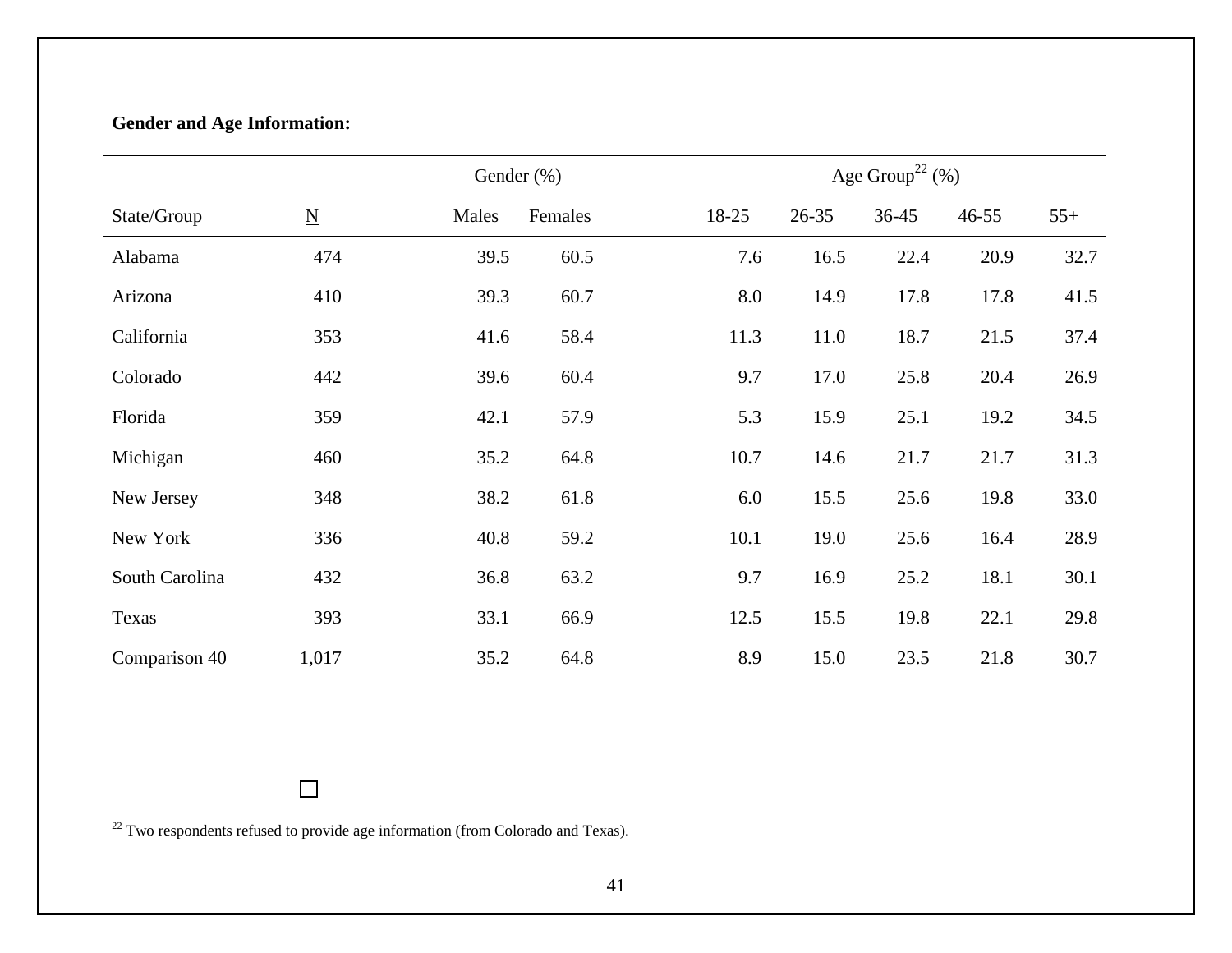# **Occupation Information:**

|                                                                                                                                            |                          |              | Occupation <sup>23</sup> (%): See Codes Below |      |                                      |      |         |        |       |     |
|--------------------------------------------------------------------------------------------------------------------------------------------|--------------------------|--------------|-----------------------------------------------|------|--------------------------------------|------|---------|--------|-------|-----|
| State/Group                                                                                                                                | $\underline{\mathbf{N}}$ | $\mathbf{1}$ | $\overline{2}$                                | 3    | $\overline{4}$                       | 5    | 6       | $\tau$ | $8\,$ | 9   |
| Alabama                                                                                                                                    | 474                      | 27.2         | 9.5                                           | 8.2  | 11.0                                 | 10.8 | 2.7     | 20.7   | 2.1   | 7.8 |
| Arizona                                                                                                                                    | 410                      | 25.1         | 9.8                                           | 7.6  | 8.5                                  | 8.5  | $2.0\,$ | 31.7   | 0.5   | 6.1 |
| California                                                                                                                                 | 353                      | 27.5         | 8.5                                           | 7.9  | 10.8                                 | 10.5 | 1.7     | 22.7   | 1.7   | 8.5 |
| Colorado                                                                                                                                   | 442                      | 33.0         | 9.3                                           | 8.4  | 11.1                                 | 10.4 | 2.7     | 17.2   | 1.4   | 6.3 |
| Florida                                                                                                                                    | 359                      | 30.1         | 10.6                                          | 7.8  | 9.5                                  | 9.2  | 2.2     | 24.2   | 1.4   | 4.7 |
| Michigan                                                                                                                                   | 460                      | 27.6         | 9.3                                           | 7.4  | 14.3                                 | 10.7 | 2.2     | 19.6   | 1.1   | 7.8 |
| New Jersey                                                                                                                                 | 348                      | 30.2         | 7.8                                           | 11.2 | 13.2                                 | 8.3  | 2.9     | 20.4   | 0.6   | 5.5 |
| New York                                                                                                                                   | 336                      | 34.2         | 11.0                                          | 6.0  | 9.2                                  | 11.0 | 1.8     | 19.6   | 0.6   | 6.3 |
| South Carolina                                                                                                                             | 432                      | 28.9         | 8.8                                           | 7.4  | 14.1                                 | 10.6 | 2.5     | 19.4   | 1.6   | 6.3 |
| Texas                                                                                                                                      | 393                      | 28.8         | 8.9                                           | 9.7  | 15.0                                 | 6.1  | 3.1     | 16.8   | 1.3   | 9.9 |
| Comparison 40                                                                                                                              | 1,017                    | 27.1         | 9.8                                           | 7.3  | 13.3                                 | 11.7 | 3.0     | 19.3   | 2.1   | 6.2 |
| 1-Professional/Managerial<br>4-Homemaker<br>2-Lower level technical/managerial<br>5-Blue Collar<br>3-Clerical/Sales<br>6-Household/Service |                          |              |                                               |      | 7-Retired<br>8-Unemployed<br>9-Other |      |         |        |       |     |

<sup>&</sup>lt;sup>23</sup> Ten respondents either refused to provide occupation information or the question did not apply to them (one each from Arizona, California, Colorado, Florida, New York, South Carolina; two each from Texas and the Comparison 40).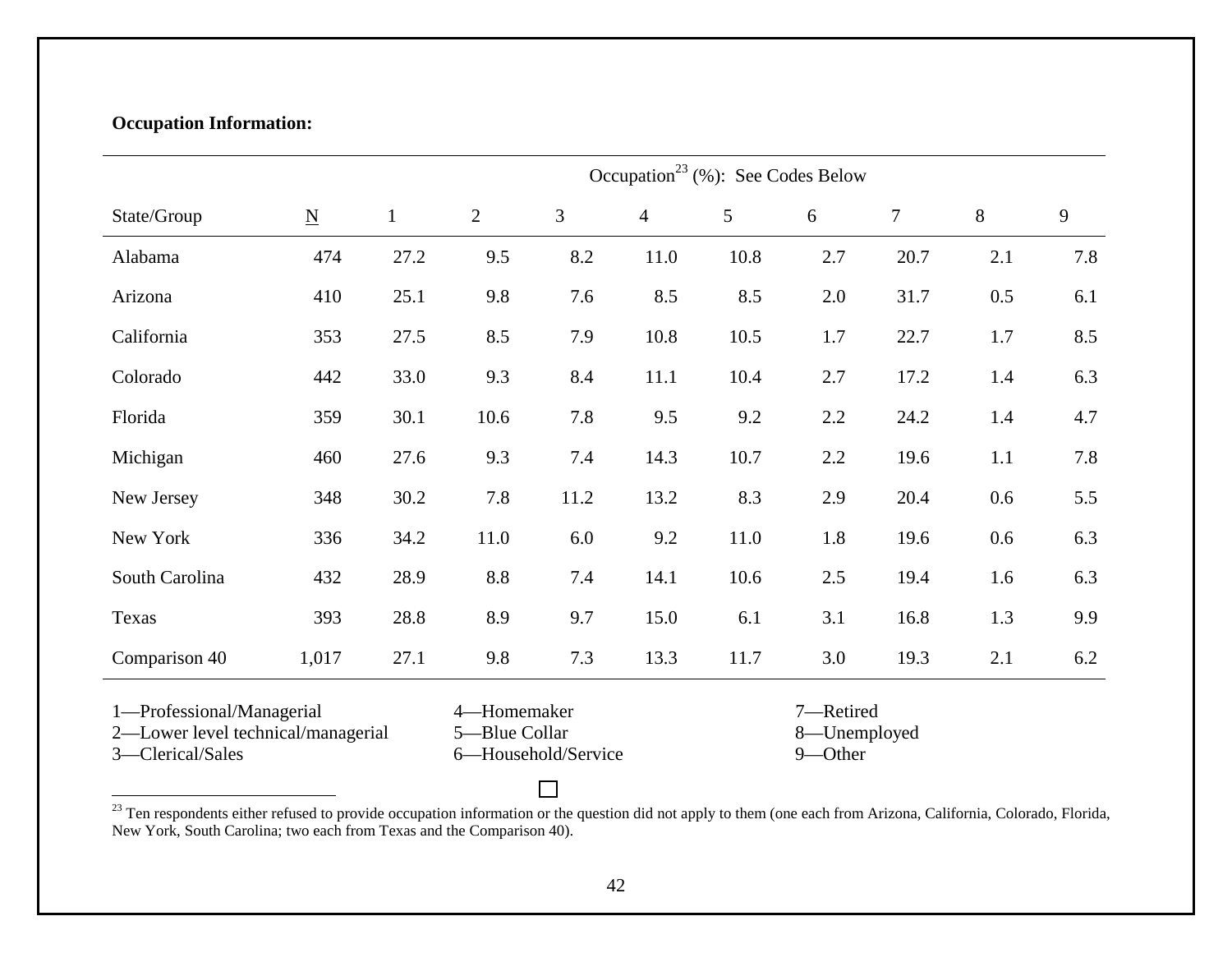# **Education Information:**

|                | Education (%): See Codes Below |              |                |     |                |     |      |        |
|----------------|--------------------------------|--------------|----------------|-----|----------------|-----|------|--------|
| State/Group    | $\underline{\mathbf{N}}$       | $\mathbf{1}$ | $\overline{2}$ | 3   | $\overline{4}$ | 5   | 6    | $\tau$ |
| Alabama        | 474                            | 9.5          | 22.4           | 7.6 | 24.1           | 7.6 | 16.9 | 12.0   |
| Arizona        | 410                            | 4.9          | 19.5           | 5.9 | 27.6           | 8.8 | 20.0 | 13.4   |
| California     | 353                            | 3.4          | 19.0           | 5.7 | 24.6           | 8.2 | 22.4 | 16.7   |
| Colorado       | 442                            | 3.2          | 17.4           | 6.6 | 25.8           | 7.9 | 23.1 | 16.1   |
| Florida        | 359                            | 1.7          | 22.3           | 8.6 | 24.0           | 9.5 | 18.7 | 15.3   |
| Michigan       | 460                            | 4.1          | 24.8           | 5.4 | 24.1           | 9.8 | 16.7 | 15.0   |
| New Jersey     | 348                            | 3.7          | 20.7           | 7.5 | 19.5           | 5.7 | 27.0 | 15.8   |
| New York       | 336                            | 2.4          | 20.2           | 8.3 | 20.5           | 7.1 | 23.2 | 18.2   |
| South Carolina | 432                            | 7.9          | 19.2           | 8.6 | 22.2           | 8.6 | 22.0 | 11.6   |
| Texas          | 393                            | 4.8          | 22.1           | 5.1 | 27.0           | 7.1 | 20.6 | 13.2   |
| Comparison 40  | 1,017                          | 3.5          | 27.0           | 8.2 | 23.5           | 5.8 | 19.1 | 12.9   |

1—Some High School 5—Associates Degree

2—Graduated High School 6—Bachelors Degree

3—Technical/Vocational Tech 7—Post-Graduate

4—Some College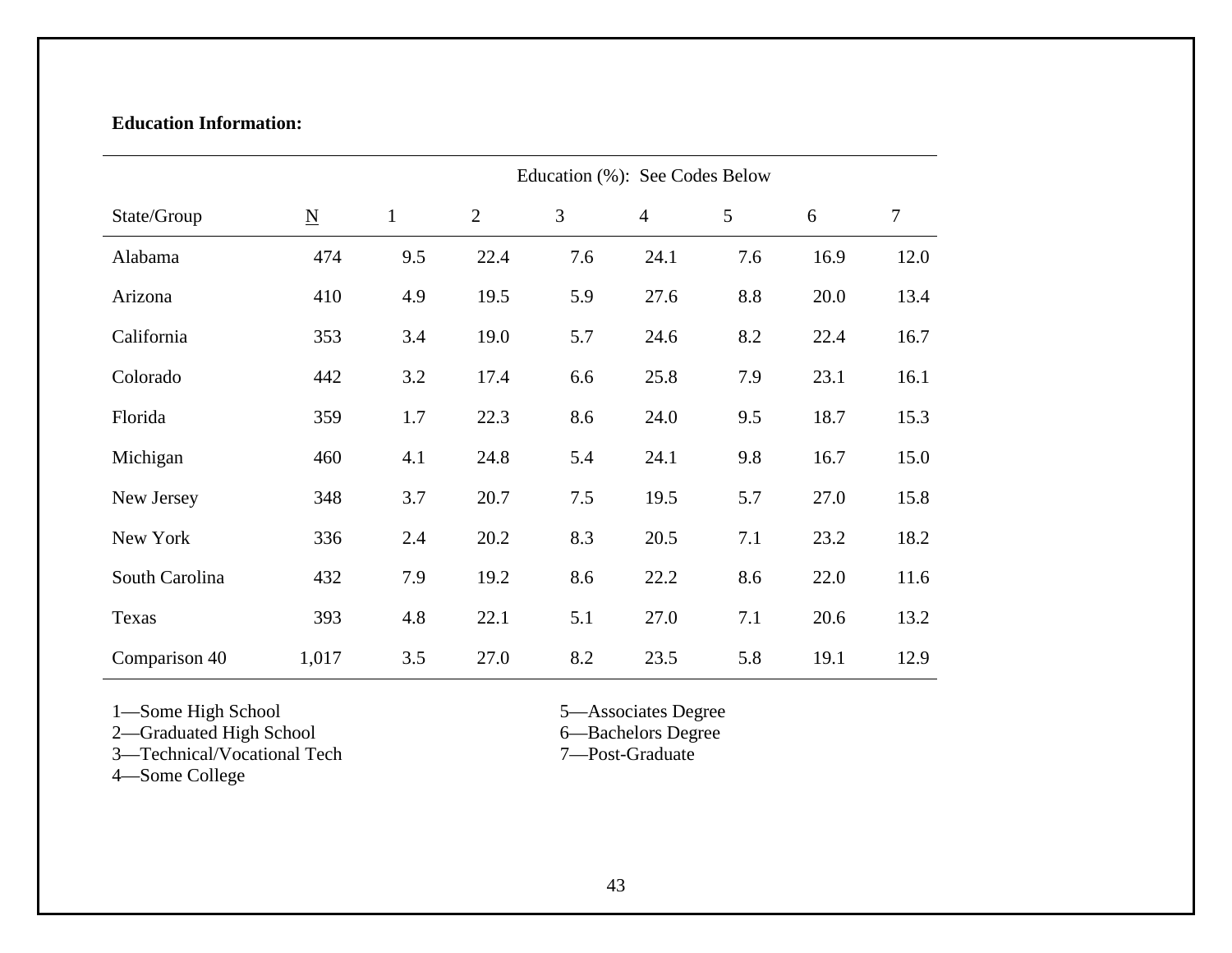# **Parent Status and Age of Children Information:**

|                |                          | Parent? (%) |                | If Parent, Have Children<br>< Age 20? $(\% )$ |                |
|----------------|--------------------------|-------------|----------------|-----------------------------------------------|----------------|
| State/Group    | $\underline{\mathbf{N}}$ | Yes         | N <sub>o</sub> | Yes                                           | N <sub>o</sub> |
| Alabama        | 474                      | 79.7        | 20.3           | 48.9                                          | 51.1           |
| Arizona        | 410                      | 75.9        | 24.1           | 38.3                                          | 61.7           |
| California     | 353                      | 73.1        | 26.9           | 40.3                                          | 59.7           |
| Colorado       | 442                      | 72.6        | 27.4           | 55.5                                          | 44.5           |
| Florida        | 359                      | 79.1        | 20.9           | 45.1                                          | 54.9           |
| Michigan       | 460                      | 73.9        | 26.1           | 46.5                                          | 53.5           |
| New Jersey     | 348                      | 73.6        | 26.4           | 47.7                                          | 52.3           |
| New York       | 336                      | 74.7        | 25.3           | 55.0                                          | 45.0           |
| South Carolina | 432                      | 75.5        | 24.5           | 48.8                                          | 51.2           |
| Texas          | 393                      | 77.1        | 22.9           | 50.2                                          | 49.8           |
| Comparison 40  | 1,017                    | 78.1        | 21.9           | 50.1                                          | 49.9           |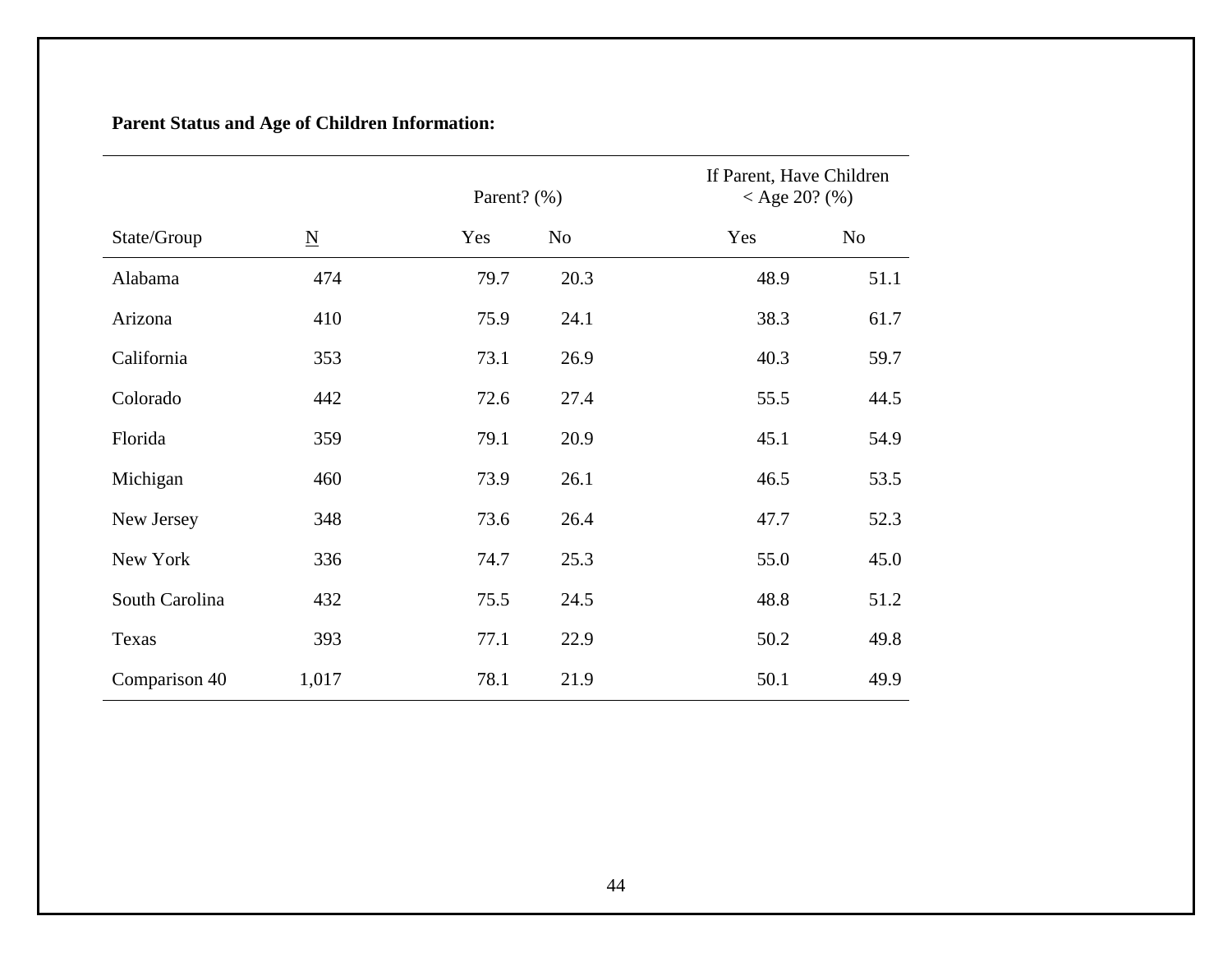|                |                     | <b>Respondents from Cities</b><br>with Populations: (%) |
|----------------|---------------------|---------------------------------------------------------|
| State/Group    | $\underline{\rm N}$ | < 100,000<br>$100,000 +$                                |
| Alabama        | 474                 | 69.0<br>31.0                                            |
| Arizona        | 410                 | 35.6<br>64.4                                            |
| California     | 353                 | 35.7<br>64.3                                            |
| Colorado       | 442                 | 58.4<br>41.6                                            |
| Florida        | 359                 | 75.2<br>24.8                                            |
| Michigan       | 460                 | 84.1<br>15.9                                            |
| New Jersey     | 348                 | 96.8<br>3.2                                             |
| New York       | 336                 | 14.3<br>85.7                                            |
| South Carolina | 432                 | 90.0<br>10.0                                            |
| Texas          | 393                 | 54.7<br>45.3                                            |
| Comparison 40  | 1,017               | 20.3<br>79.7                                            |

**Small Cities (<100,000 Population) vs. Big Cities (100,000+ Population):**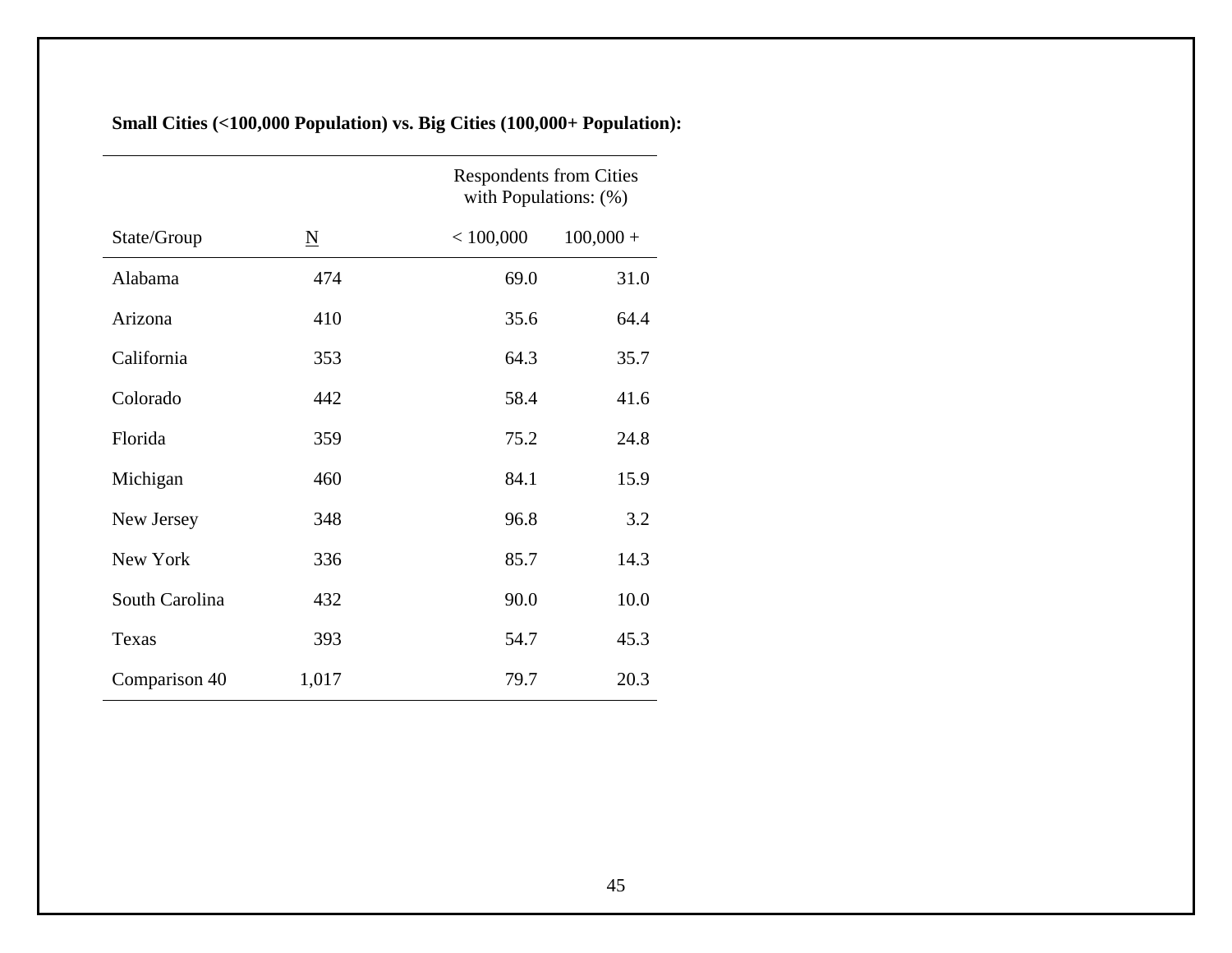# **Miles Driven Per Year:**

|                |                          | Miles Driven Per Year (%) |                   |                   |          |  |
|----------------|--------------------------|---------------------------|-------------------|-------------------|----------|--|
| State/Group    | $\underline{\mathbf{N}}$ | < 10,000                  | $10,000 - 15,000$ | $15,001 - 20,000$ | > 20,000 |  |
| Alabama        | 474                      | 34.6                      | 25.9              | 12.4              | 27.0     |  |
| Arizona        | 410                      | 39.8                      | 27.3              | 12.0              | 21.0     |  |
| California     | 353                      | 38.0                      | 30.6              | 10.5              | 21.0     |  |
| Colorado       | 442                      | 31.4                      | 29.2              | 17.0              | 22.4     |  |
| Florida        | 359                      | 26.2                      | 32.3              | 17.0              | 24.5     |  |
| Michigan       | 460                      | 36.1                      | 26.7              | 13.3              | 23.9     |  |
| New Jersey     | 348                      | 31.6                      | 40.2              | 9.8               | 18.4     |  |
| New York       | 336                      | 39.0                      | 32.4              | 12.8              | 15.8     |  |
| South Carolina | 432                      | 33.8                      | 28.9              | 12.7              | 24.5     |  |
| Texas          | 393                      | 33.3                      | 32.6              | 12.7              | 21.4     |  |
| Comparison 40  | 1,017                    | 34.3                      | 29.9              | 13.6              | 22.2     |  |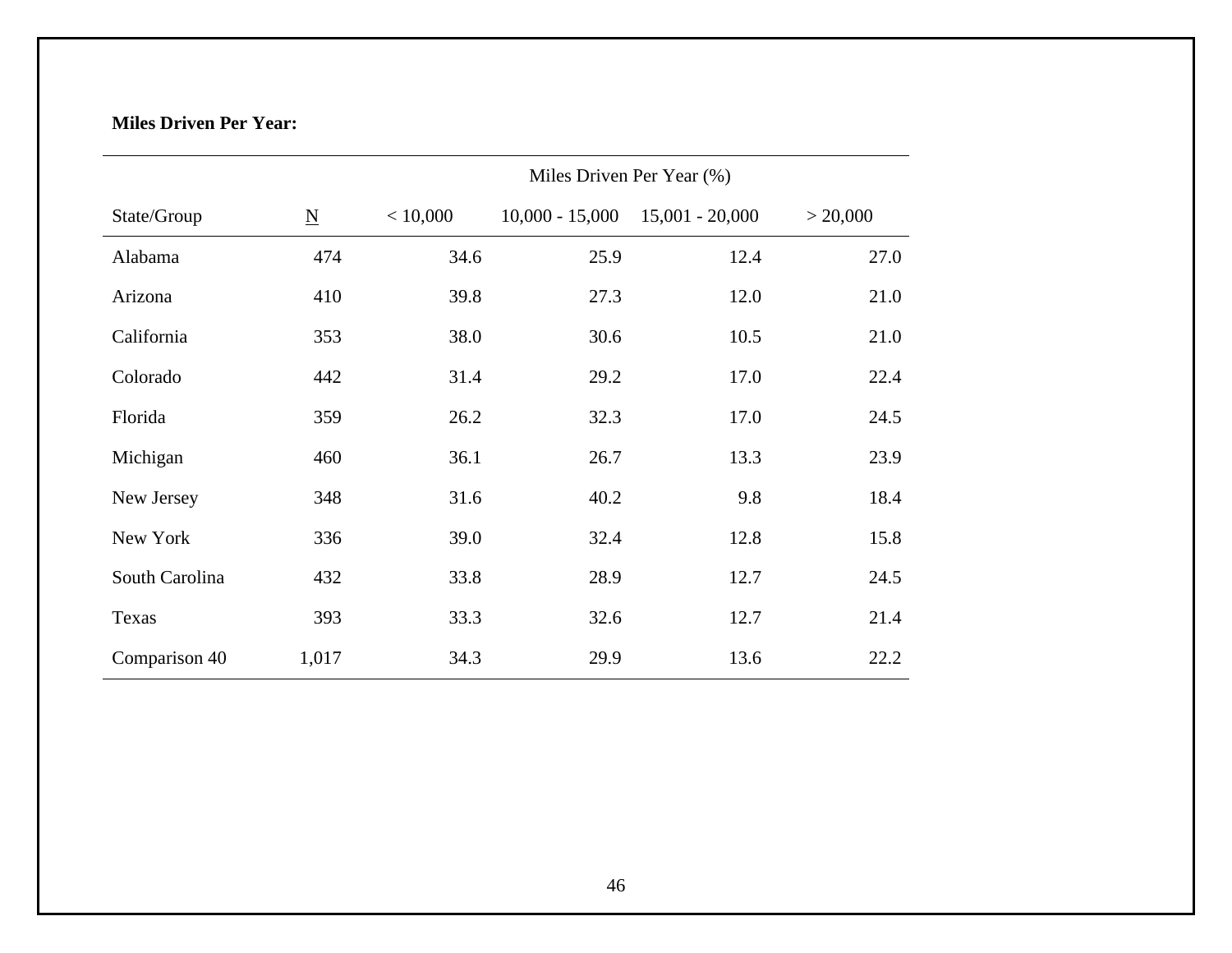|                |                          | If Late,<br>Approaching<br>Intersection: | Reasons for Slowing Down $(\%)^{24}$ |                     |                  |                           |       |  |
|----------------|--------------------------|------------------------------------------|--------------------------------------|---------------------|------------------|---------------------------|-------|--|
| State/Group    | $\underline{\mathbf{N}}$ | Slow down, prepare<br>to stop $(\%)$     | Safety                               | Afraid of<br>Injury | Following<br>Law | $\Gamma$ m<br>Responsible | Other |  |
| Alabama        | 474                      | 73.0                                     | 54.3                                 | 17.3                | 13.3             | 10.7                      | 4.3   |  |
| Arizona        | 410                      | 78.8                                     | 50.8                                 | 17.0                | 15.8             | 9.0                       | 7.4   |  |
| California     | 353                      | 76.5                                     | 58.5                                 | 12.2                | 17.4             | 7.0                       | 4.8   |  |
| Colorado       | 442                      | 71.3                                     | 57.8                                 | 11.4                | 13.0             | 9.2                       | 8.6   |  |
| Florida        | 359                      | 81.3                                     | 51.4                                 | 15.1                | 13.7             | 13.7                      | 6.2   |  |
| Michigan       | 460                      | 69.6                                     | 55.9                                 | 13.8                | 14.7             | 8.4                       | 7.2   |  |
| New Jersey     | 348                      | 73.9                                     | 54.9                                 | 13.6                | 14.8             | 9.7                       | 7.0   |  |
| New York       | 336                      | 70.8                                     | 60.9                                 | 13.9                | 12.6             | 8.8                       | 3.8   |  |
| South Carolina | 432                      | 78.2                                     | 56.8                                 | 12.7                | 14.8             | 9.8                       | 5.9   |  |
| Texas          | 393                      | 72.0                                     | 56.7                                 | 15.5                | 12.0             | 4.9                       | 10.9  |  |
| Comparison 40  | 1,017                    | 73.5                                     | 54.8                                 | 14.3                | 15.1             | 8.4                       | 7.4   |  |

**Slowing Down and Preparing to Stop When Approaching an Intersection, Even When Running Late and Several Previous Intersections Had Red Lights:** 

<sup>&</sup>lt;sup>24</sup> Data taken from respondents who said they would slow down when approaching an intersection with a light about to turn red. Note, too, that respondents were allowed to choose more than one reason, but only their first choices are reflected above.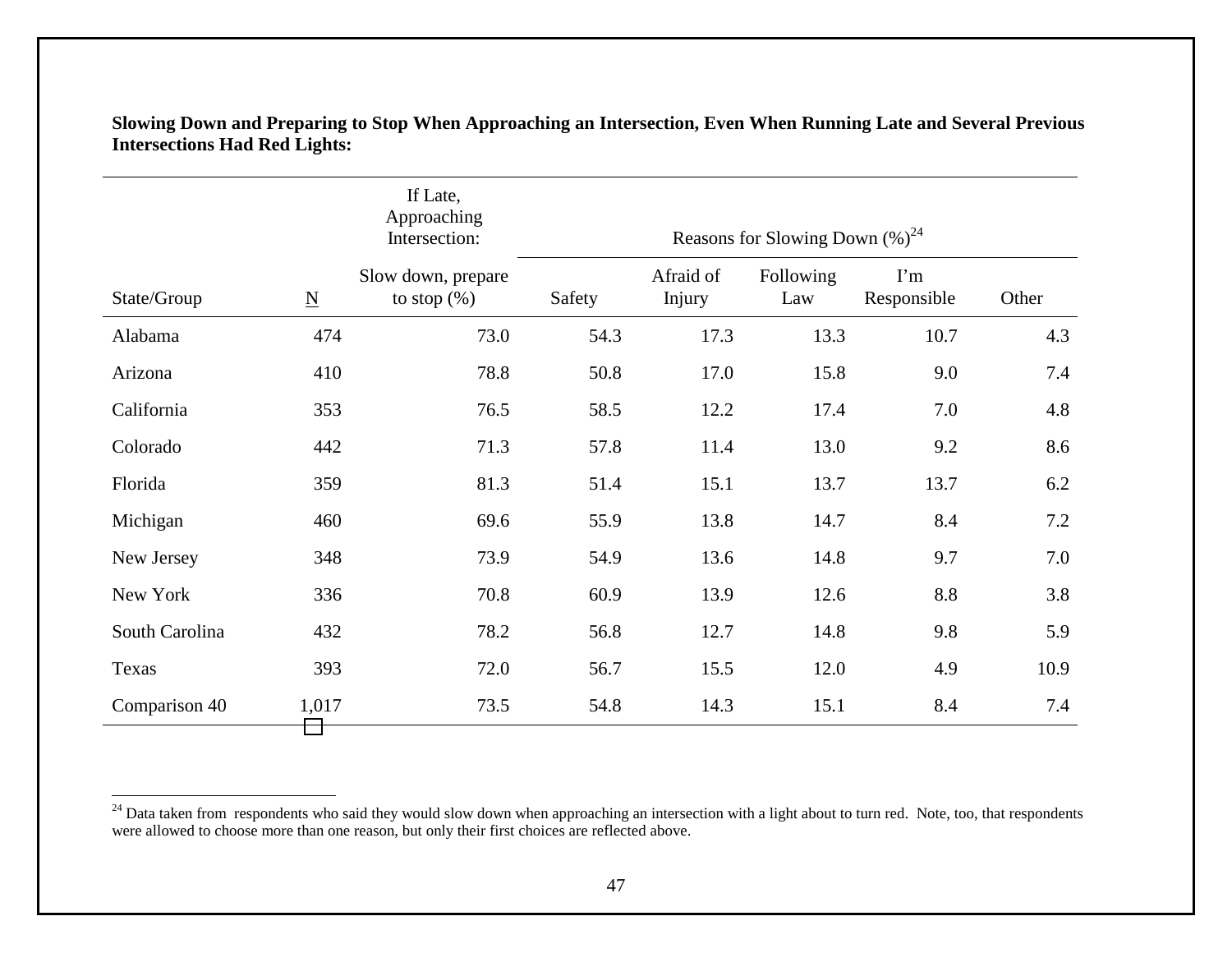|                |                          | If Late,<br>Approaching<br>Intersection | Reasons for Speeding Up $(\%)^{25}$ |                 |            |                            |       |
|----------------|--------------------------|-----------------------------------------|-------------------------------------|-----------------|------------|----------------------------|-------|
| State/Group    | $\underline{\mathbf{N}}$ | Speed up to beat<br>red light $(\%)$    | In a<br>Rush                        | To Save<br>Time | Frustrated | Enjoy the<br><b>Thrill</b> | Other |
| Alabama        | 474                      | 27.0                                    | 43.8                                | 28.1            | 10.2       | 2.3                        | 15.6  |
| Arizona        | 410                      | 21.2                                    | 35.2                                | 31.8            | 13.6       | 1.1                        | 18.2  |
| California     | 353                      | 23.5                                    | 35.7                                | 33.3            | 9.5        | 1.2                        | 20.2  |
| Colorado       | 442                      | 28.7                                    | 39.4                                | 34.6            | 13.4       | 0.8                        | 11.8  |
| Florida        | 359                      | 18.7                                    | 47.8                                | 22.4            | 10.4       | 1.5                        | 17.9  |
| Michigan       | 460                      | 30.4                                    | 41.4                                | 28.6            | 19.3       | 0.0                        | 10.7  |
| New Jersey     | 348                      | 26.1                                    | 51.1                                | 22.8            | 6.5        | 1.1                        | 18.5  |
| New York       | 336                      | 29.2                                    | 43.9                                | 30.6            | 11.2       | 1.0                        | 13.3  |
| South Carolina | 432                      | 21.8                                    | 30.9                                | 27.7            | 19.1       | 3.2                        | 19.1  |
| Texas          | 393                      | 28.0                                    | 40.2                                | 39.3            | 7.1        | 0.0                        | 13.4  |
| Comparison 40  | 1,017                    | 26.5                                    | 34.1                                | 31.5            | 12.6       | 3.3                        | 18.5  |

**Speeding Up to Beat the Red Light When Approaching an Intersection, Particularly When Running Late and Several Previous Intersections Had Red Lights:**

<sup>&</sup>lt;sup>25</sup> Data taken from respondents who said they would speed up when approaching an intersection with a light about to turn red. Note, too, that respondents were allowed to choose more than one reason, but only their first choices are reflected above.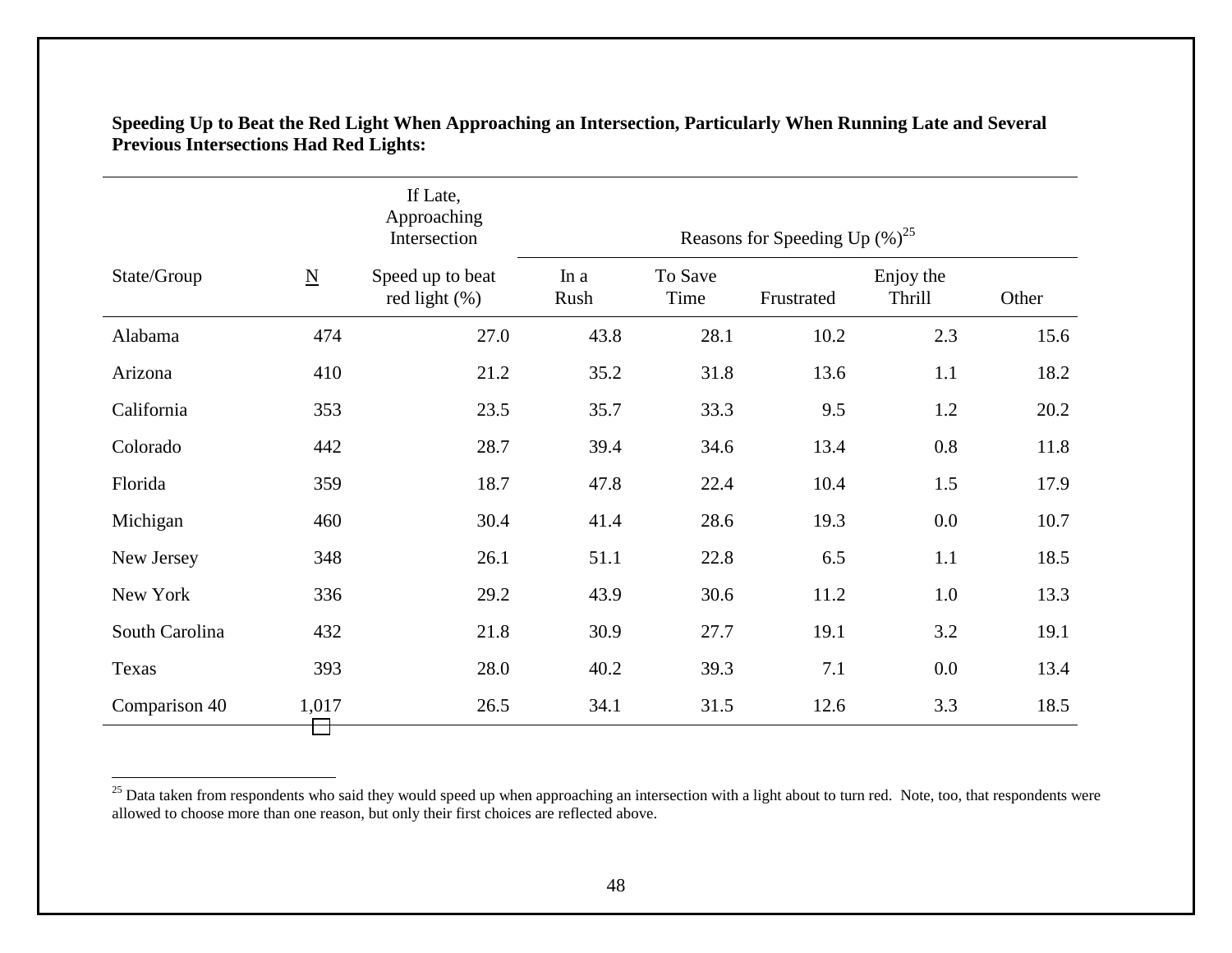|                |                          | Red light Running<br>A Problem? (%) |                |      | Red light Running<br>Dangerous? (%) |
|----------------|--------------------------|-------------------------------------|----------------|------|-------------------------------------|
| State/Group    | $\underline{\mathbf{N}}$ | Yes                                 | N <sub>o</sub> | Yes  | N <sub>o</sub>                      |
| Alabama        | 474                      | 79.5                                | 20.5           | 99.2 | 0.8                                 |
| Arizona        | 410                      | 86.8                                | 13.2           | 98.5 | 1.5                                 |
| California     | 353                      | 83.6                                | 16.4           | 97.5 | 2.5                                 |
| Colorado       | 442                      | 85.3                                | 14.7           | 98.9 | 1.1                                 |
| Florida        | 359                      | 84.1                                | 15.9           | 98.1 | 1.9                                 |
| Michigan       | 460                      | 75.7                                | 24.3           | 98.7 | 1.3                                 |
| New Jersey     | 348                      | 78.2                                | 21.8           | 98.9 | 1.1                                 |
| New York       | 336                      | 79.8                                | 20.2           | 98.8 | 1.2                                 |
| South Carolina | 432                      | 82.4                                | 17.6           | 99.5 | 0.5                                 |
| Texas          | 393                      | 83.7                                | 16.3           | 98.0 | 2.0                                 |
| Comparison 40  | 1,017                    | 77.0                                | 23.0           | 99.0 | 1.0                                 |

**Perceptions of a Red Light Running Problem and Dangerousness of Red Light Running:**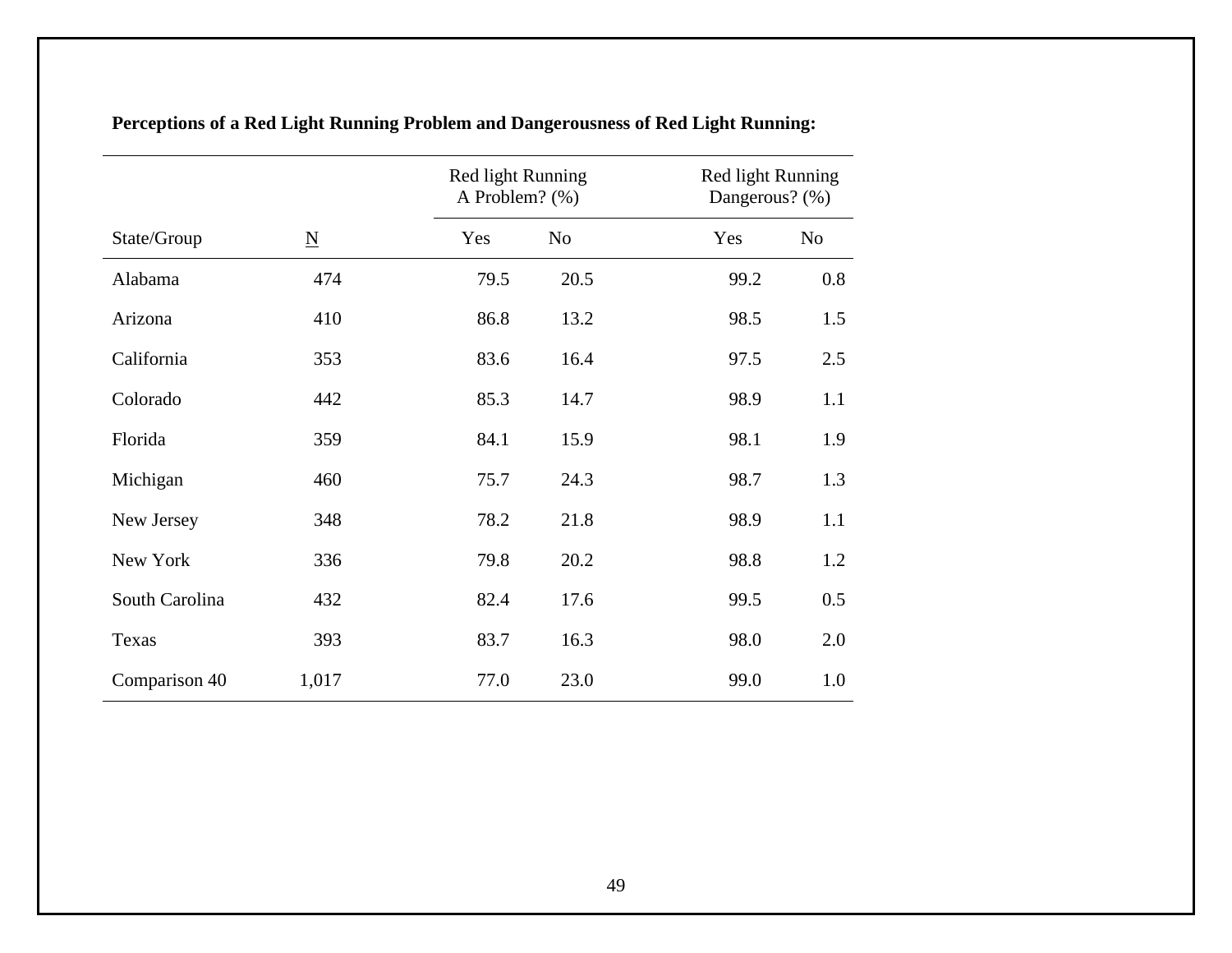|                |                          |                          | Intentional Red light<br>Runners Out of 10 |                          | Red light Runners Out of<br>10 Who Will Be Ticketed |
|----------------|--------------------------|--------------------------|--------------------------------------------|--------------------------|-----------------------------------------------------|
| State/Group    | $\underline{\mathbf{N}}$ | $\underline{\mathbf{M}}$ | $\underline{\mathrm{SD}}$                  | $\underline{\mathbf{M}}$ | $\underline{\mathrm{SD}}$                           |
| Alabama        | 474                      | 5.29                     | 2.74                                       | 2.22                     | 2.00                                                |
| Arizona        | 410                      | 5.54                     | 2.88                                       | 1.99                     | 2.09                                                |
| California     | 353                      | 5.47                     | 2.99                                       | 1.70                     | 1.74                                                |
| Colorado       | 442                      | 5.80                     | 2.75                                       | 1.85                     | 1.77                                                |
| Florida        | 359                      | 5.76                     | 2.87                                       | 1.69                     | 1.68                                                |
| Michigan       | 460                      | 5.19                     | 2.81                                       | 1.81                     | 1.73                                                |
| New Jersey     | 348                      | 5.10                     | 2.77                                       | 2.24                     | 2.13                                                |
| New York       | 336                      | 5.17                     | 2.91                                       | 1.99                     | 1.84                                                |
| South Carolina | 432                      | 5.44                     | 2.72                                       | 2.07                     | 1.90                                                |
| Texas          | 393                      | 5.75                     | 2.65                                       | 2.05                     | 1.99                                                |
| Comparison 40  | 1,017                    | 5.61                     | 2.75                                       | 2.05                     | 1.94                                                |

**Perceptions of Intentional Red Light Runners and the Likelihood of Police Citations for Red Light Running:**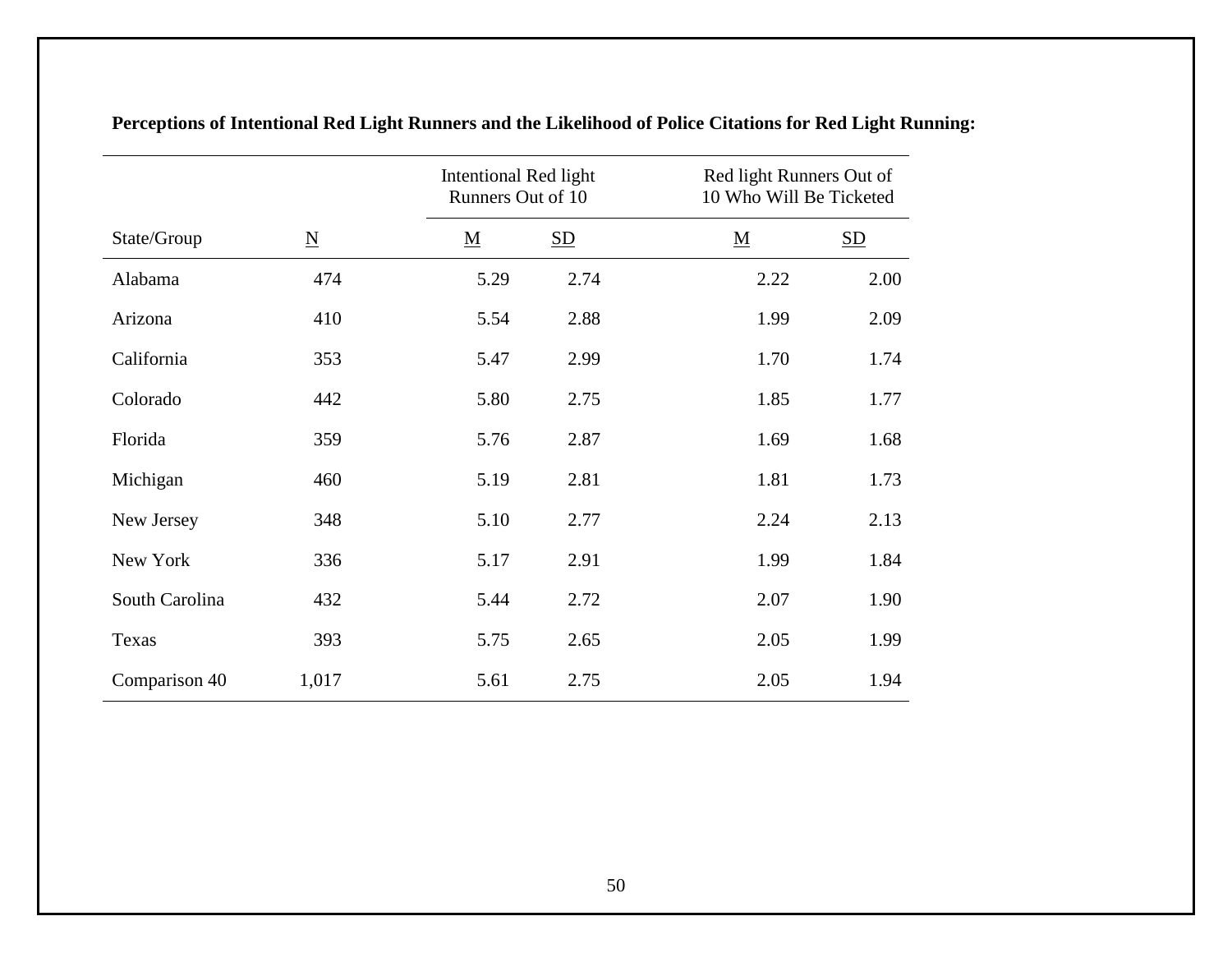|                |                          | First Idea Offered for Preventing Red light Running (%) |              |     |                |      |     |      |      |
|----------------|--------------------------|---------------------------------------------------------|--------------|-----|----------------|------|-----|------|------|
| State/Group    | $\underline{\mathbf{N}}$ | $\mathbf{1}$                                            | $\mathbf{2}$ | 3   | $\overline{4}$ | 5    | 6   | 7    | 8    |
| Alabama        | 474                      | 25.3                                                    | 19.4         | 2.5 | 9.1            | 10.5 | 1.9 | 13.9 | 17.3 |
| Arizona        | 410                      | 22.0                                                    | 16.1         | 3.4 | 19.5           | 11.2 | 2.0 | 9.8  | 16.1 |
| California     | 353                      | 17.3                                                    | 15.6         | 2.8 | 19.3           | 16.4 | 2.0 | 8.5  | 18.1 |
| Colorado       | 442                      | 20.8                                                    | 16.3         | 4.1 | 15.2           | 10.9 | 0.9 | 11.1 | 20.8 |
| Florida        | 359                      | 16.4                                                    | 21.2         | 2.2 | 8.6            | 13.1 | 1.9 | 16.4 | 20.1 |
| Michigan       | 460                      | 25.2                                                    | 14.3         | 3.7 | 6.3            | 13.5 | 2.2 | 17.0 | 17.8 |
| New Jersey     | 348                      | 20.7                                                    | 19.3         | 3.4 | 5.2            | 12.9 | 3.7 | 13.8 | 21.0 |
| New York       | 336                      | 18.5                                                    | 21.1         | 3.3 | 10.1           | 12.8 | 3.0 | 13.4 | 17.9 |
| South Carolina | 432                      | 22.0                                                    | 17.8         | 3.5 | 11.6           | 13.2 | 1.2 | 13.7 | 17.1 |
| Texas          | 393                      | 26.7                                                    | 14.8         | 2.5 | 11.5           | 8.1  | 2.0 | 14.2 | 20.1 |
| Comparison 40  | 1,017                    | 24.9                                                    | 14.7         | 3.3 | 8.3            | 11.4 | 1.7 | 14.7 | 21.0 |

# **First Ideas Offered for Preventing Red Light Running:**

3—Change Signal Timings<br>4—Photo Enforcement 8—Other

1—No Ideas 5—Increase Fines

2—Education 6—Driver Improvement Clinics

3—Change Signal Timings 7—Police Enforce Regularly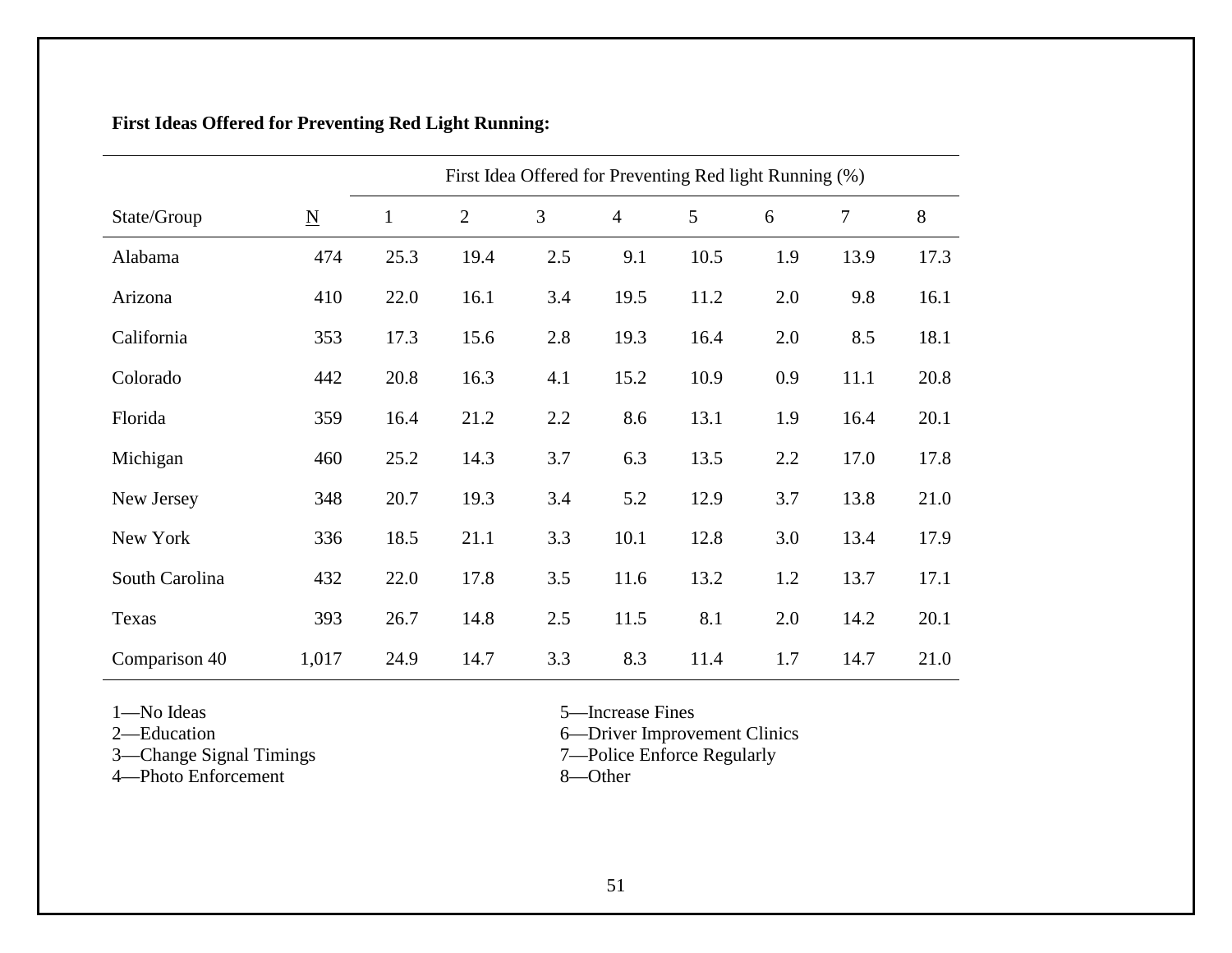# **Time of Day for Red Light Running:**

|                |          | Time of Day When Most Red Light Running Occurs (%) |                                                                             |      |                         |  |  |  |
|----------------|----------|----------------------------------------------------|-----------------------------------------------------------------------------|------|-------------------------|--|--|--|
| State/Group    | $N^{26}$ |                                                    | 12:01 a.m. $-6:00$ a.m. $6:01$ a.m. $-12:00$ p.m. $12:01$ p.m. $-6:00$ p.m. |      | 6:01 p.m. $-12:00$ a.m. |  |  |  |
| Alabama        | 277      | 11.2                                               | 38.6                                                                        | 40.1 | 10.1                    |  |  |  |
| Arizona        | 214      | 14.0                                               | 32.7                                                                        | 42.1 | 11.2                    |  |  |  |
| California     | 189      | 7.9                                                | 34.9                                                                        | 47.1 | 10.1                    |  |  |  |
| Colorado       | 267      | 8.6                                                | 37.1                                                                        | 43.4 | 10.9                    |  |  |  |
| Florida        | 189      | 12.7                                               | 41.3                                                                        | 36.0 | 10.1                    |  |  |  |
| Michigan       | 233      | 8.2                                                | 28.3                                                                        | 48.1 | 15.5                    |  |  |  |
| New Jersey     | 178      | 9.6                                                | 40.4                                                                        | 39.9 | 10.1                    |  |  |  |
| New York       | 189      | 6.9                                                | 38.1                                                                        | 44.4 | 10.6                    |  |  |  |
| South Carolina | 248      | 10.5                                               | 40.3                                                                        | 39.9 | 9.3                     |  |  |  |
| Texas          | 227      | 7.5                                                | 36.6                                                                        | 45.4 | 10.6                    |  |  |  |
| Comparison 40  | 564      | 9.8                                                | 33.9                                                                        | 46.5 | 9.9                     |  |  |  |

 $^{26}$  Only respondents admitting to have run red lights completed this question.

 $\overline{\phantom{a}}$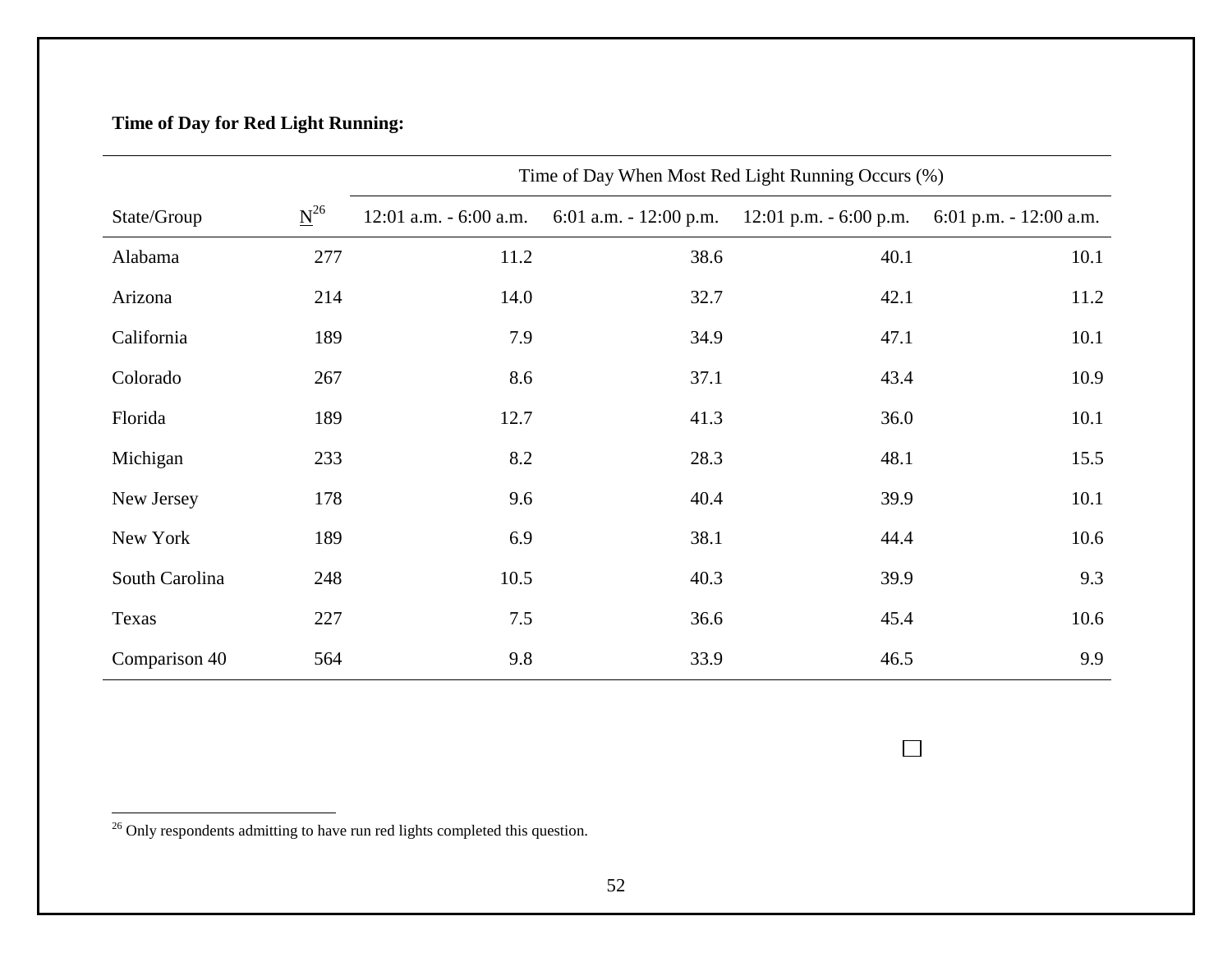# **Destinations Traveled When Red Light Running:**

|                |                      | Where Going Most of the Time When Running A Red Light (%) |                          |                               |                       |       |  |  |
|----------------|----------------------|-----------------------------------------------------------|--------------------------|-------------------------------|-----------------------|-------|--|--|
| State/Group    | $\underline{N}^{27}$ | To work/school<br>in morning                              | Home in the<br>afternoon | Running errands<br>in mid-day | Weekend<br>Recreation | Other |  |  |
| Alabama        | 277                  | 42.6                                                      | 11.6                     | 22.4                          | 11.2                  | 12.3  |  |  |
| Arizona        | 215                  | 40.9                                                      | 13.0                     | 26.5                          | 7.9                   | 11.6  |  |  |
| California     | 189                  | 41.8                                                      | 12.7                     | 24.9                          | 11.1                  | 9.5   |  |  |
| Colorado       | 268                  | 40.7                                                      | 13.8                     | 24.3                          | 9.7                   | 11.6  |  |  |
| Florida        | 190                  | 47.9                                                      | 11.1                     | 20.5                          | 10.0                  | 10.5  |  |  |
| Michigan       | 233                  | 33.0                                                      | 14.2                     | 24.9                          | 14.6                  | 13.3  |  |  |
| New Jersey     | 179                  | 46.4                                                      | 14.0                     | 19.0                          | 6.1                   | 14.5  |  |  |
| New York       | 189                  | 39.2                                                      | 16.4                     | 29.1                          | 5.3                   | 10.1  |  |  |
| South Carolina | 249                  | 47.4                                                      | 12.0                     | 20.5                          | 8.0                   | 12.0  |  |  |
| Texas          | 227                  | 43.6                                                      | 15.9                     | 21.6                          | 10.1                  | 8.8   |  |  |
| Comparison 40  | 565                  | 40.2                                                      | 10.1                     | 24.4                          | 12.6                  | 12.7  |  |  |

<u> 1980 - Johann Barnett, fransk konge</u>

 $27$  Only respondents admitting to have run red lights completed this question.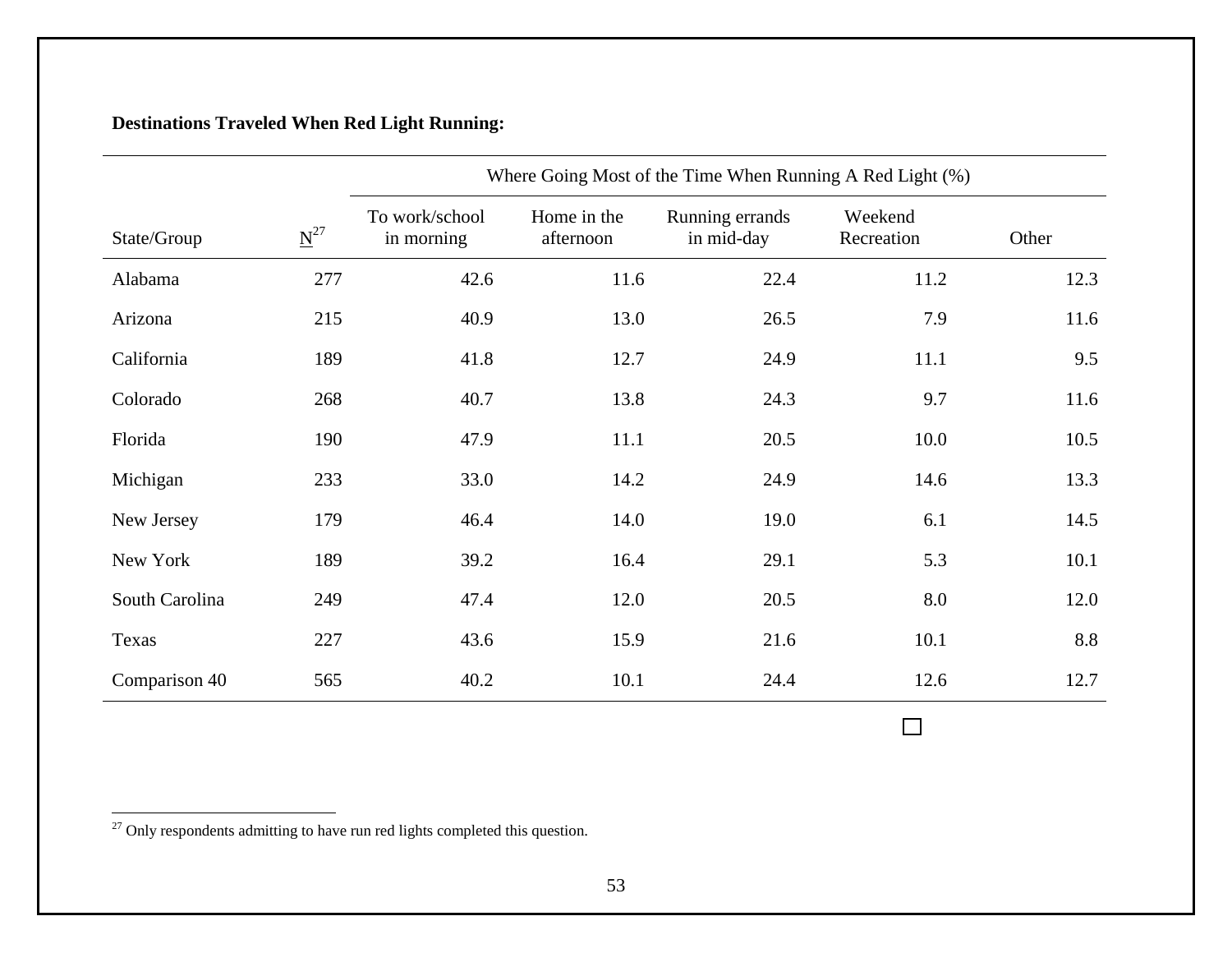# **Type of Day When Red Light Running:**

|                |          | What Type of day is Red Light Running Occurring? |         |  |  |  |
|----------------|----------|--------------------------------------------------|---------|--|--|--|
| State/Group    | $N^{28}$ | Weekday                                          | Weekend |  |  |  |
| Alabama        | 277      | 83.0                                             | 17.0    |  |  |  |
| Arizona        | 214      | 80.4                                             | 19.6    |  |  |  |
| California     | 189      | 85.2                                             | 14.8    |  |  |  |
| Colorado       | 267      | 82.4                                             | 17.6    |  |  |  |
| Florida        | 189      | 85.7                                             | 14.3    |  |  |  |
| Michigan       | 233      | 77.7                                             | 22.3    |  |  |  |
| New Jersey     | 178      | 80.9                                             | 19.1    |  |  |  |
| New York       | 189      | 88.4                                             | 11.6    |  |  |  |
| South Carolina | 248      | 87.1                                             | 12.9    |  |  |  |
| Texas          | 227      | 83.7                                             | 16.3    |  |  |  |
| Comparison 40  | 564      | 81.2                                             | 18.8    |  |  |  |

<sup>&</sup>lt;sup>28</sup> Only respondents admitting to have run red lights completed this question.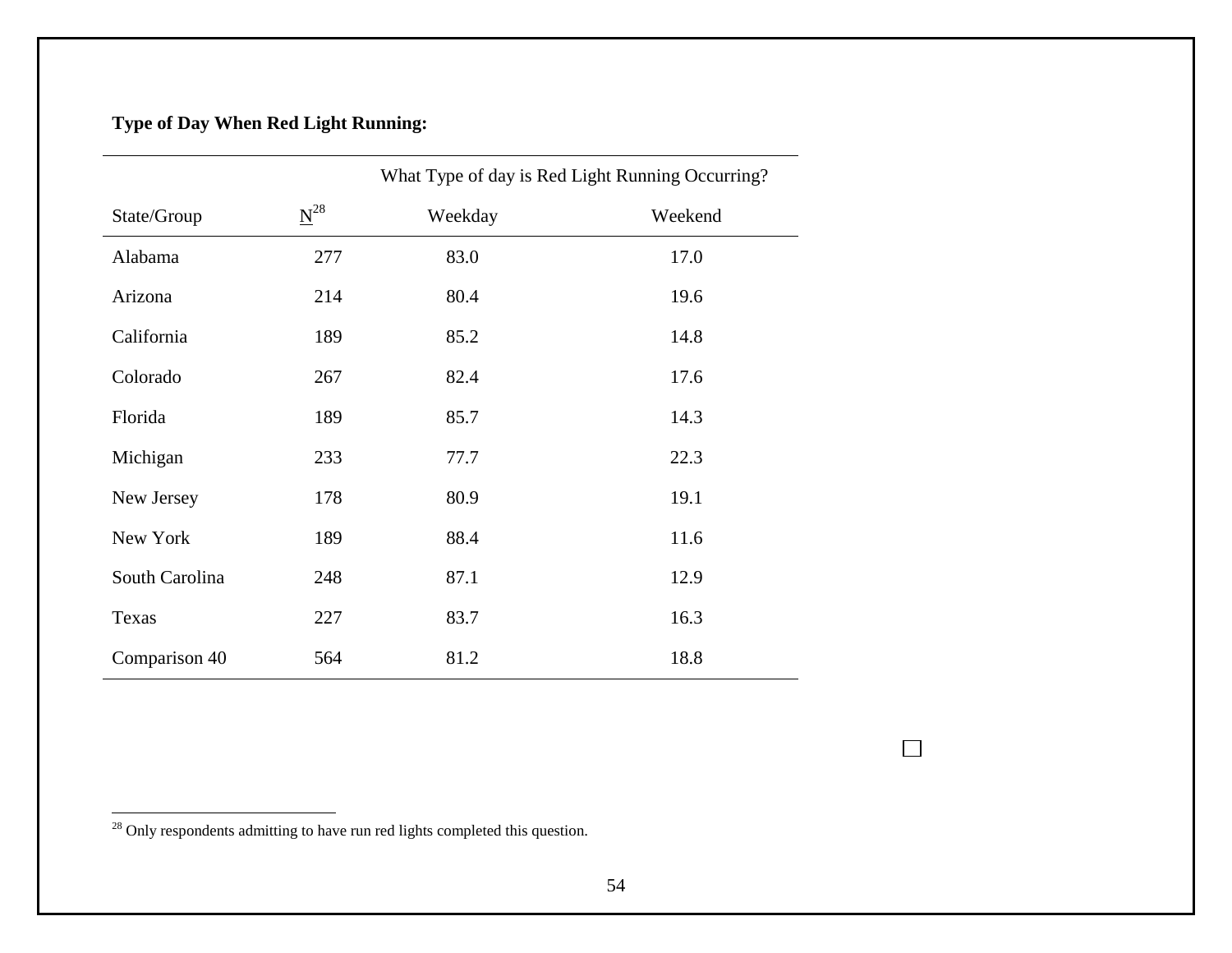## **Distance from Home When Running Red Lights:**

|                |                      |           | Distance from Home (miles) When Most Likely Running Red Lights $(\%)^{29}$ |                           |                            |              |  |  |
|----------------|----------------------|-----------|----------------------------------------------------------------------------|---------------------------|----------------------------|--------------|--|--|
| State/Group    | $\underline{N}^{30}$ | Up to $1$ | More than 1,<br>up to 2                                                    | More than 2,<br>up to $5$ | More than 5,<br>up to $20$ | More than 20 |  |  |
| Alabama        | 277                  | 9.4       | 10.5                                                                       | 24.9                      | 37.5                       | 10.5         |  |  |
| Arizona        | 214                  | 13.1      | 11.2                                                                       | 25.7                      | 31.8                       | 7.9          |  |  |
| California     | 189                  | 10.1      | 12.2                                                                       | 27.0                      | 30.2                       | 13.8         |  |  |
| Colorado       | 267                  | 9.4       | 15.0                                                                       | 28.8                      | 28.1                       | 13.9         |  |  |
| Florida        | 190                  | 6.8       | 12.1                                                                       | 26.8                      | 36.8                       | 9.5          |  |  |
| Michigan       | 233                  | 6.9       | 5.2                                                                        | 24.5                      | 37.3                       | 18.0         |  |  |
| New Jersey     | 178                  | 13.5      | 10.7                                                                       | 25.8                      | 28.7                       | 12.9         |  |  |
| New York       | 189                  | 7.9       | 14.3                                                                       | 30.2                      | 34.9                       | 5.3          |  |  |
| South Carolina | 248                  | 7.3       | 8.5                                                                        | 27.8                      | 35.1                       | 13.3         |  |  |
| Texas          | 227                  | 10.1      | 14.5                                                                       | 23.3                      | 33.9                       | 12.8         |  |  |
| Comparison 40  | 565                  | 12.4      | 11.9                                                                       | 22.1                      | 31.0                       | 14.0         |  |  |

 $^{29}$  Approximately 7.6% did not know where they were most of the time when running red lights, or simply refused to answer the question. The percentages for each row do not add up to 100% because of these individuals.

 $30$  Only respondents admitting to have run red lights completed this question.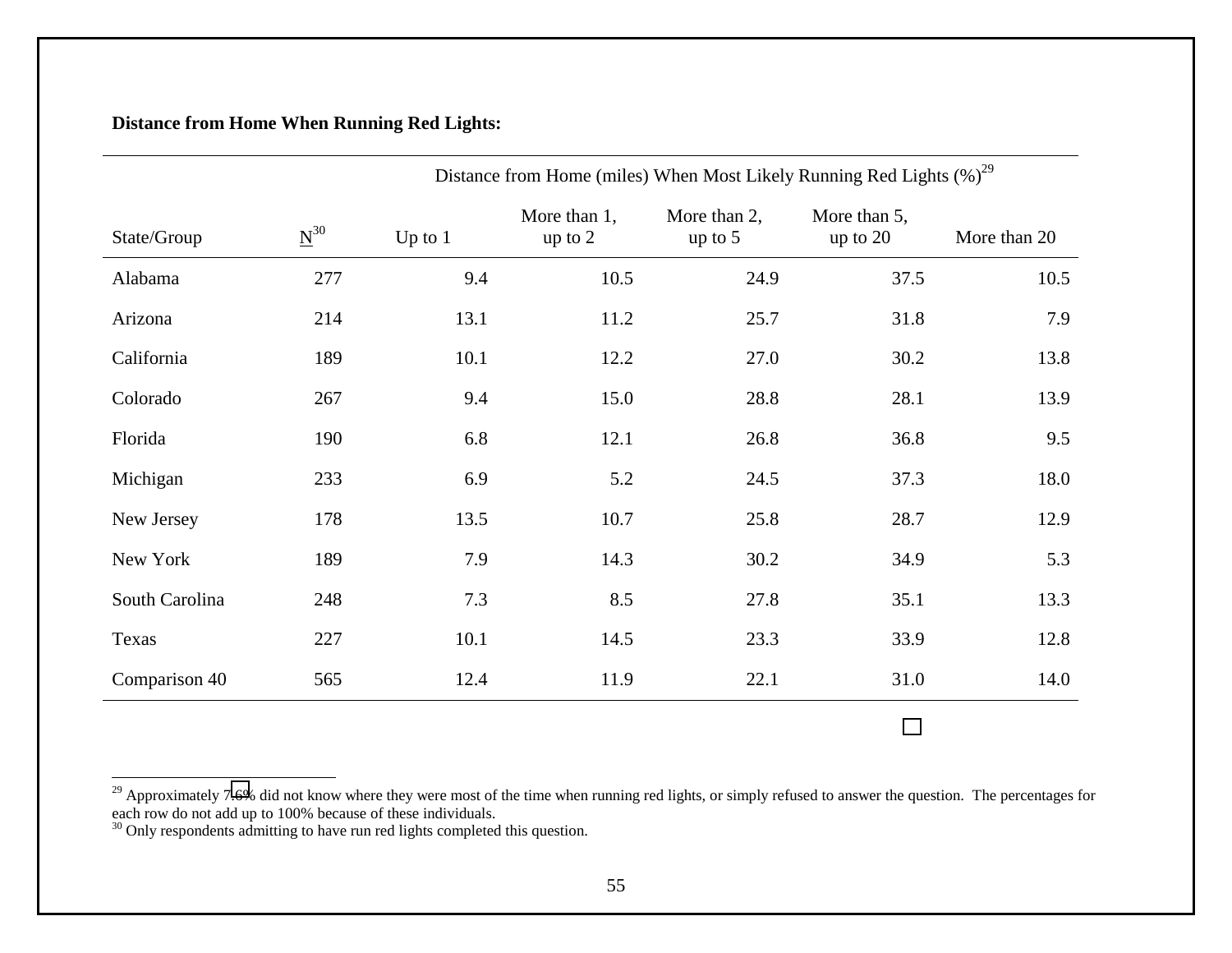|                |                          | At Least                                           | If Frustrated, Somewhat Likely to <sup>31</sup> : $(\%)$ |       |          |         |                   |
|----------------|--------------------------|----------------------------------------------------|----------------------------------------------------------|-------|----------|---------|-------------------|
| State/Group    | $\underline{\mathbf{N}}$ | Somewhat<br>Frustrated with<br>Urban Roads<br>(% ) | Weave                                                    | Speed | Tailgate | Gesture | Run Red<br>Lights |
| Alabama        | 474                      | 76.8                                               | 45.4                                                     | 35.7  | 34.6     | 20.5    | 24.9              |
| Arizona        | 410                      | 79.5                                               | 44.1                                                     | 32.7  | 34.9     | 22.2    | 18.8              |
| California     | 353                      | 76.8                                               | 47.9                                                     | 37.7  | 39.1     | 29.7    | 18.1              |
| Colorado       | 442                      | 87.1                                               | 49.1                                                     | 33.0  | 39.6     | 30.1    | 24.2              |
| Florida        | 359                      | 77.4                                               | 45.4                                                     | 33.4  | 31.8     | 24.0    | 19.5              |
| Michigan       | 460                      | 82.6                                               | 44.8                                                     | 28.7  | 37.2     | 30.9    | 16.7              |
| New Jersey     | 348                      | 80.7                                               | 37.4                                                     | 36.2  | 35.3     | 29.6    | 16.7              |
| New York       | 336                      | 79.2                                               | 44.0                                                     | 32.4  | 39.0     | 29.2    | 25.9              |
| South Carolina | 432                      | 81.0                                               | 48.1                                                     | 29.6  | 38.7     | 24.1    | 22.5              |
| Texas          | 393                      | 77.6                                               | 52.7                                                     | 32.1  | 37.7     | 24.4    | 24.7              |
| Comparison 40  | 1,017                    | 79.0                                               | 41.2                                                     | 31.3  | 33.6     | 25.4    | 20.5              |

# **Urban Frustration and the Likelihood of Performing Various Driving Behaviors When Frustrated:**

<sup>31</sup> Each behavior was considered in separate survey questions.